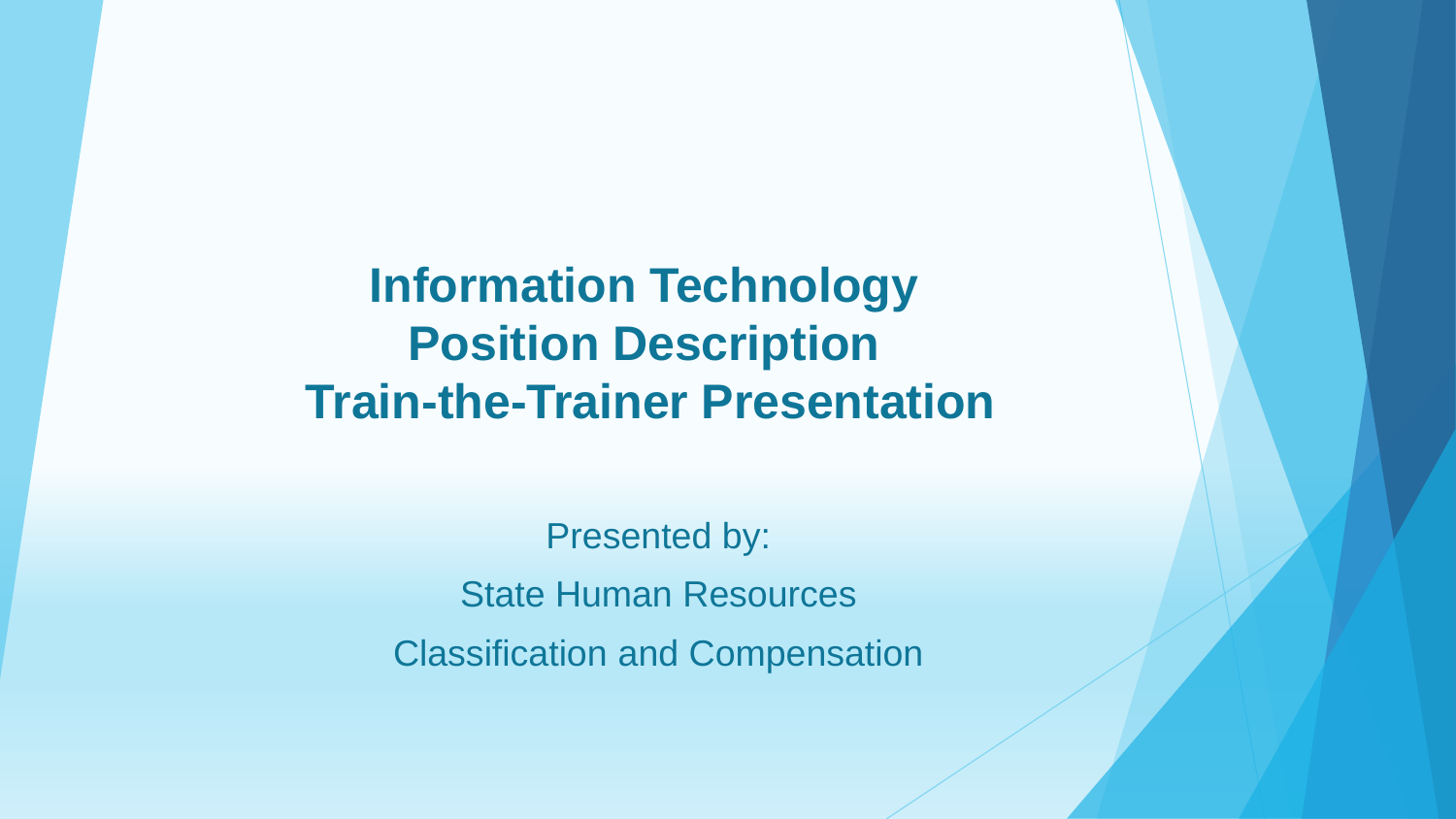#### **Content**



**Information Technology Position** Description form (IT PD)



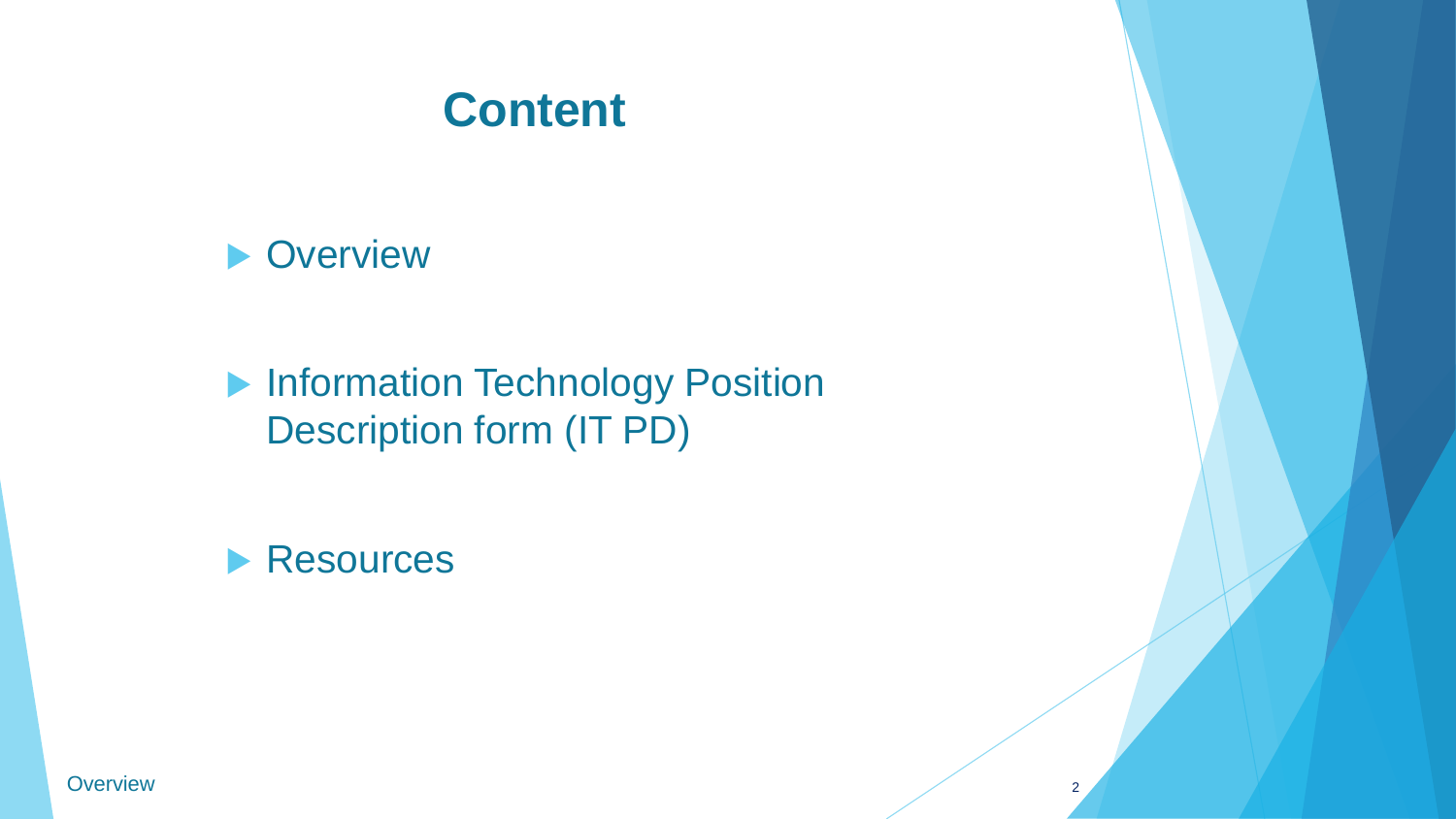## **Position Description**

The purpose of a position description is to accurately describe the work assigned to a position.

- A well written position description:
- Describes the specific job duties and level of responsibility of a position
- Addresses the scope of problem solving
- Identifies the level of delegated decision making authority
- Provides other relevant information regarding the knowledge, training, education and skills needed to perform the job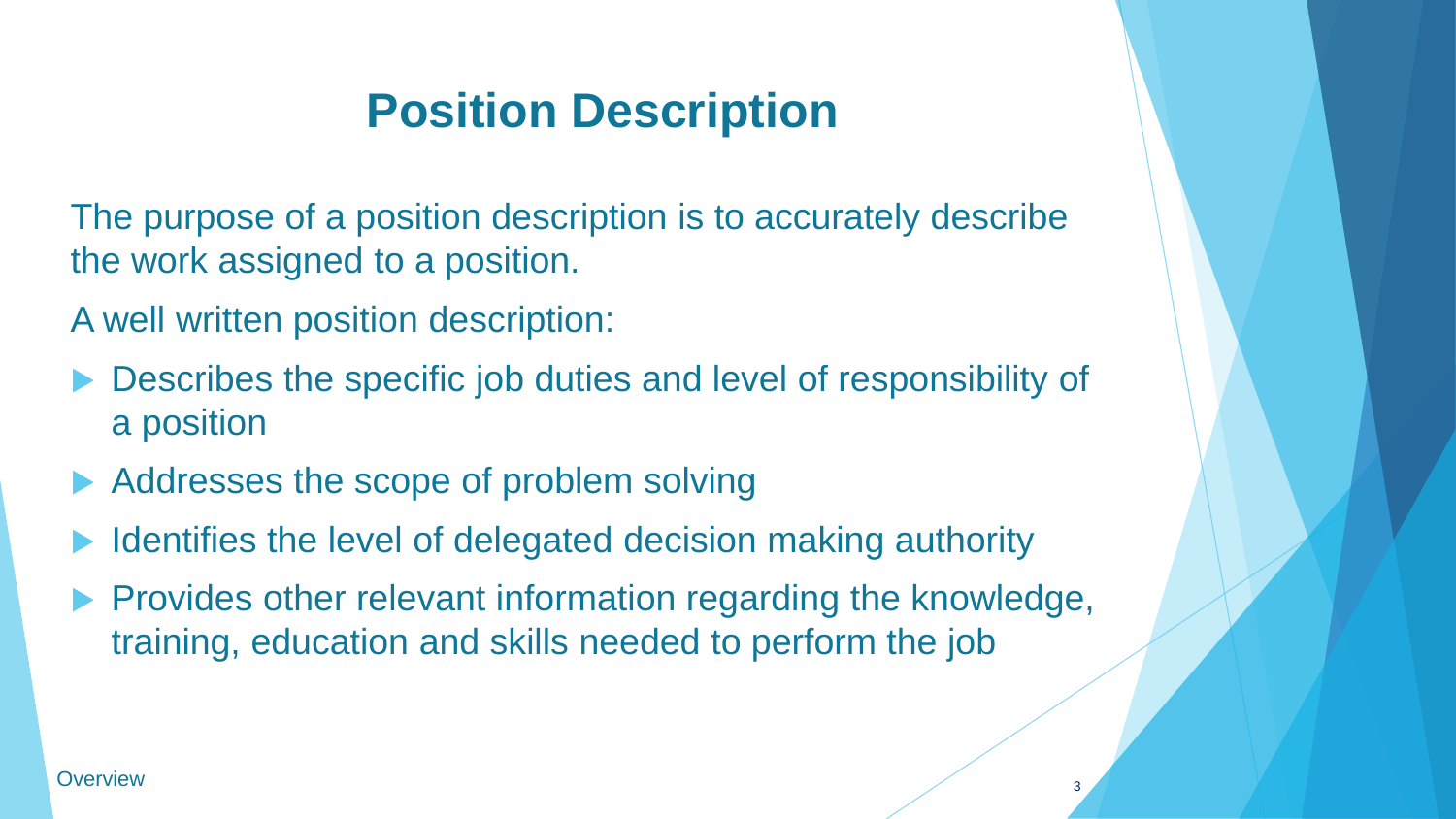### **Employer Requirements**

- **Employers must maintain and have on file a current** Position Description (PD) for each position using:
	- ▶ A standard form developed by State Human Resources (State HR) division, or
	- An alternate form that contains the same components as those found in the State HR form must be used for each position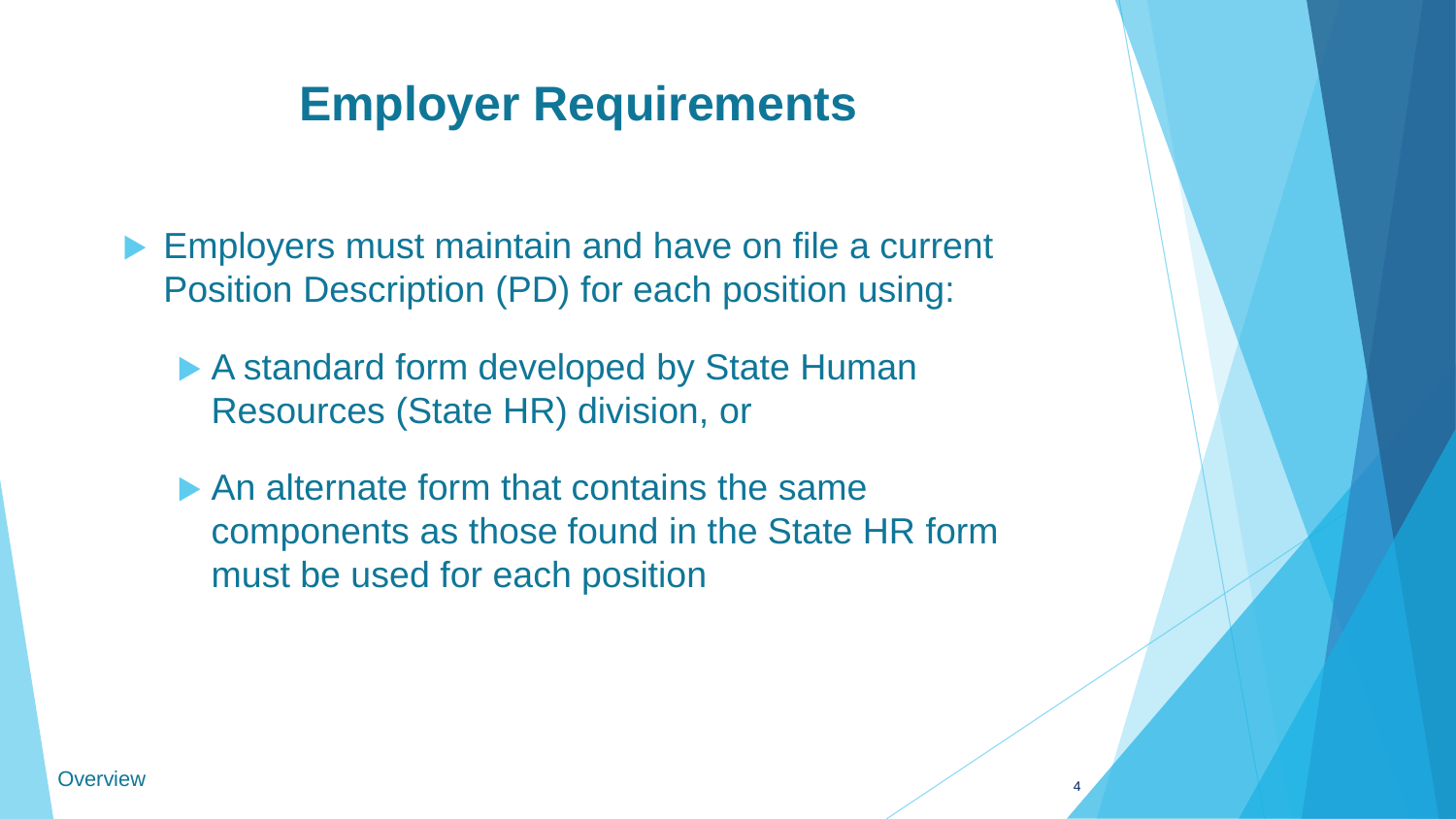#### **How are Position Descriptions Used?**

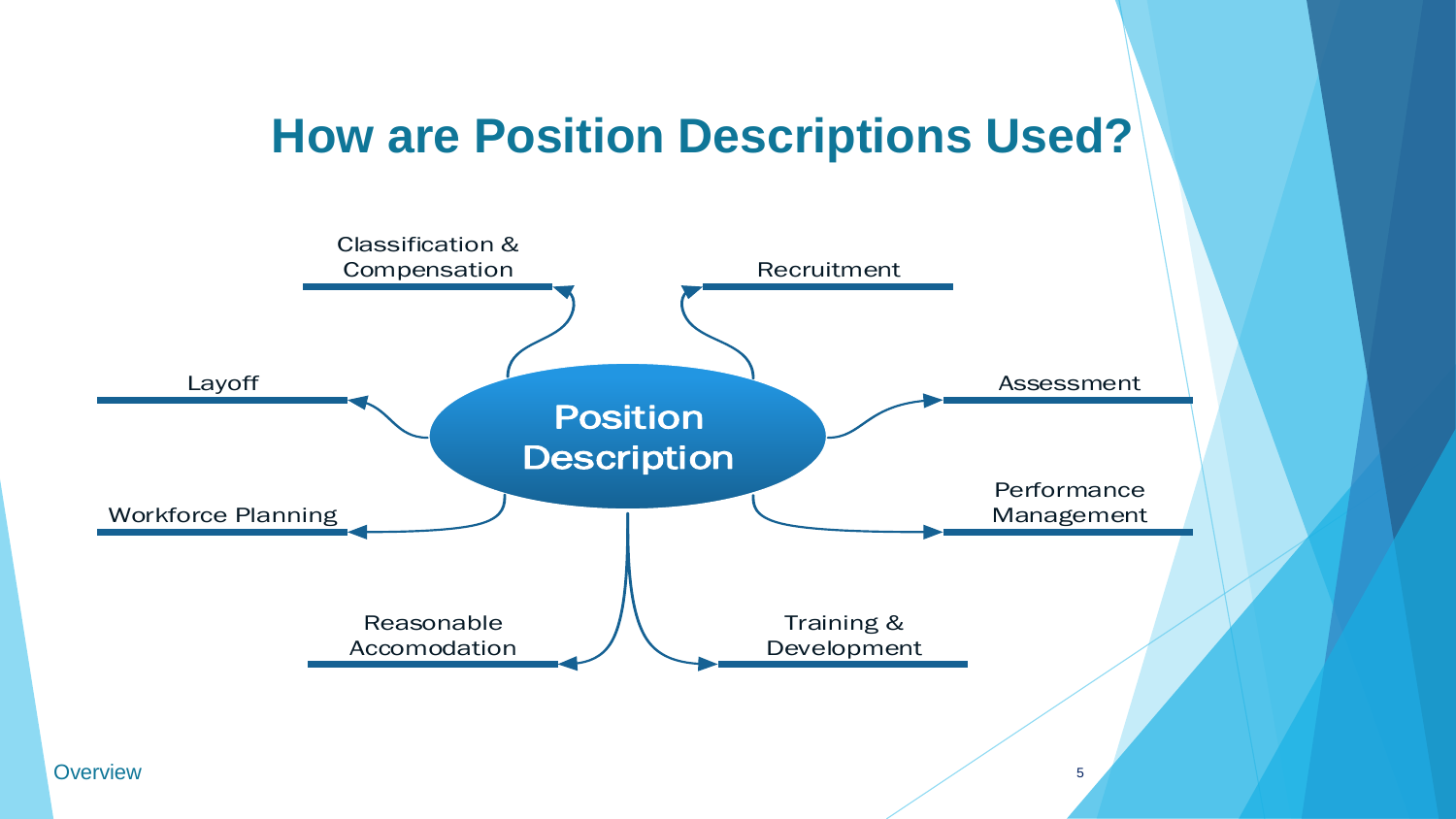## **Why is the IT Position Description Different?**

The IT Position Description form (IT PD) describes the work assigned to a position fitting within the Information Technology classification structure.

The IT PD is designed to:

- $\blacktriangleright$  Identify the job family that is the primary focus of the work of the position
- ▶ Articulate the technical functions, problem solving, decision making and level of accountability of the position
- ▶ Correlate the knowledge, training, education and skills (qualifications) needed to successfully perform the technical work of the position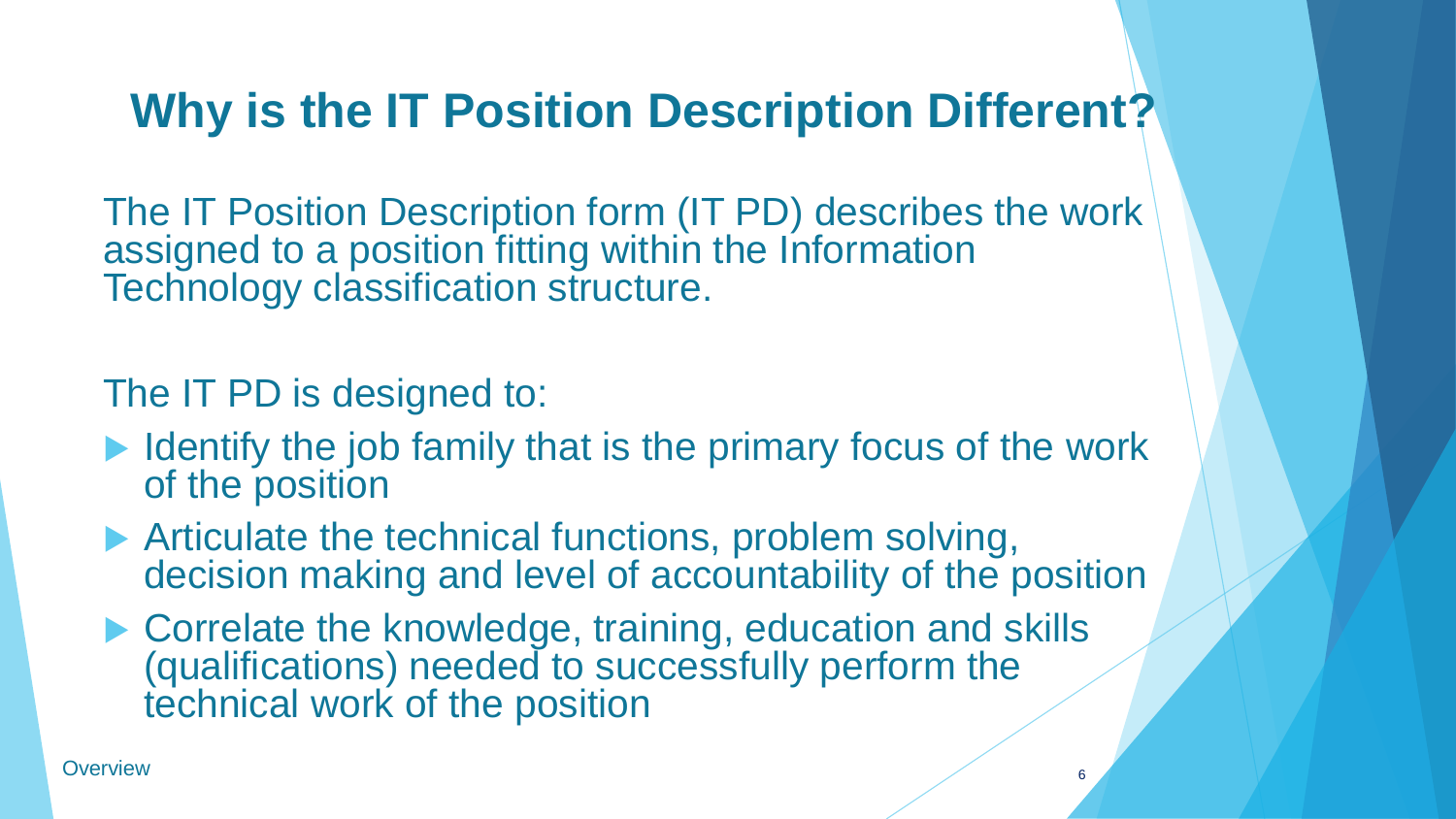## **Who Completes the IT PD?**

Supervisor is responsible for:

- ▶ Assigning duties and responsibilities to the position
- ▶ Completing and authorizing the content on the IT PD for subordinate employees

Employee is responsible for:

Reviewing the duties and responsibilities of the position to ensure they understand the job functions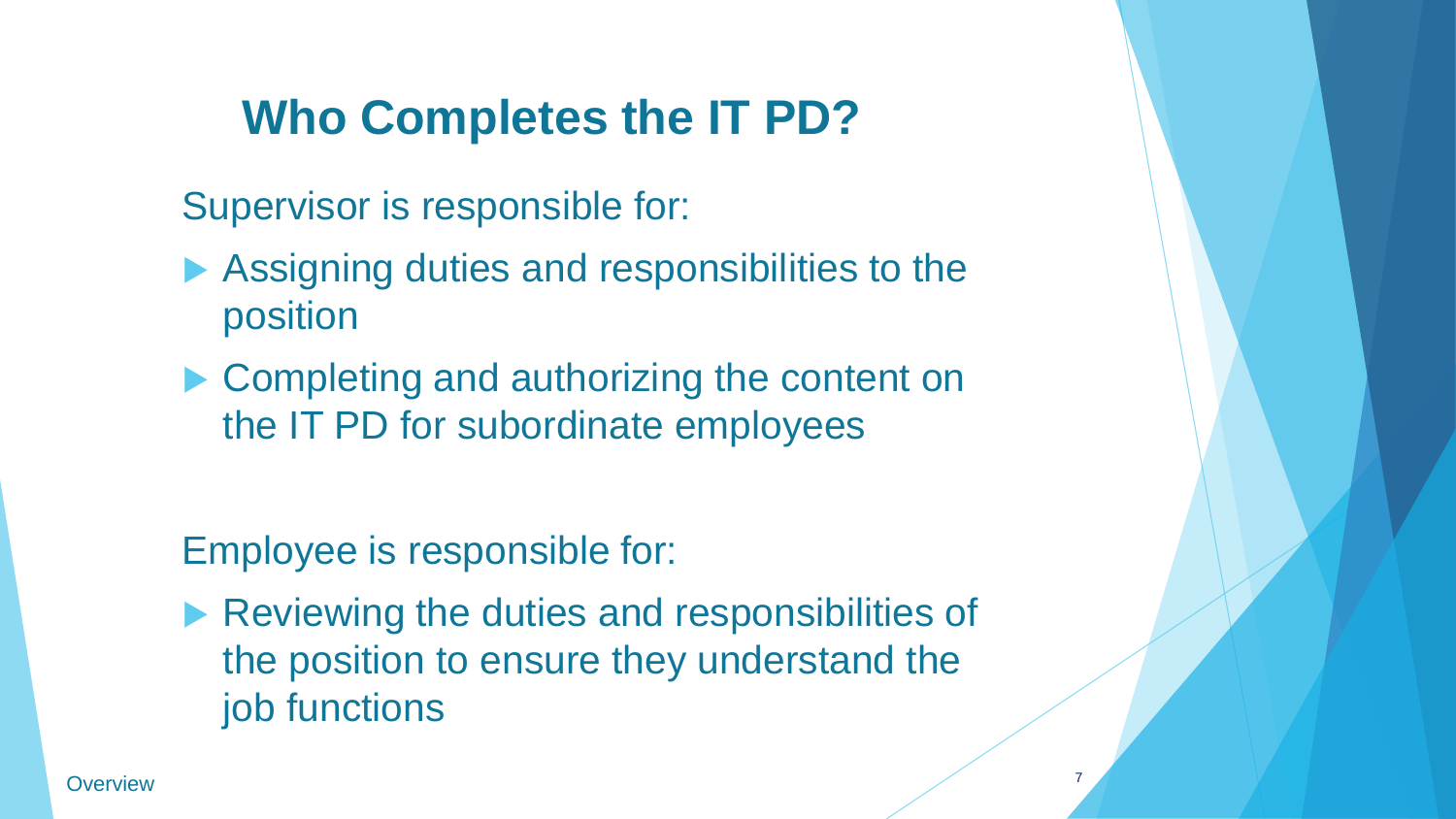## **When is the IT PD Completed?**

It is the supervisor's responsibility to complete the IT PD when:

- **Position is established**
- Assigned duties are subject to change
- ▶ Position is part of a State HR class study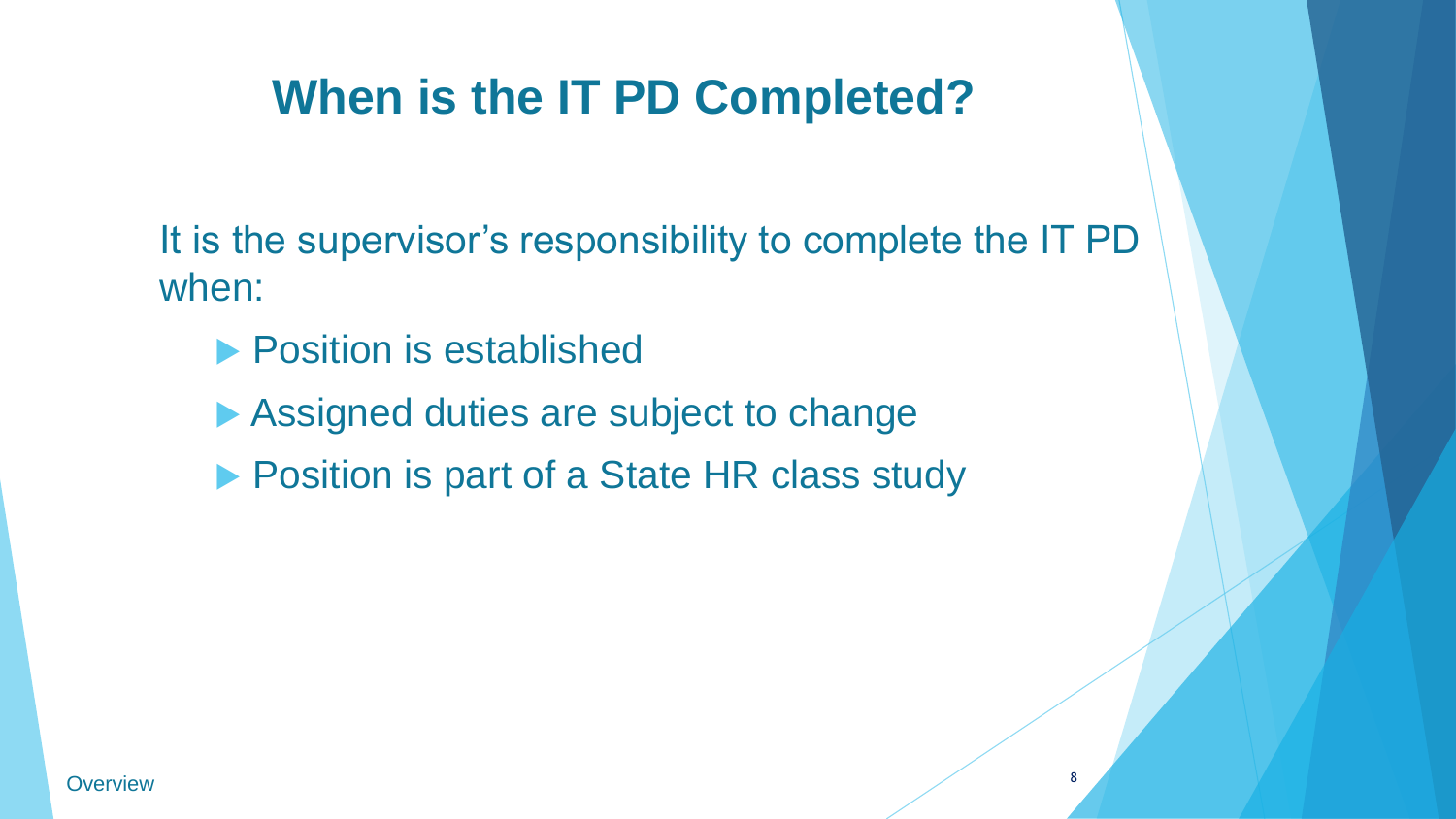## **Guiding Principles**

- ▶ Describe actual work performed
- Be concise
- Use plain talk to describe work
- Use common terms
- ▶ Clarify ambiguous terms
- ▶ Define acronyms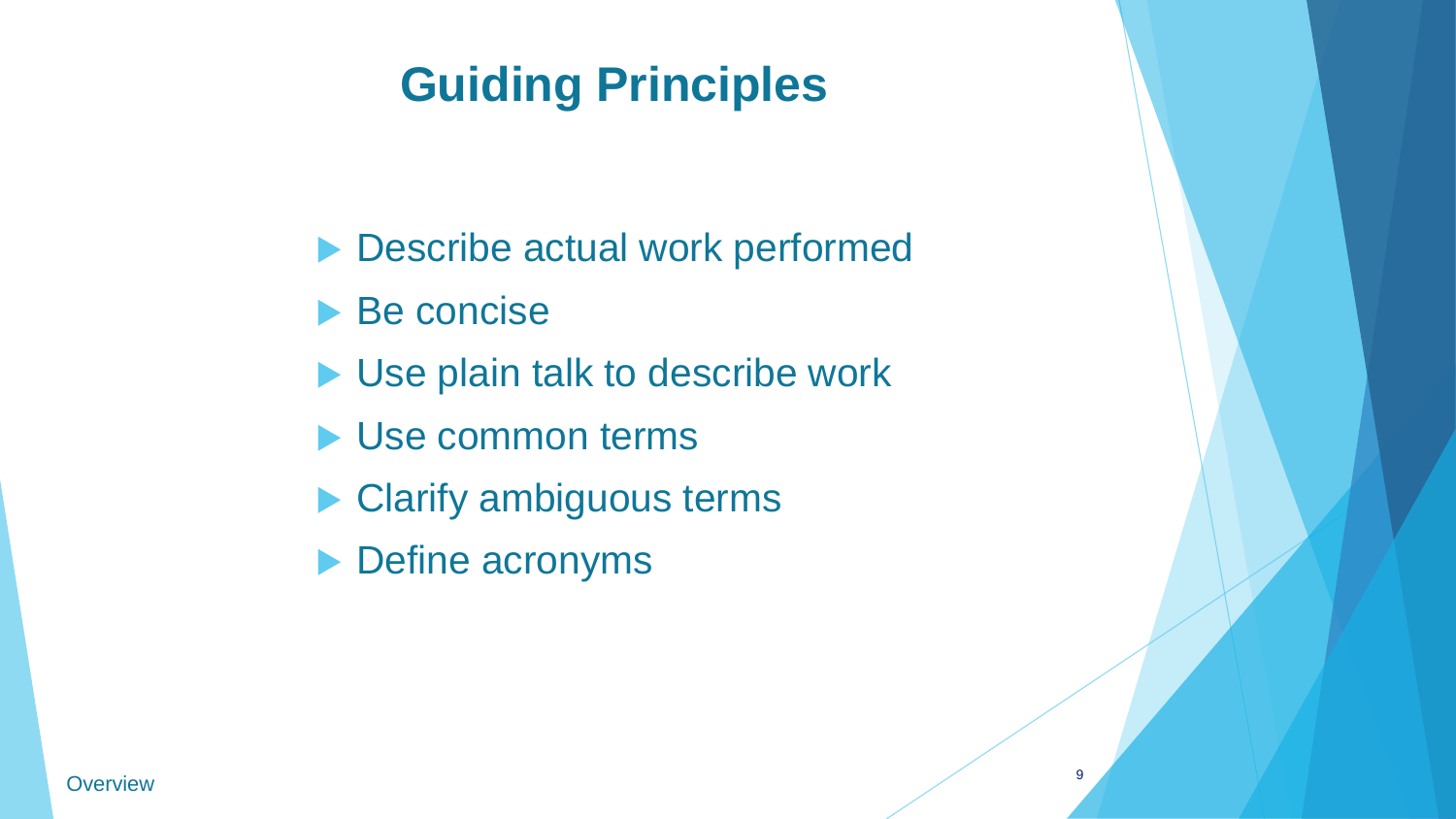## **Clarifying Language**

Examples :

- "*The position advises help desk staff by informing them on the steps to take in situations that deviate from standard procedures*."
- "*The position researches the needs of the end-user by meeting with them and gathering feedback in order to advise IT management on various anomalies*."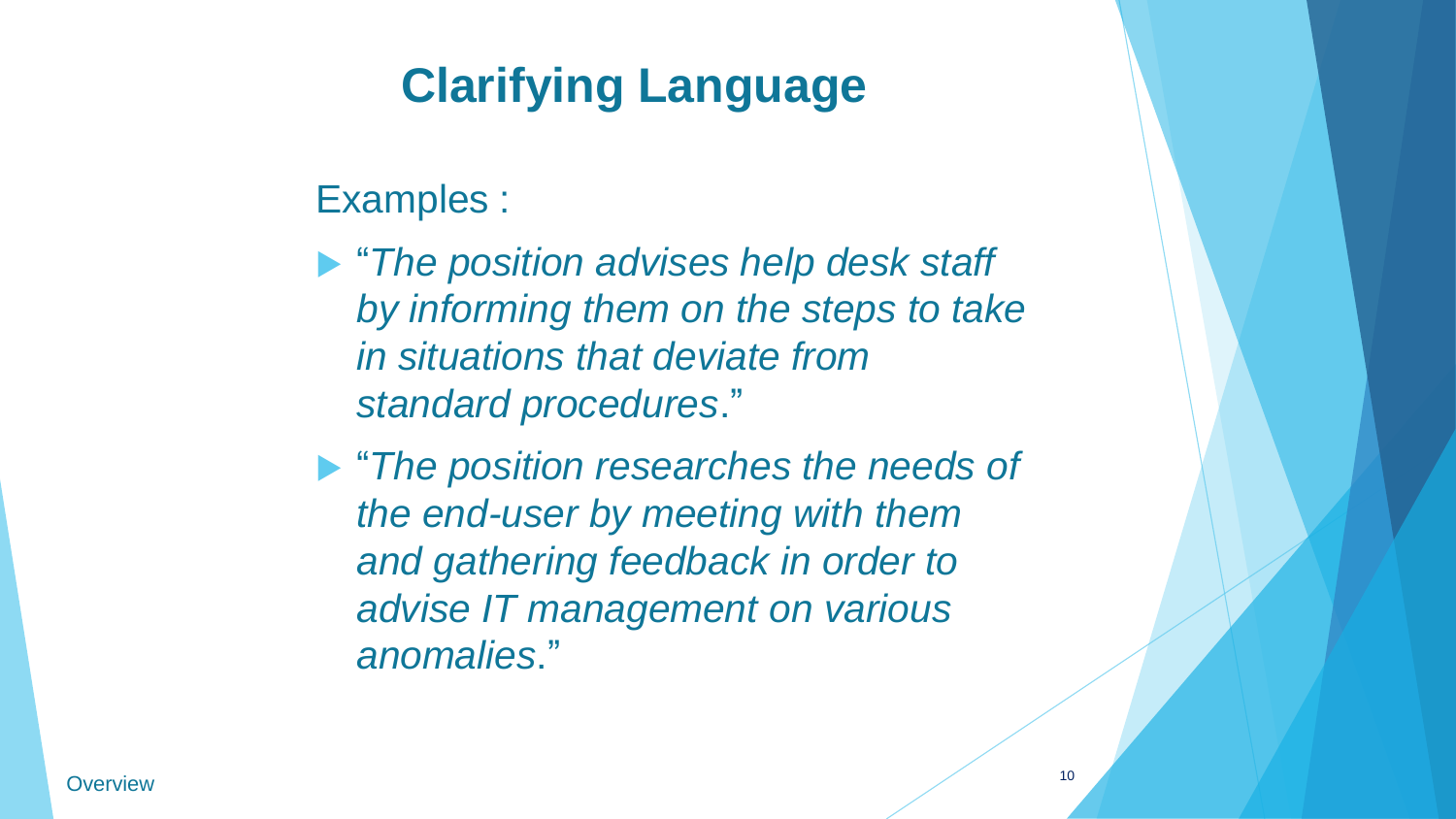## **Common Errors**

- **Writing the position description based on the** individual rather than the position
- ▶ The position description is "over-built"
- ▶ Other common errors:
	- ▶ Writing errors
	- ▶ Not all sections completed
	- **Inconsistency with guidelines/definitions**

"*[Glossary of Classification Terms](http://hr.ofm.wa.gov/sites/default/files/documents/CompensationAndJobClasses/Comp Class HR Pro Tools/ClassificationGlossary.doc)*"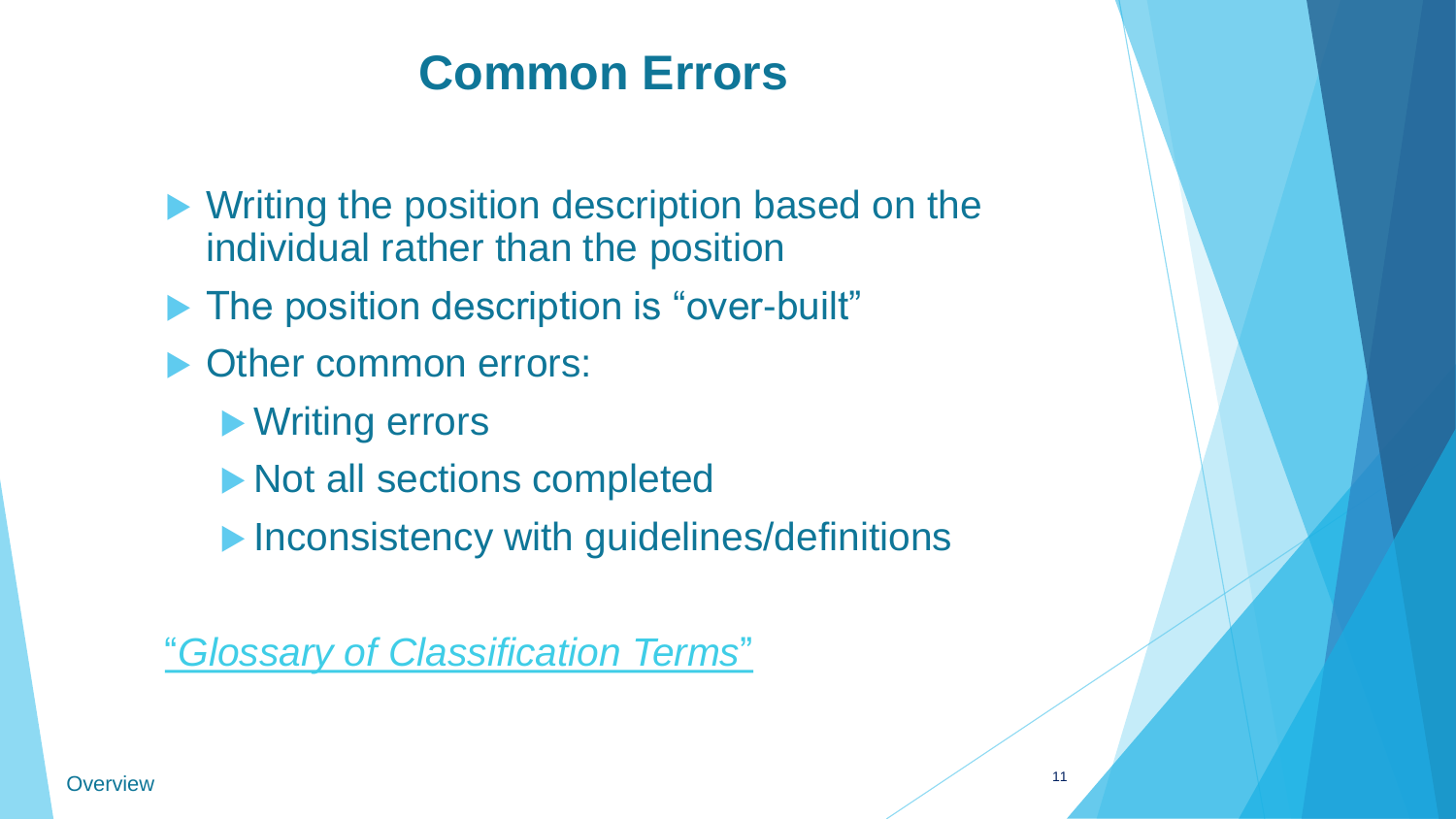## **Tips for Success**

- I dentify the position by job title and refer to the "position" rather than incumbent's name
- ▶ When describing duties focus on the "what" of the job
- **Pay special attention to the position's scope of** accountability
- $\triangleright$  Spell out acronyms e.g. NTS = Network and Telecommunications Services
- Avoid:
	- ▶ Words that are subject to differing interpretations
	- **Flowery and lengthy descriptions**
- **Using questionable language 12 Coverview**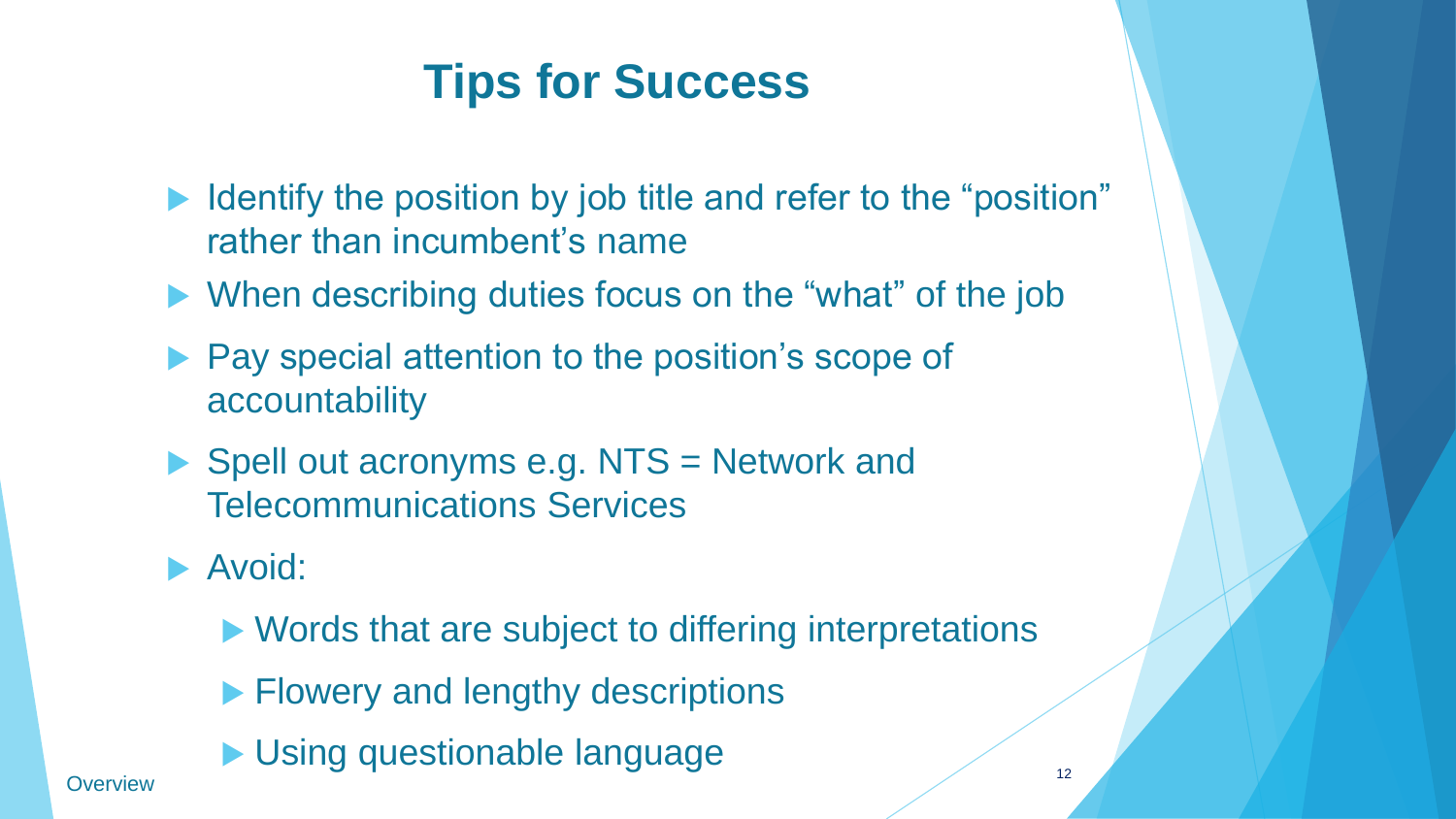## **Components of the IT PD**

- Position Information
- Organizational Structure
- **Position Objective**
- Assigned Work Activities
- Problem Solving
- Decision Making
- Potential Impact of Results
- Financial Dimensions
- Lead Work/Supervisory **Responsibilities**

**13** Position Description Form **13** 

- ▶ Working Relationships
- ▶ Continuation of Operations Plans (COOP) Designation
- Qualifications/Knowledge, Skills and Abilities
- ▶ Special Requests and Conditions of Employment
- Acknowledgement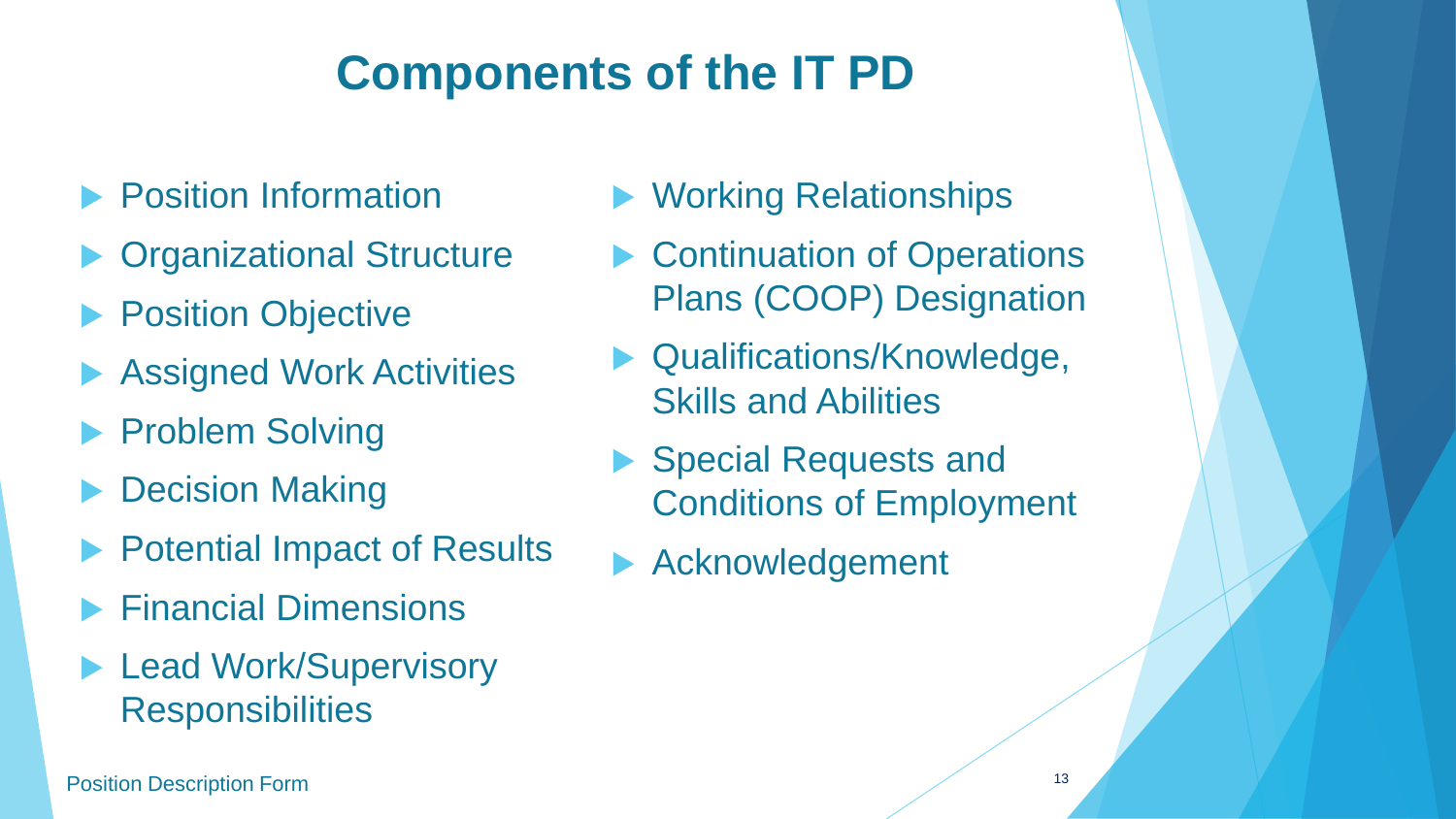## **Position Information Section**

| <b>Position Information</b>                                              |                                                                     |
|--------------------------------------------------------------------------|---------------------------------------------------------------------|
| Agency/HE Institution, Division, Unit                                    | Action                                                              |
| Enter text.                                                              | Choose an item.                                                     |
| <b>Class Code and Title</b>                                              | Proposed Class Code and Title                                       |
| <b>Enter text.</b>                                                       | Enter text.                                                         |
| Agency/Institution Position Number                                       | HRMS Position Number (if applicable)                                |
| <b>Enter text.</b>                                                       | <b>Enter text.</b>                                                  |
| Project Title (if applicable)                                            | <b>Assignment Pay</b>                                               |
| <b>Enter text.</b>                                                       | Dual Language $\square$ Other $\square$ Enter text.                 |
| Incumbent's Name (If filled position)                                    | Address Where Position Is Located (Duty Station)                    |
| <b>Enter text.</b>                                                       | <b>Enter text.</b>                                                  |
| <b>Work Schedule</b>                                                     | <b>HR Approved Overtime Eligible</b>                                |
| Part Time $\square$<br>Full Time $\square$                               | Yes $\Box$<br>No <sub>1</sub>                                       |
| No <sub>1</sub><br>Position Included in a Bargaining Unit: Yes $\square$ | Position has an approved In-Training Plan: Yes □<br>No <sub>1</sub> |
| If yes, indicate union: Enter text.                                      | If yes, attach Position Description for each In-Training Level      |
| Primary Job Family (select one)                                          | Secondary Job Family (select one, if applicable)                    |
| Choose an item.                                                          | Choose an item.                                                     |
|                                                                          |                                                                     |
| Supervisor's/Manager's Name and Title                                    | Supervisor's/Manager's Phone                                        |
| <b>Enter text.</b>                                                       | Enter text.                                                         |
| Date Completed                                                           | Date Previous Position Description Approved                         |
| Enter a date.                                                            | Enter a date.                                                       |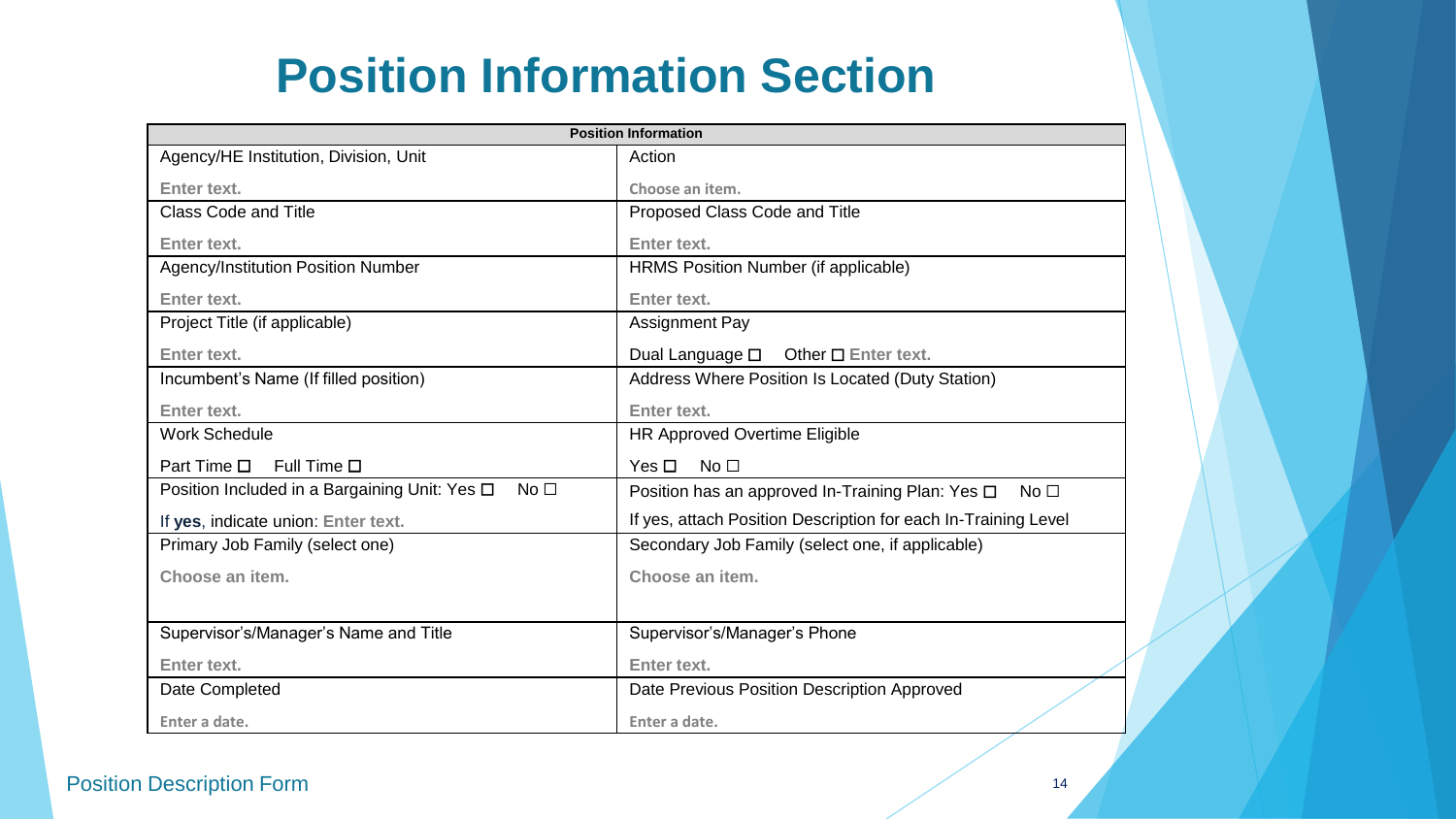#### **Position Information – Job Families**

#### This section asks for the primary and secondary job family

| Primary Job Family (select one) | Secondary Job Family (select one, if applicable) |
|---------------------------------|--------------------------------------------------|
| Choose an item.                 | Choose an item.                                  |
|                                 |                                                  |
|                                 |                                                  |
|                                 |                                                  |
|                                 |                                                  |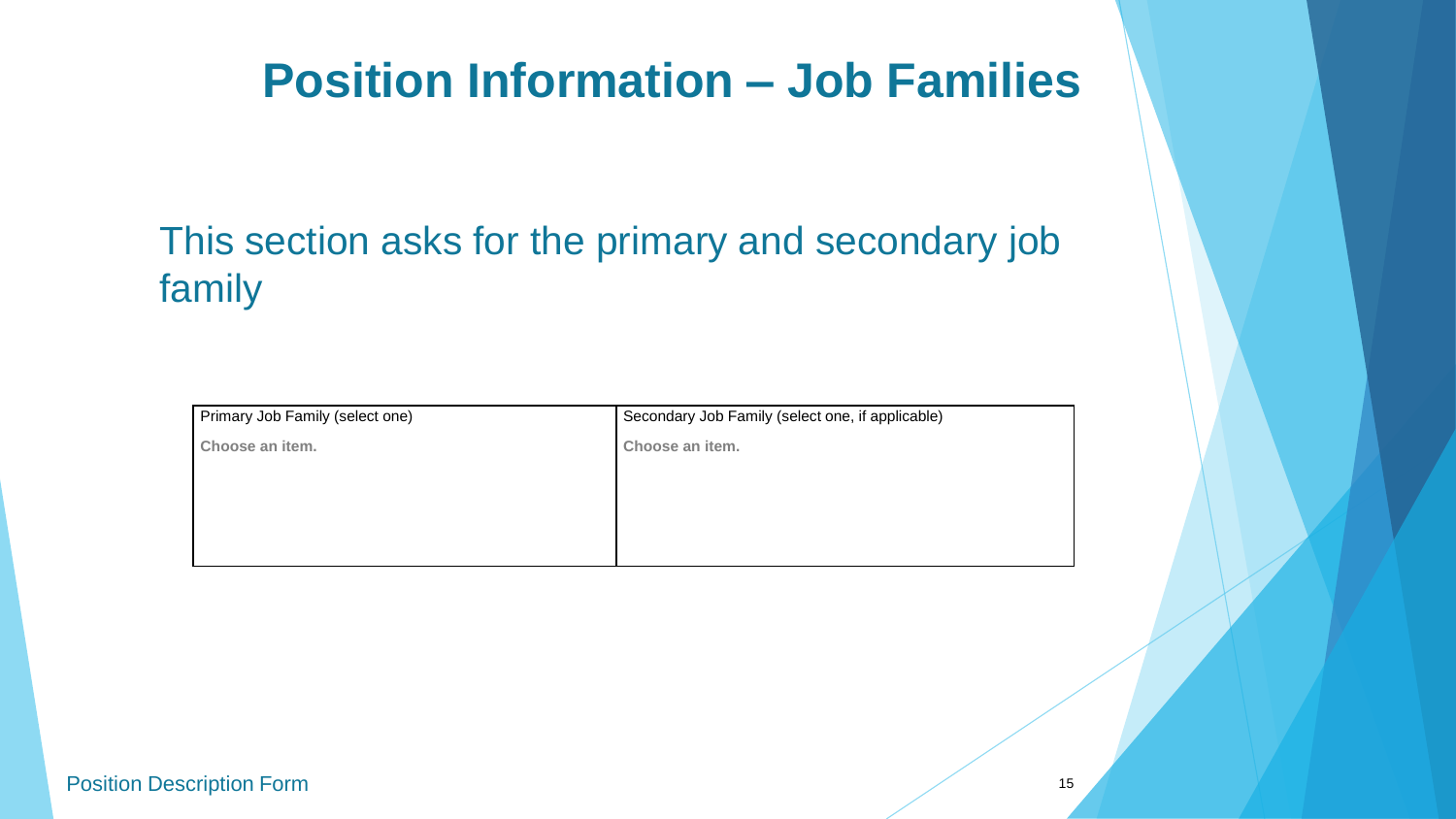### **Determining Position Job Family**

Prior to making a determination of the appropriate job family, review the IT Job Family Descriptions document.

After reviewing the job families, the following questions may be helpful in making your selection:

- ▶ Why does the position exist?
- ▶ What is the primary function of this position?

▶ What are the Knowledge Skills, and Abilities (KSA's) required?

**16** Position Description Form **16**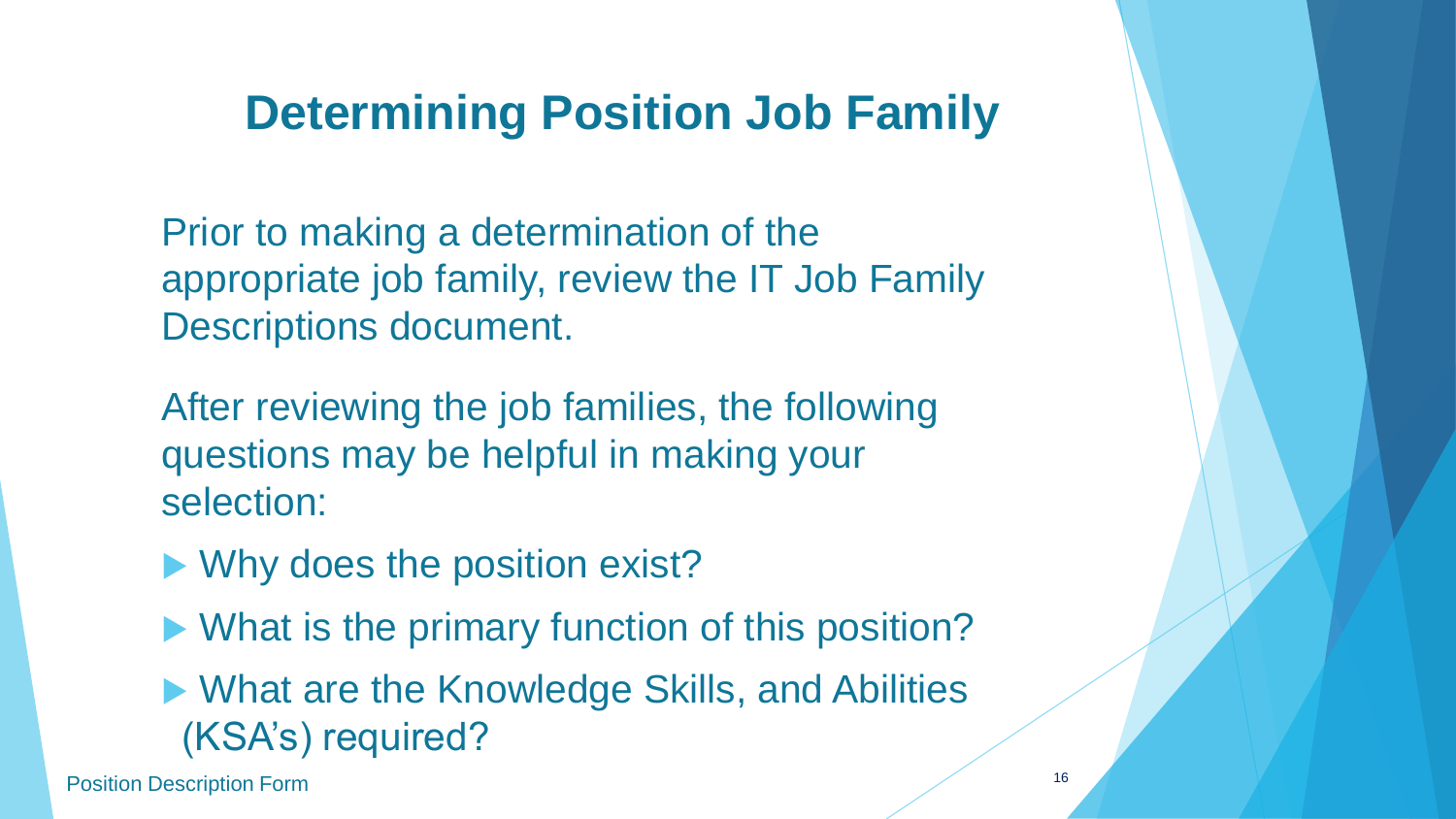## **Organization Structure**

**Organizational Structure (Attach an organizational chart.)**

Summarize the functions of the position's division/unit and how this position fits into the organizational structure.

- **Describes the function of the position's** division or unit
- Explains how the position fits into the work unit and larger organizational structure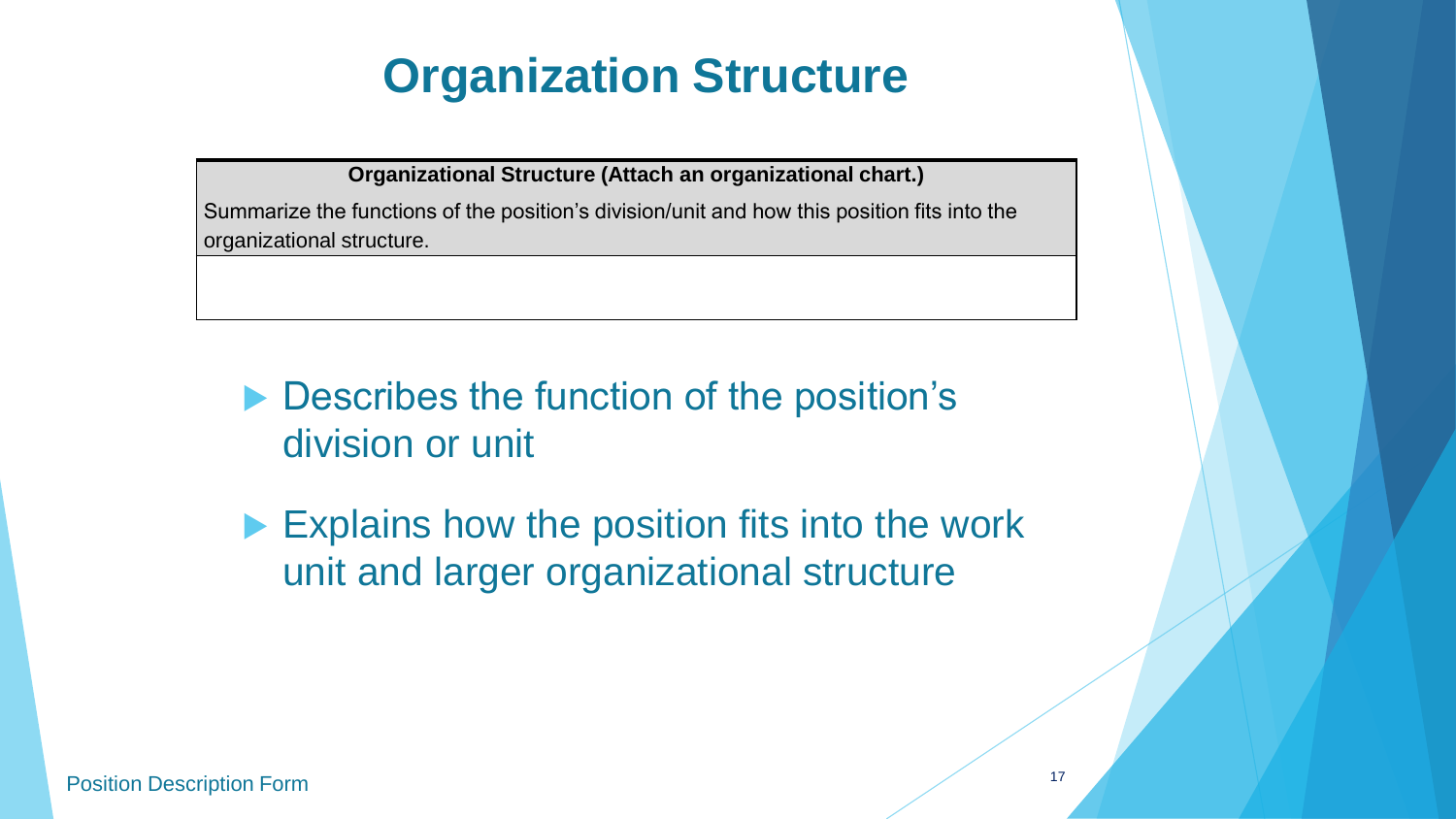## **Position Objective**

#### **Position Objective**

Describe the main purpose of the position and the type and nature of the work performed.

- **Describes the position's main purpose and** placement in the organization
- $\blacktriangleright$  Provides a brief summary of the scope, objective, role and key responsibilities of the position
- Gives the overall "big picture" of what the position will be doing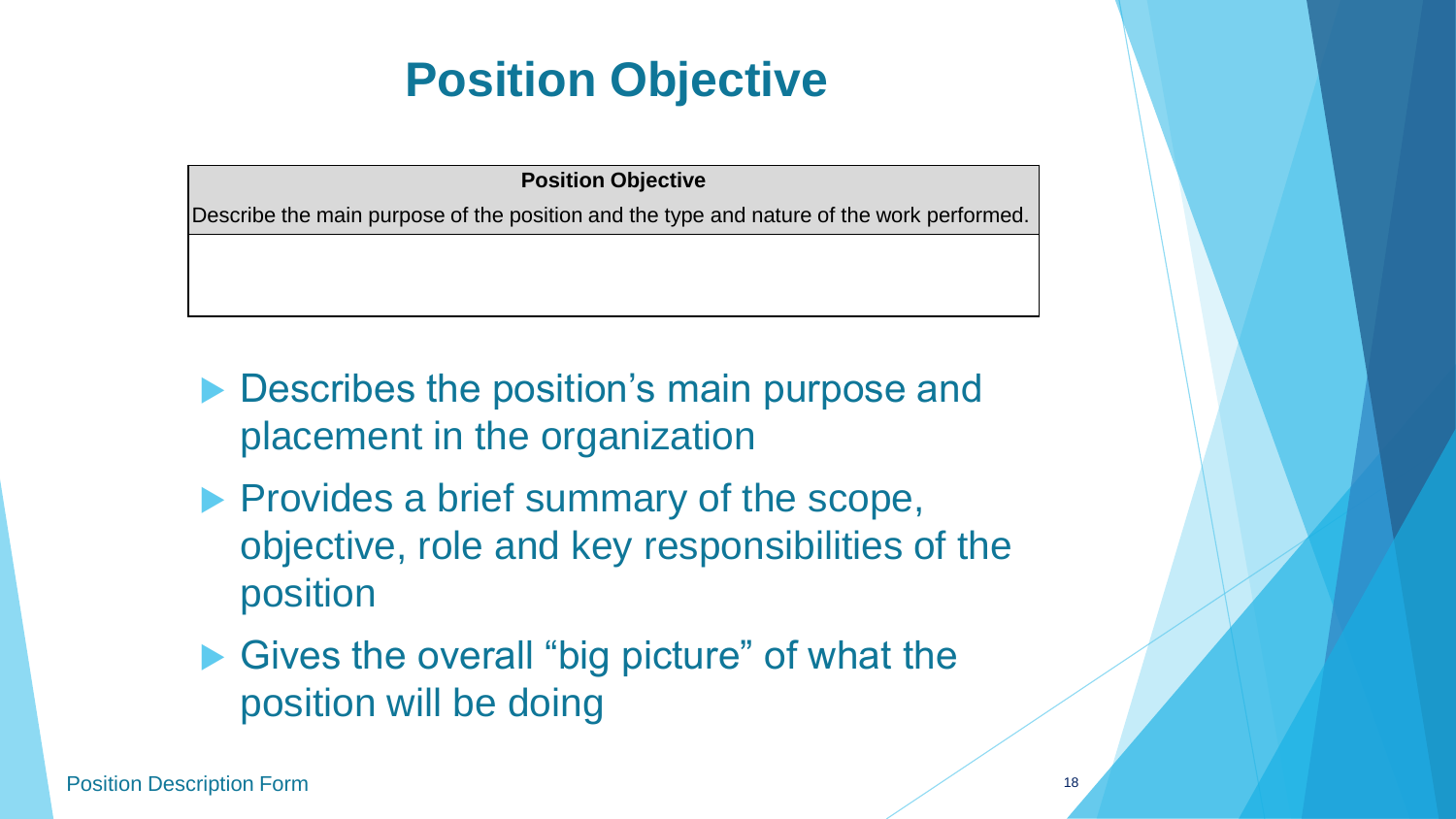#### **Position Objective – Main Purpose**

Briefly describe the position's main purpose and answer the question:

"*How does the work of this position fit within and support the organization's mission and goals*?"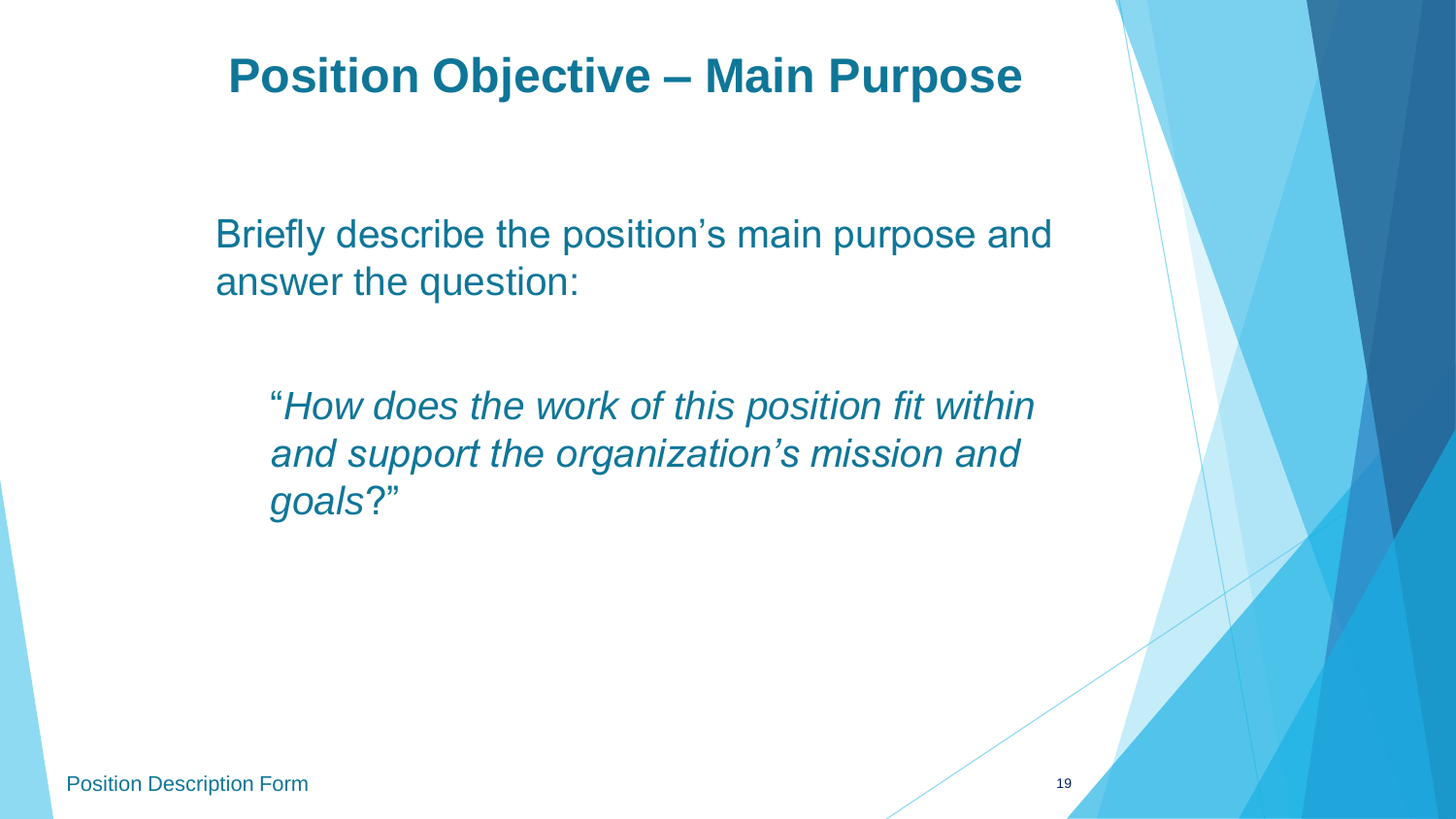#### **Position Objective – Do's/Don'ts**

#### **Do –**

- ▶ State the organization's mission, then explain how the position supports this mission
- **Answer, "Why does this position exist"?**
- Describe how the position fits within the work unit
- If applicable, tie position objectives to the budgeted outcome activities of the work unit
- ▶ Be honest and clear limit to only a few sentences

#### **Don't** –

- ▶ Include individual work activities
- **Invent duties**
- **D** Overstate or be ambiguous

**20** Position Description Form 20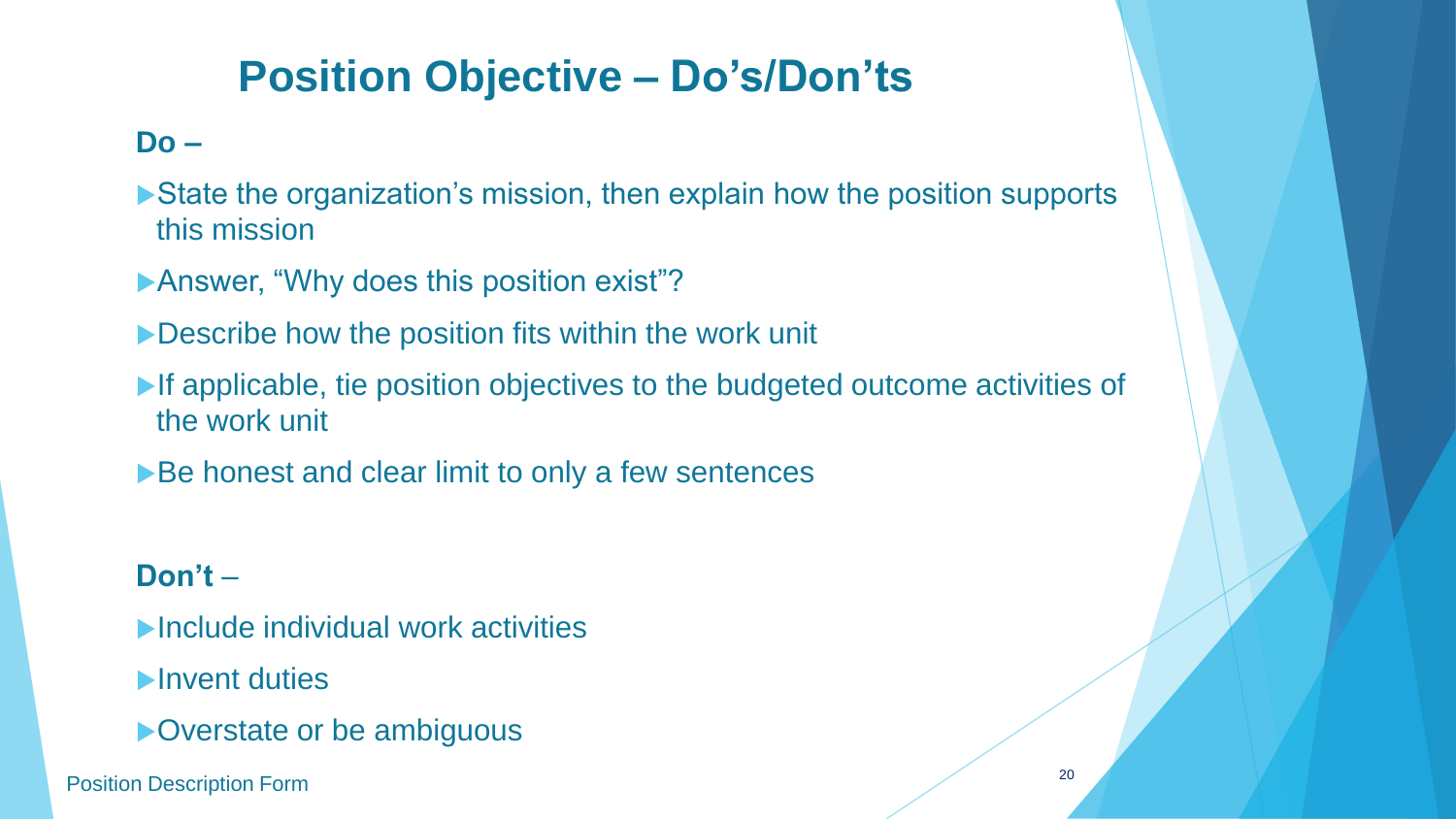#### **Position Objective - Example**

#### Mission:

*"The Washington State Parks and Recreation Commission acquires, operates, enhances and protects a diverse system of recreational, cultural, historical and natural sites.* 

*The Commission fosters outdoor recreation and education statewide to provide enjoyment and enrichment for all, and a valued legacy to future generations."*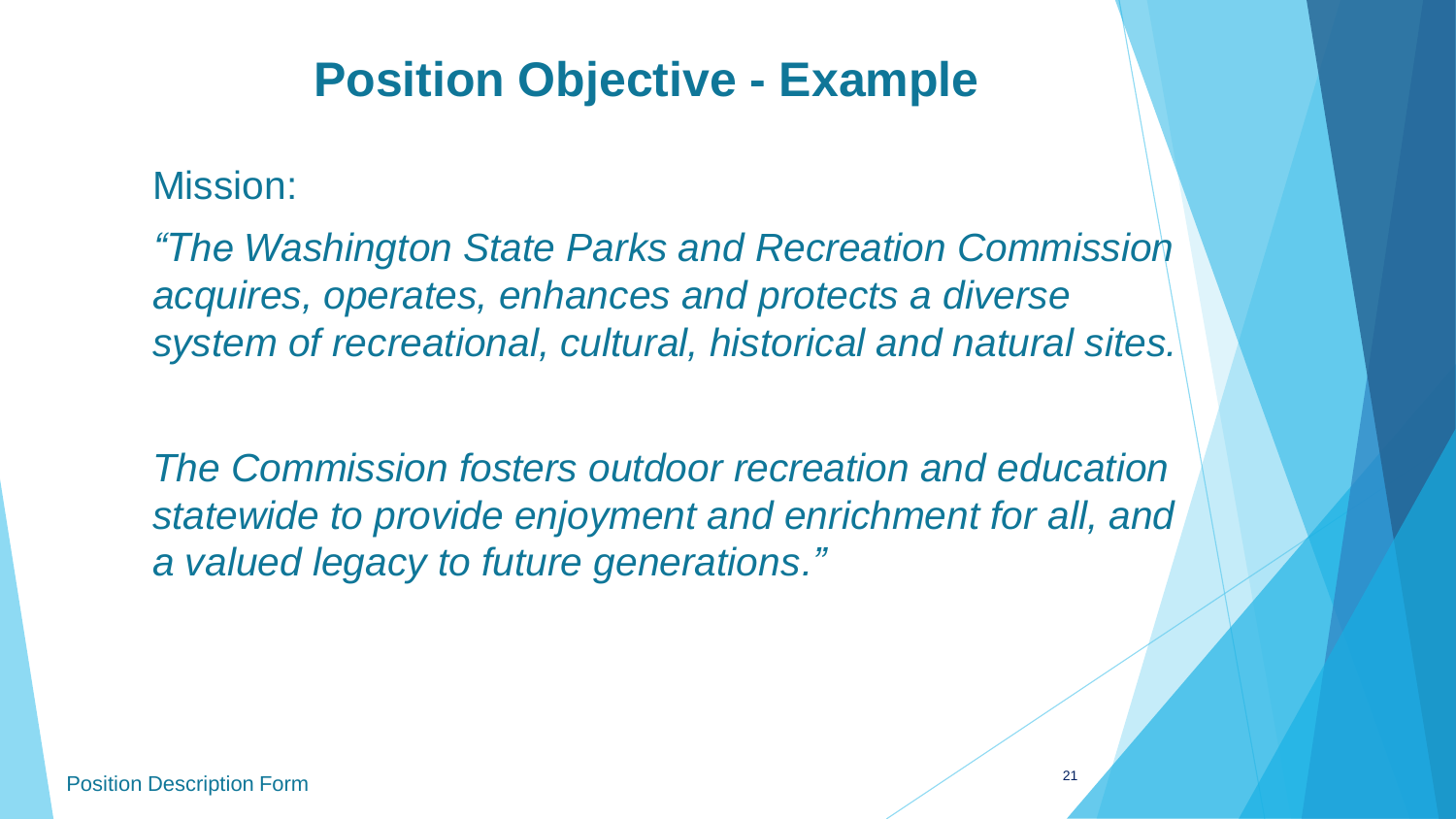#### **Position Objective - Example**

#### **Position Objective:**

*"This position provides professional, technical support to the agency's engineering design and construction unit. It combines the use of technology and creativity to provide design-level drawings and specifications for use by senior level engineers in designing and constructing recreational and historic facilities built and maintained within the state park system."*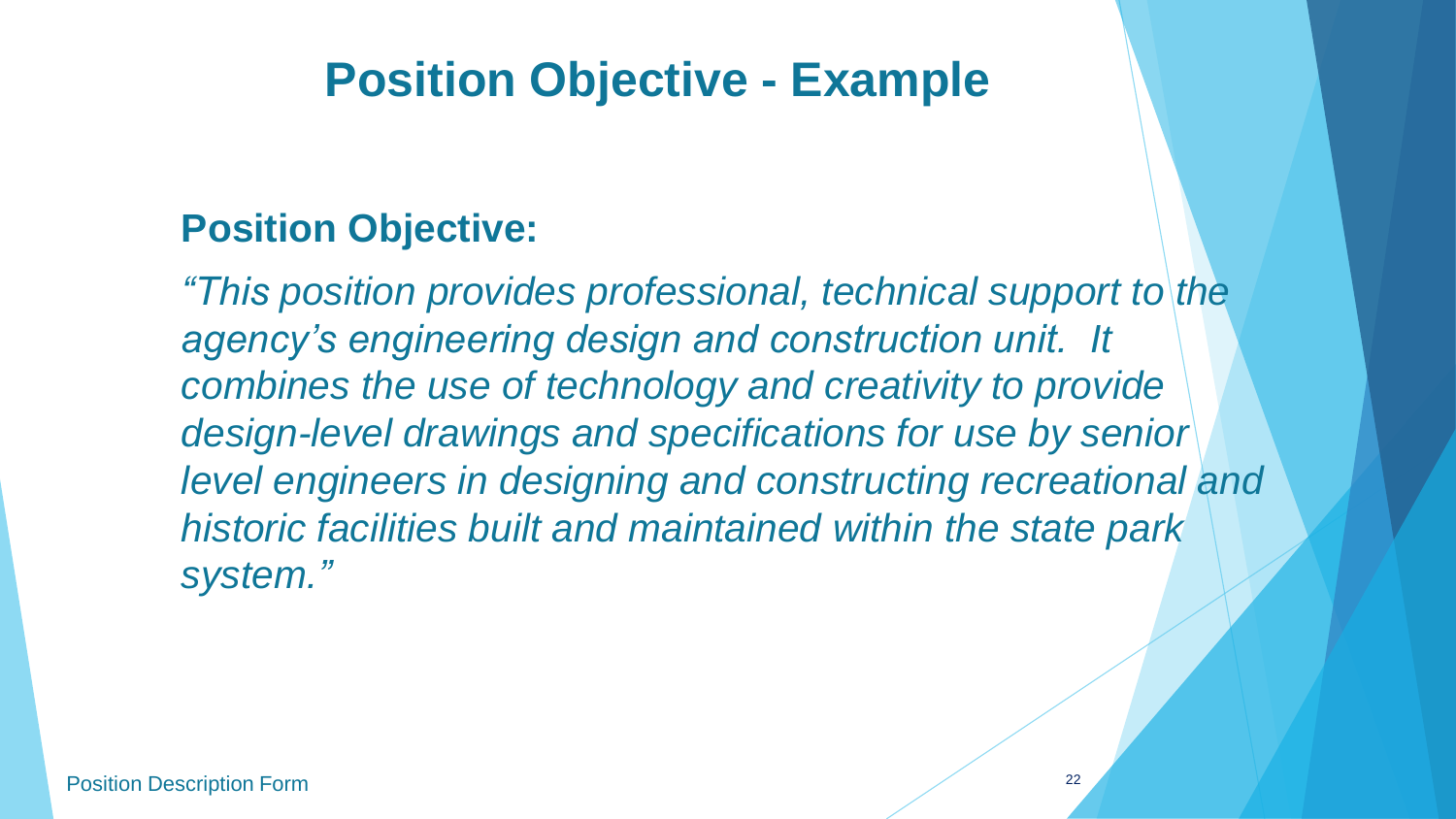Assigned Work Activities (Duties and Tasks)

Describe the duties and tasks, and underline the essential functions. Duty statements should identify primary functions or key responsibilities. Task statements should describe the specific work or action steps required to complete the assigned duty. This should include what work is performed; to whom or what*;* using what tools, equipment, methods, and/or processes*;* and state the final desired product or outcome.

List the assigned work in order of importance including the final product or outcome for each, with essential functions underlined.

For more guidance, see [Essential Functions Guide](http://www.dop.wa.gov/WorkforceDataAndPlanning/WorkforcePlanning/Pages/EssentialFunctionsGuidance.aspx) and [Examples of Work Statements](http://www.dop.wa.gov/SiteCollectionDocuments/Strategic HR/Workforce Planning/Examples_of_Work_Statements_06.2011.doc)

Assigned Work:

Outcome: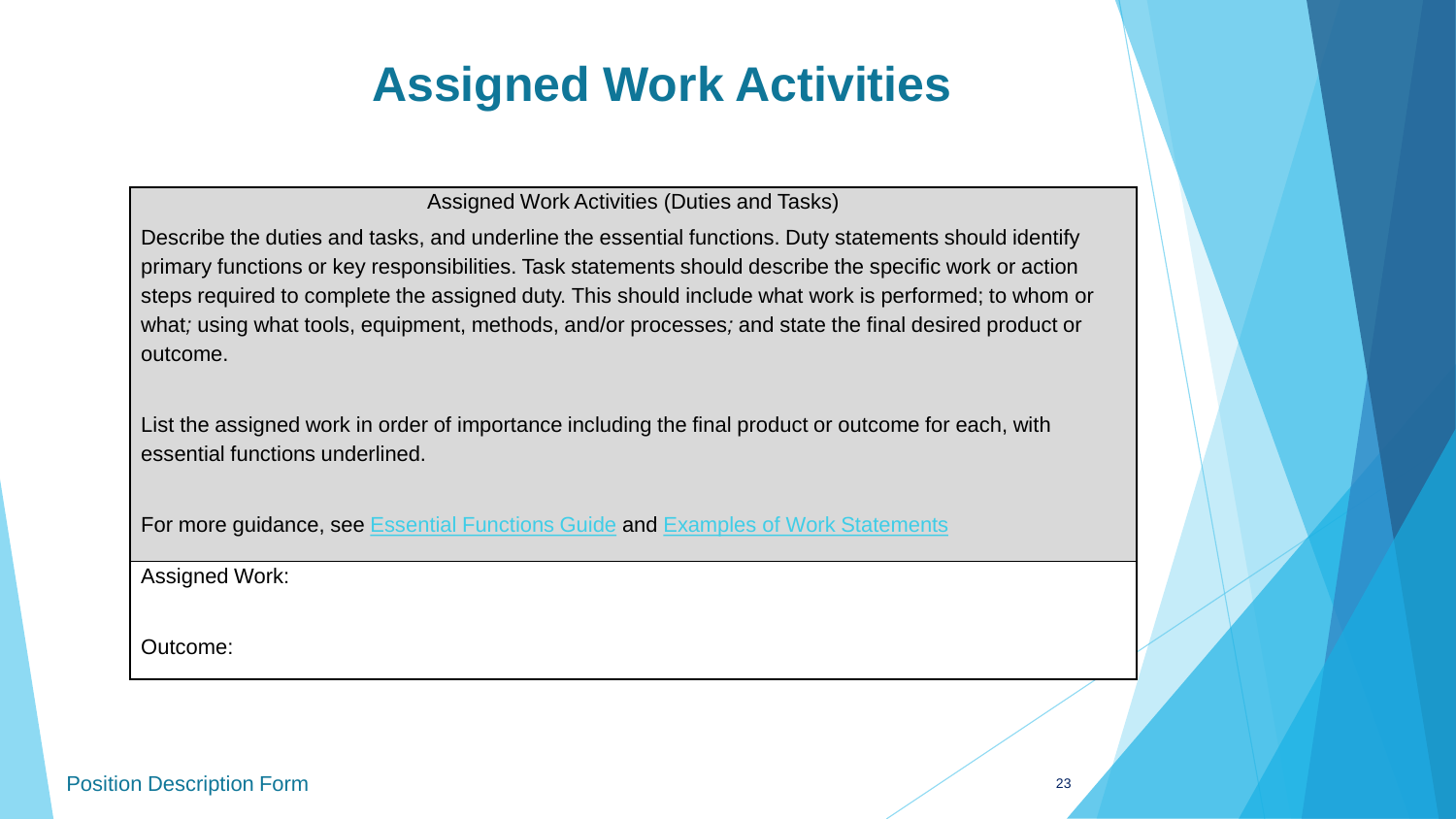There are two steps to completing this section:

▶ Writing the work activities including the outcome

In Identifying & underlining the essential functions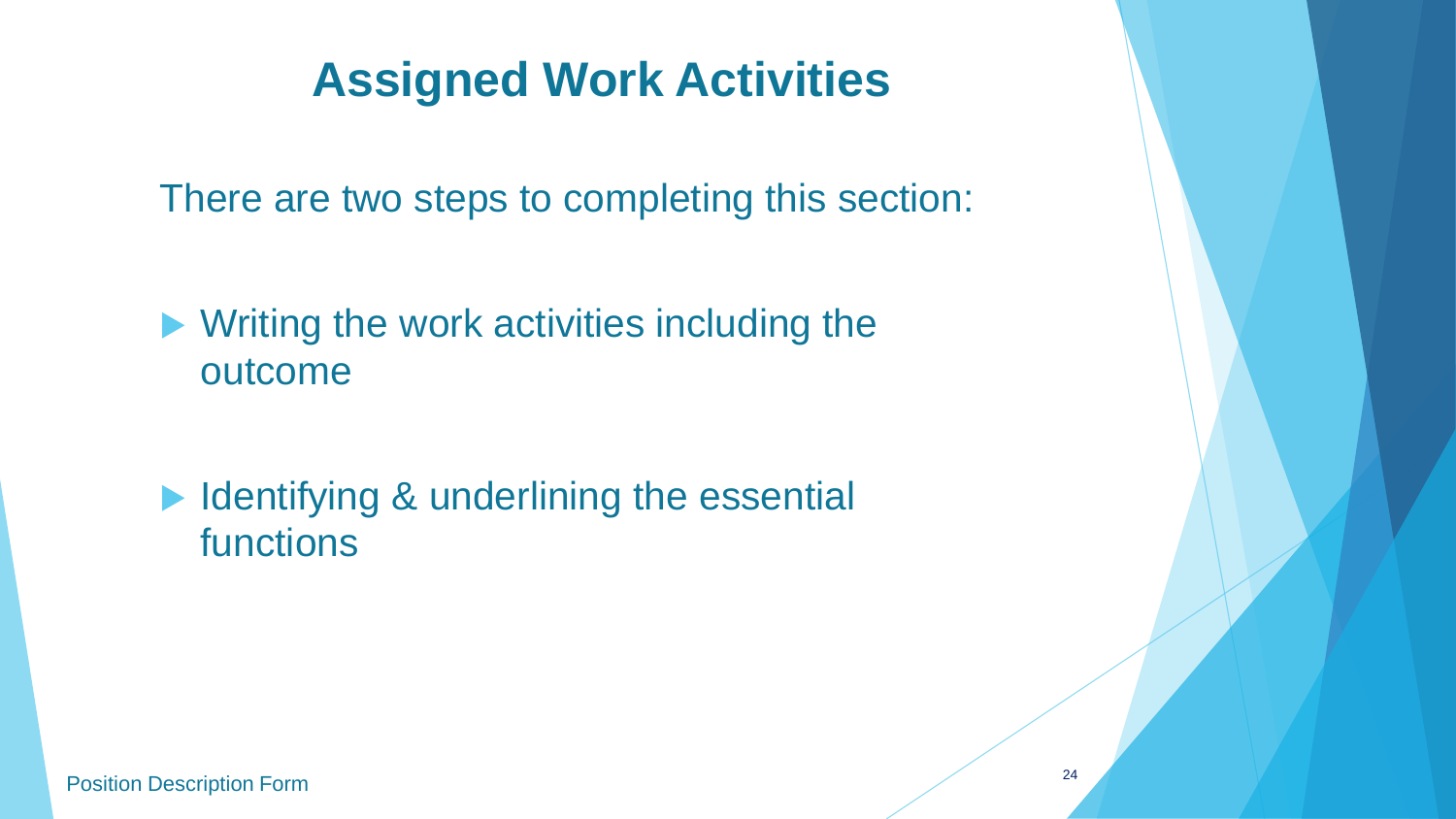Work activities are the primary duties and tasks performed by a position.

#### **They describe:**

- Primary functions or key responsibilities of the position
- Scope and level of independence and decision-making authority **They identify:**
- Essential functions of the position that must be performed with or without a reasonable accommodation

#### **They determine:**

Position's job classification and overtime eligibility status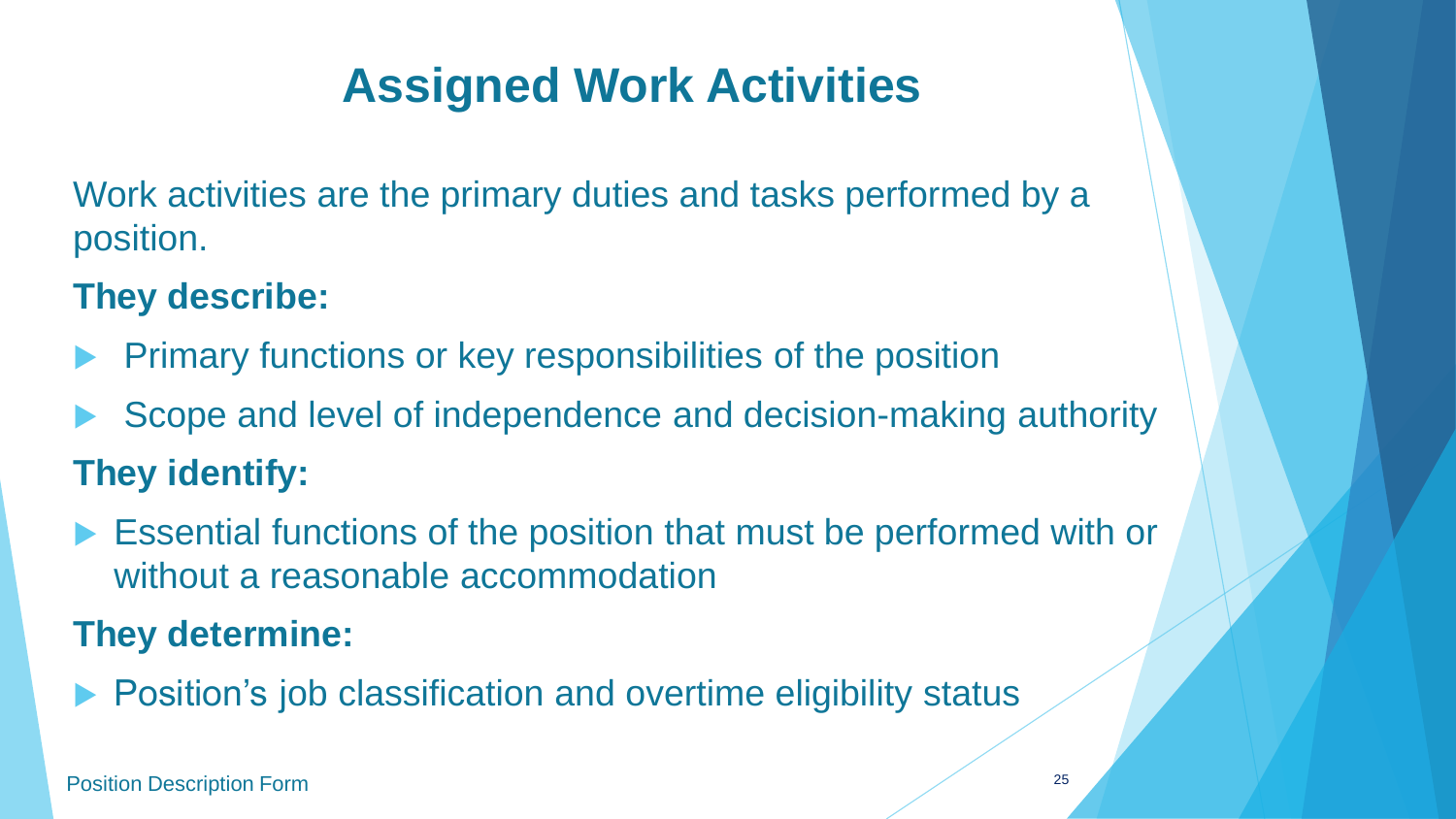#### **Ask the following questions:**

- What are the position's primary duties?
- What types of problems are encountered on the job and what is needed to resolve them?
- Does the position work with other positions or alone?
- What type of involvement occurs with other positions?
- Who reviews a completed project for accuracy? How frequent is work reviewed?
- What type of supervision is received?
- What type of supervision is given to other positions, i.e., does the position supervise?
- Is the job responsible for financial dimensions and how much?
- What is the impact of the person not performing their job?

#### **Position Description Form** 26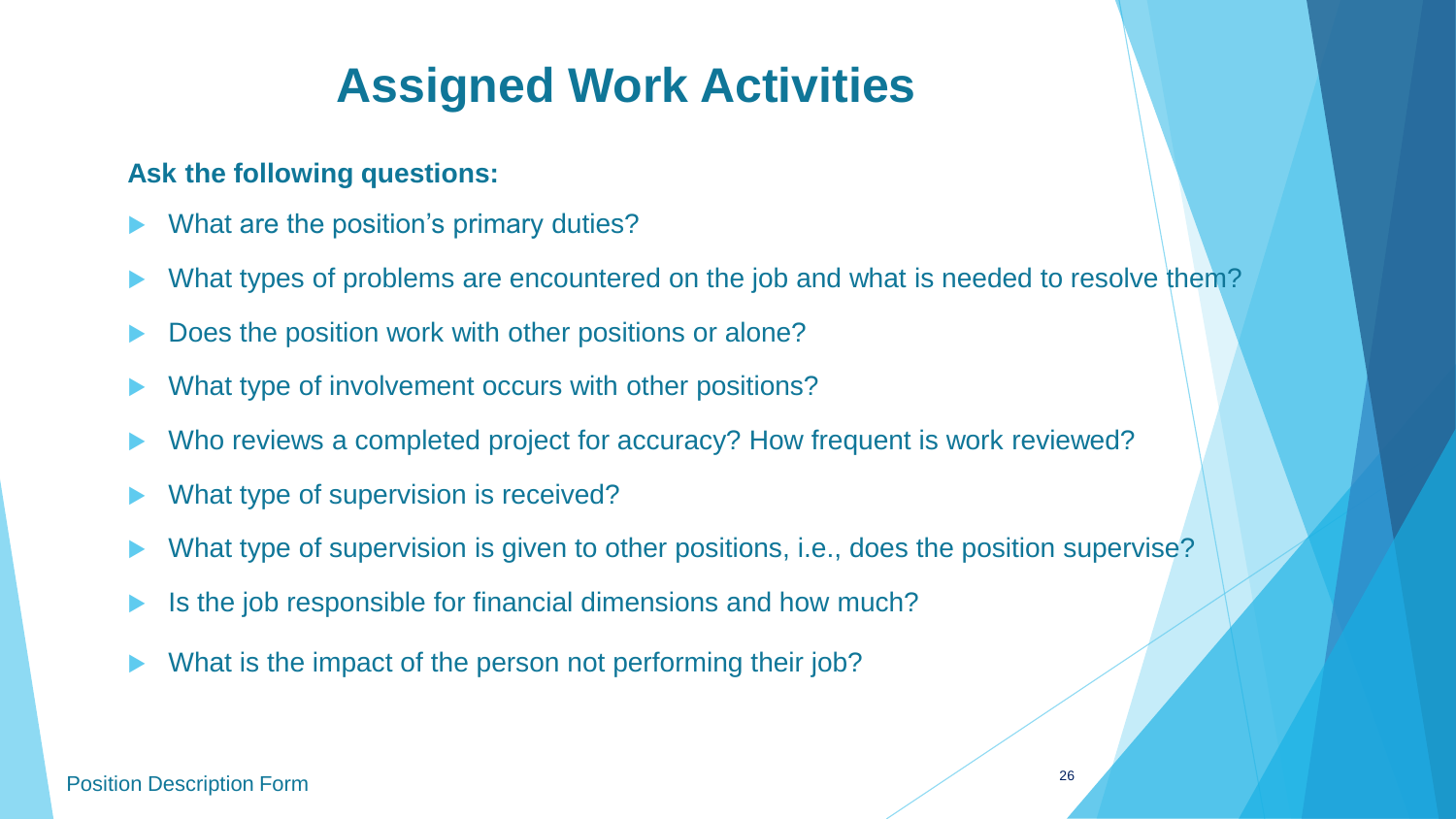Use clear action verbs to objectively describe:

- ▶ The work performed with people, data, or things
- The outcome, result, or purpose of the work
- Any tools or equipment used
- ▶ The level of independence and/or degree of authority or control
- $\blacktriangleright$  To whom the employee makes recommendations (if applicable)
- ▶ Who directs the work of this position
- ▶ Who (if anyone) must review the work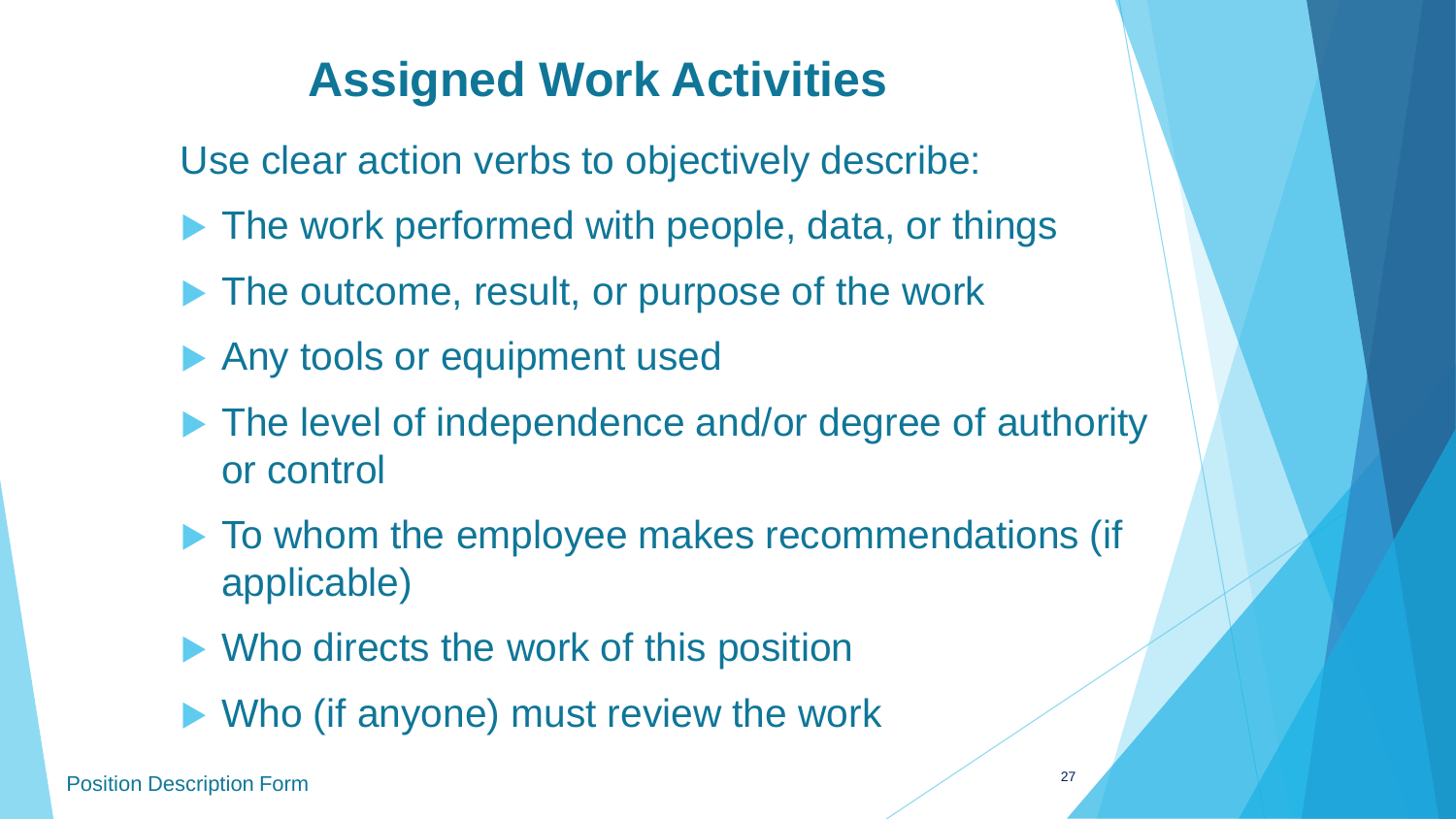#### **Do**

- ▶ Describe the actual work performed
- Use common terms to describe tasks, roles and responsibilities assigned to the position
- ▶ Be concise and use short, direct verbs in the present tense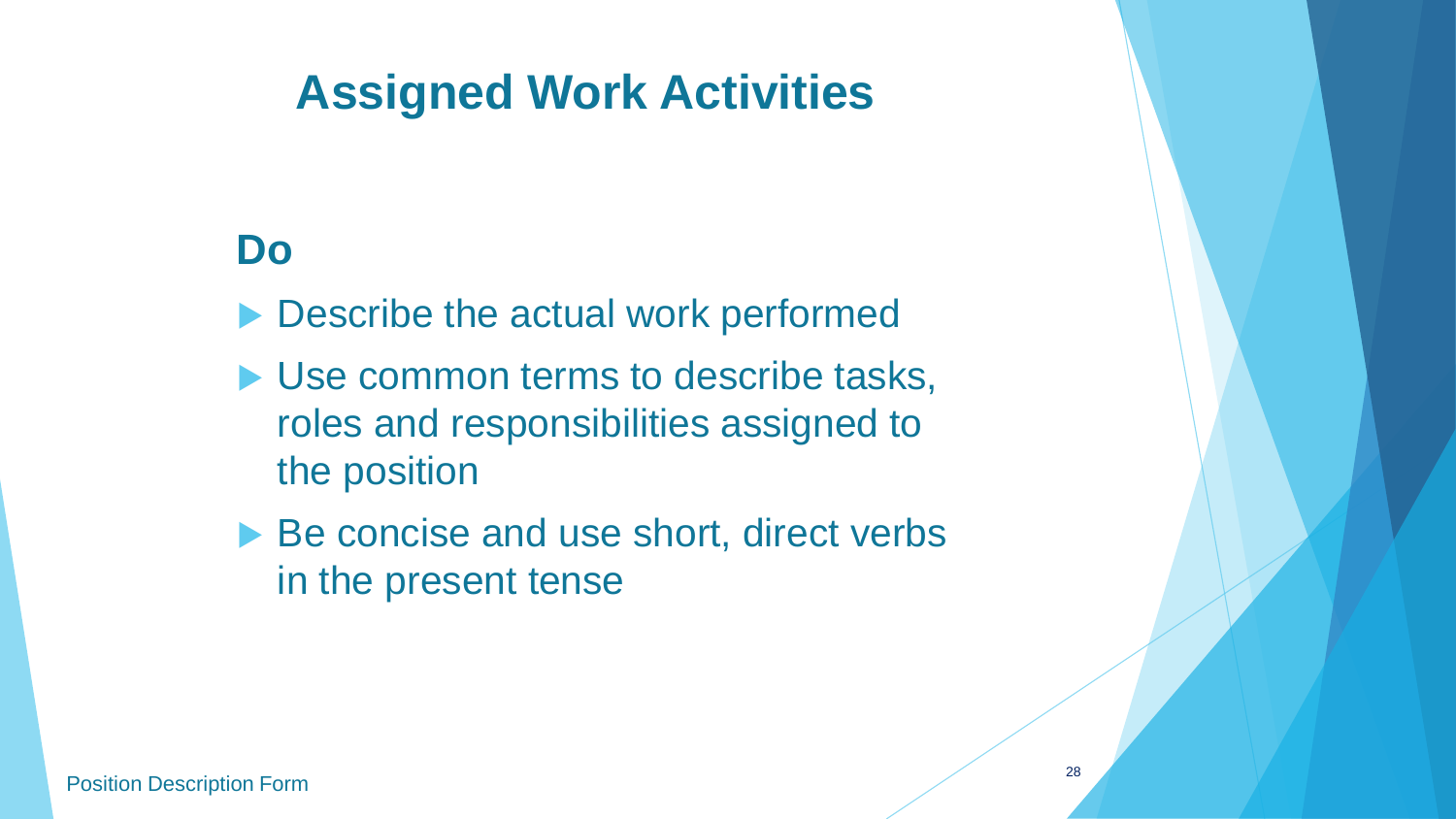#### **Don't**

Be overly technical with current jargon:

- Example: "*performs coding of systems" rather than codes with ABC language" to complete project*".
- ▶ Copy wording from class specifications
- Use ambiguous terms, such as "*handle*," "*research*," etc., without an explanation as to what this involves
- ▶ Use abbreviations or technical terms without an explanation
- ▶ Describe personal characteristics
	- Example: "*Deals with the public and must have a pleasing personality at all times*."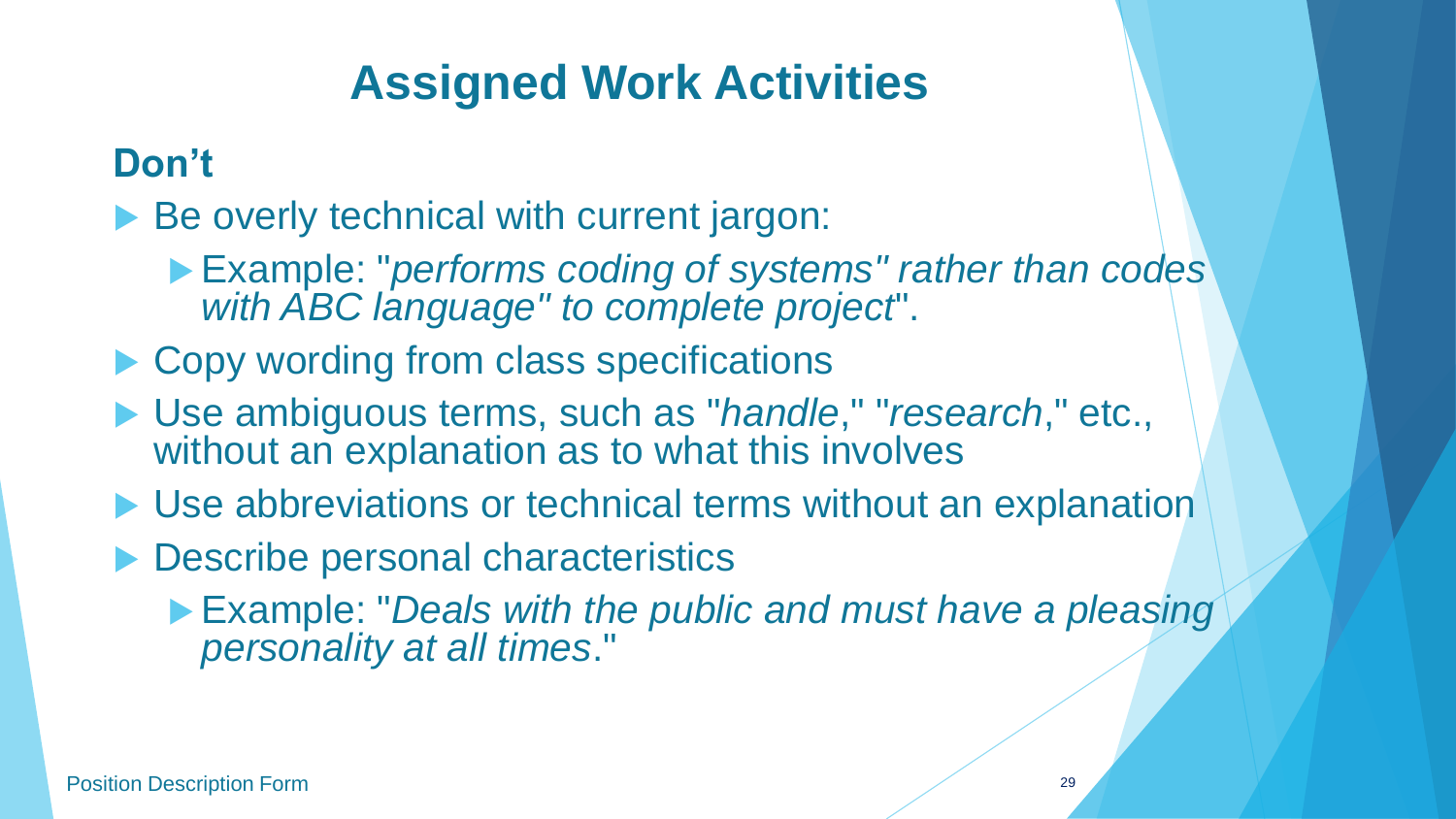#### **Assigned Work Activities – Things to Remember**

Do not draw conclusions by giving an opinion on how difficult or how important the duties are.

Refer to the State HR, *Glossary of Classification Terms* for proper context and usage of terms (e.g. "administers", "directs", "leads", or "supervises" etc.).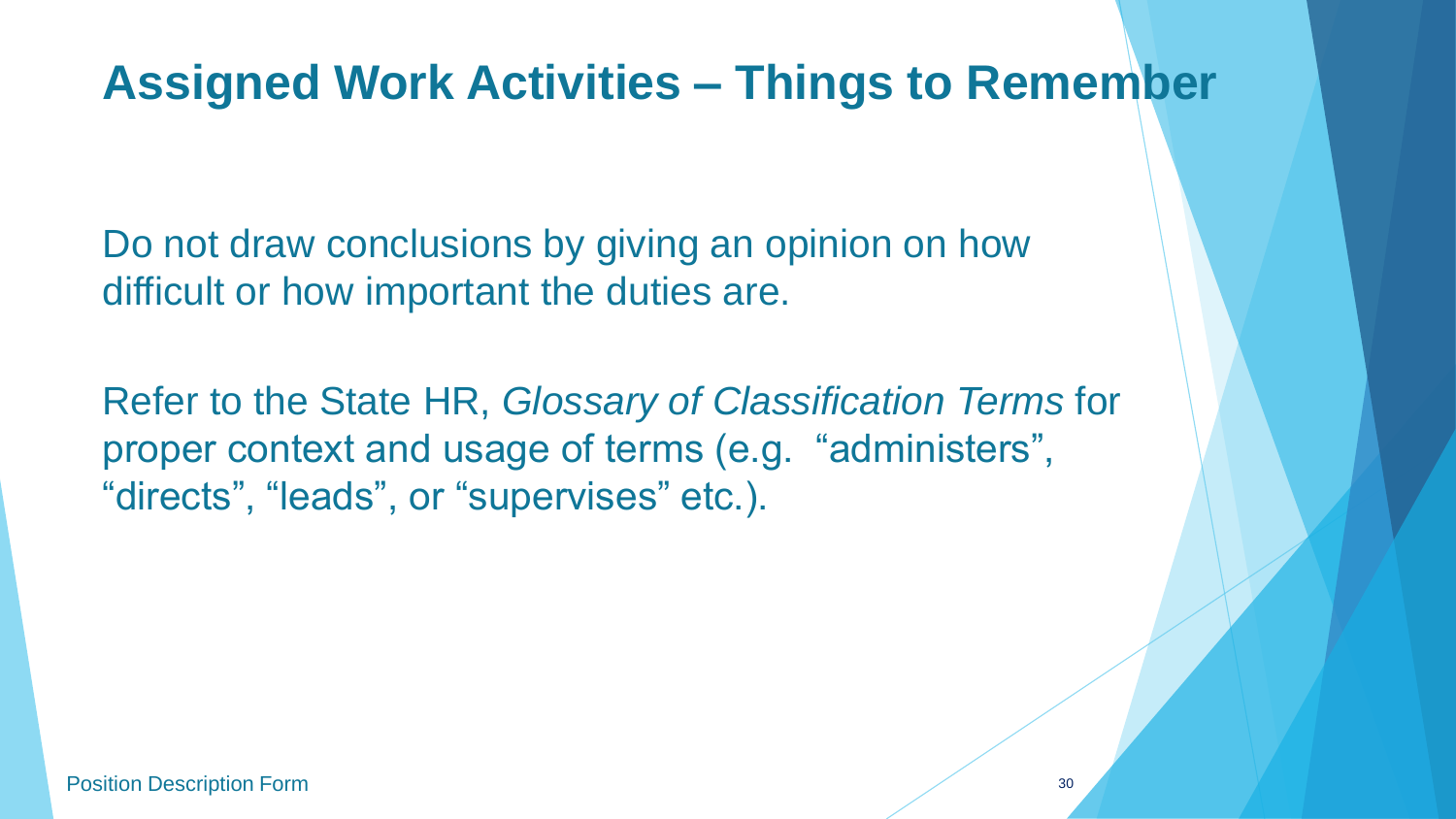### **Assigned Work Activities - Outcomes**

▶ Outcomes describe the expected results of work performed

▶ Outcomes can be multi-tiered and impact different levels of the organization depending on the nature, scope and level of work performed

| Impact:        | <b>Individual</b> | Individual/Unit | <b>Division/Organization</b> | <b>Statewide</b> |
|----------------|-------------------|-----------------|------------------------------|------------------|
| <b>Outcome</b> | Initial           | Immediate       | Intermediate Outcome >       | Ultimate         |
| Level:         | Output $>$        | Outcome >       |                              | Outcome          |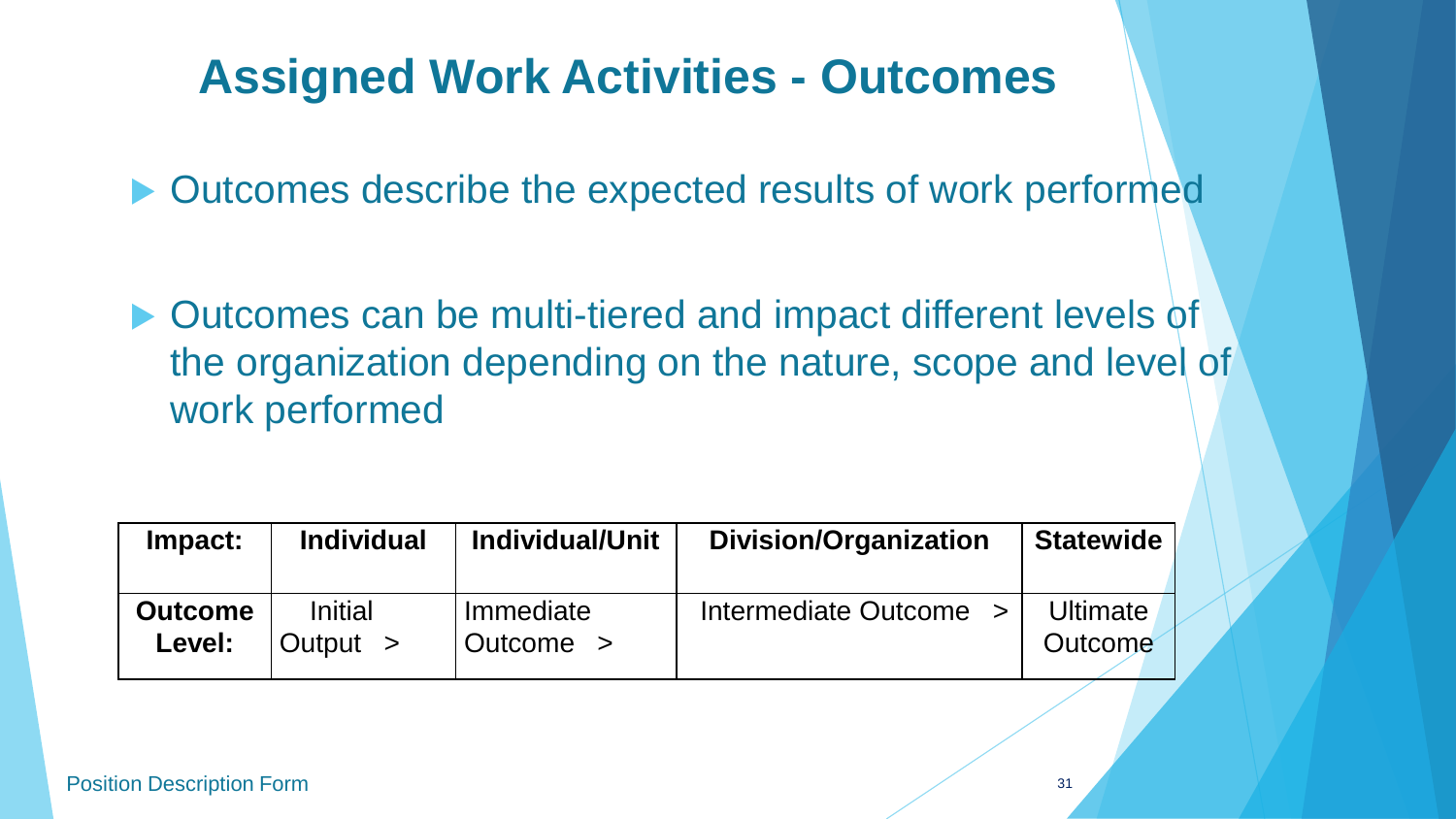#### **Assigned Work Activities - Outcomes**

| <b>Developing Outcomes</b>  |                                                                                                                        |                                       |                        |
|-----------------------------|------------------------------------------------------------------------------------------------------------------------|---------------------------------------|------------------------|
| Steps:                      | <b>Example</b>                                                                                                         | <b>Outcome</b><br>Level               | <b>Impact</b><br>Level |
| what action                 | Provides primary customer and<br>desktop end user support for<br>local and regional area IT<br>Systems                 | <b>Activity</b>                       | <b>Employee</b>        |
| will achieve what result(s) | customer desktop and<br>reported system incidents are<br>resolved for end users                                        | <b>Immediate</b><br><b>Outcome</b>    | <b>Unit/Department</b> |
| $$ so that $$               | employees in the registration<br>division provide accurate and<br>timely online registration<br>services for customers | <b>Intermediate</b><br><b>Outcome</b> | <b>Division</b>        |
| $$ so that $$               | agency customers receive<br>timely and accurate license<br>registration services.                                      | <b>Ultimate</b><br><b>Outcome</b>     | <b>Agency/State</b>    |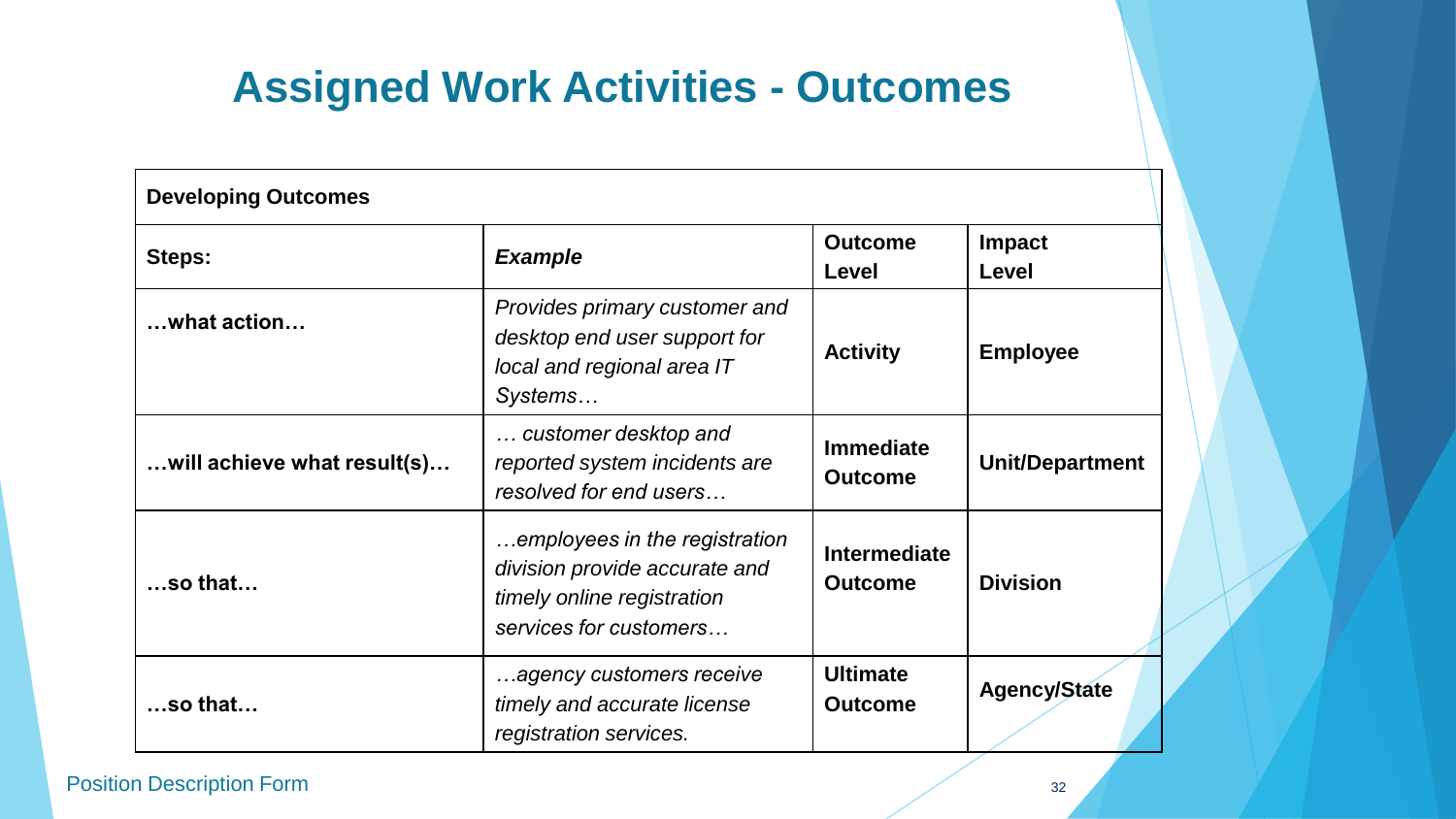#### **Duty:**

*Provides primary customer and desktop support for local and regional area IT Systems*.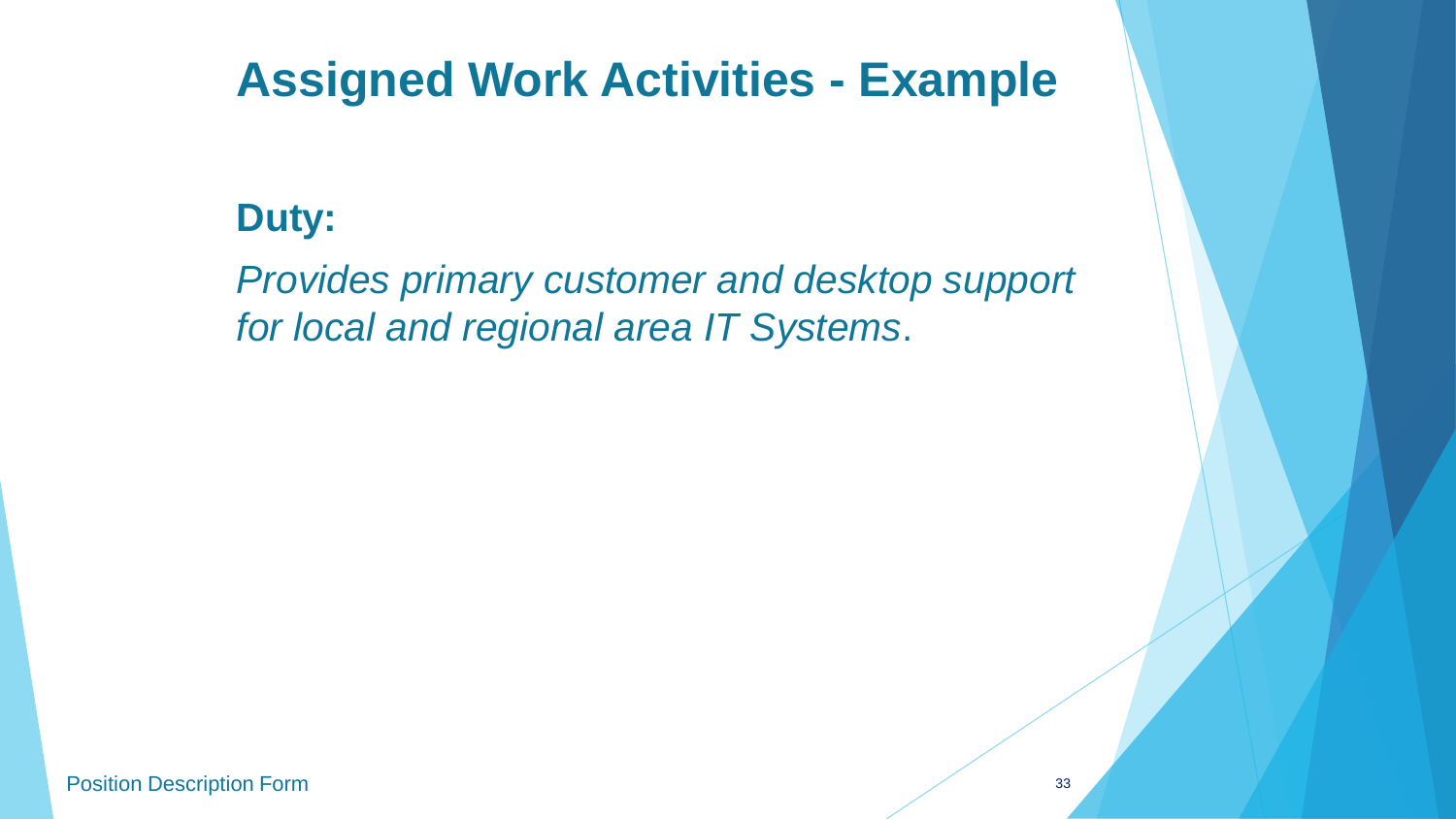#### **Task(s):**

- *Diagnoses and resolves reported system incidents for end users within the assigned geographic area*
- *Installs and configures hardware such as computers, monitors, mice, keyboards, printers, switches, and wireless access points*
- *Troubleshoots software issues*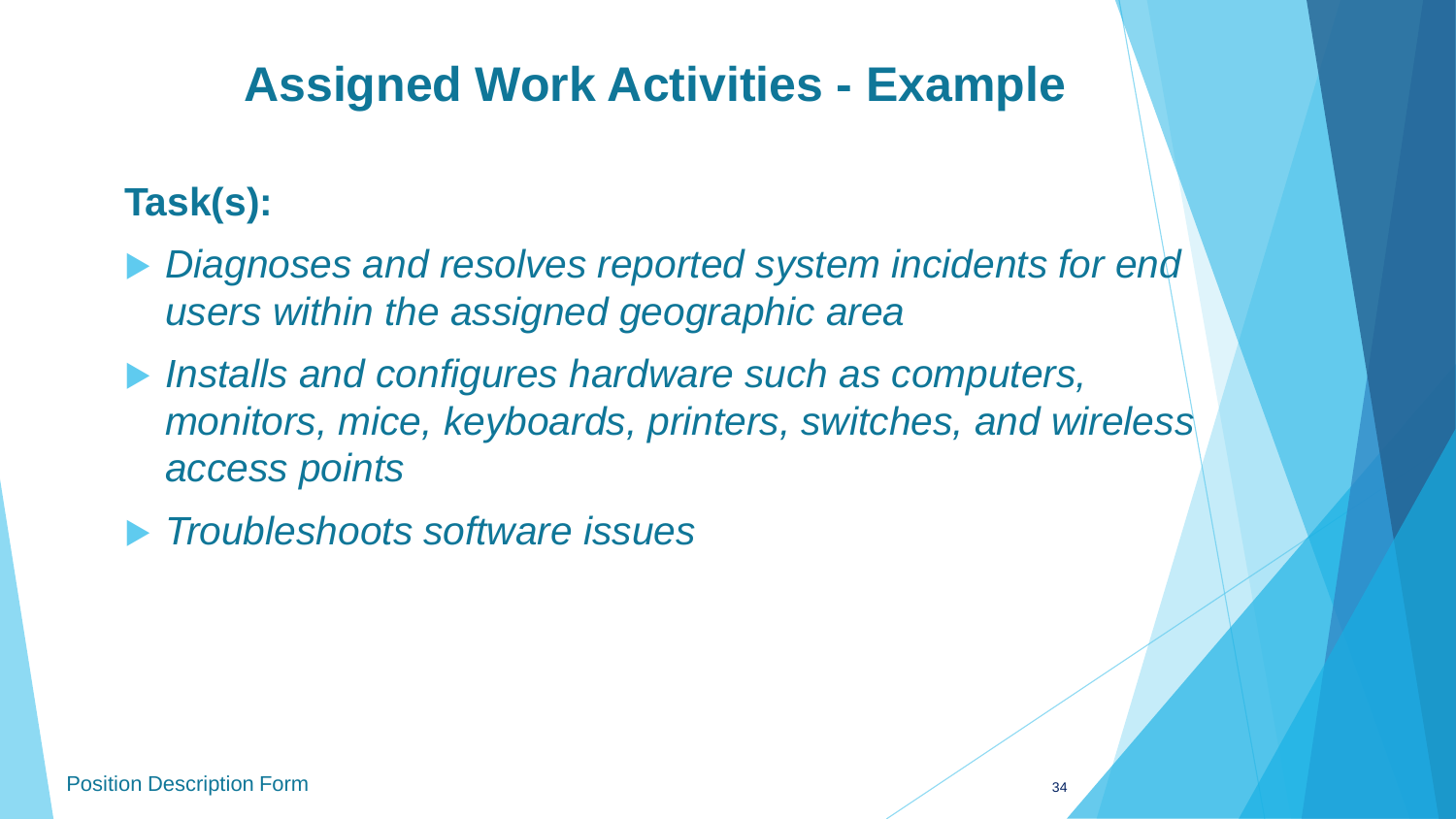#### **Outcome:**

*This position resolves reported system incidents or other IT end user issues so that employees in the registration division provide accurate and timely online registration services for customers*.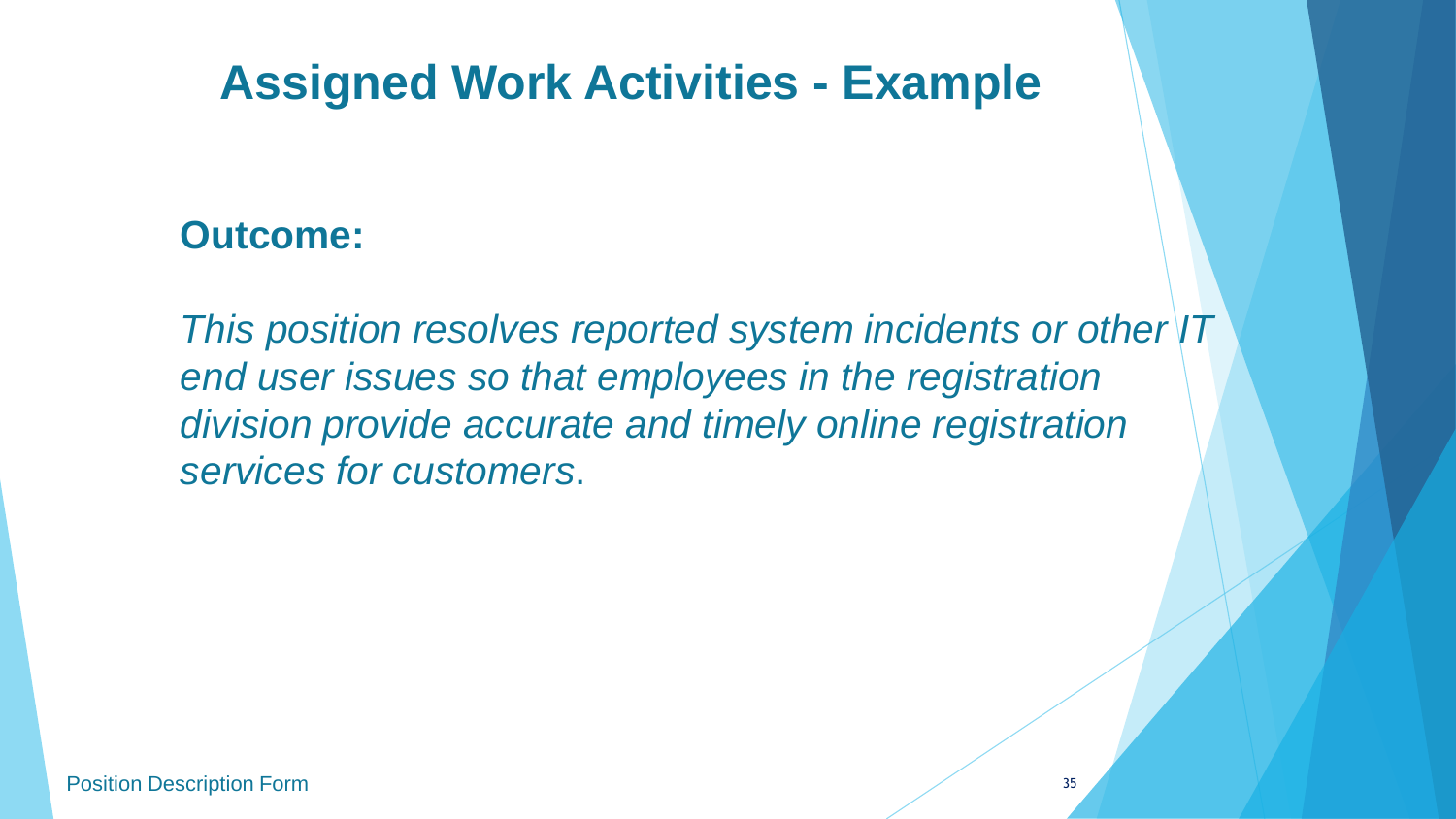#### **Duty:**

Provides primary customer and desktop support for local and regional area IT Systems.

#### **Task(s):**

- Diagnoses and resolves reported system incidents for end users within the assigned geographic area
- **Installs and configures hardware such as computers, monitors, mice,** keyboards, printers, switches, and wireless access points
- Troubleshoots software issues

#### **Outcome:**

This position resolves reported system incidents or other IT end user issues so that employees in the registration division provide accurate and timely online registration services for customers.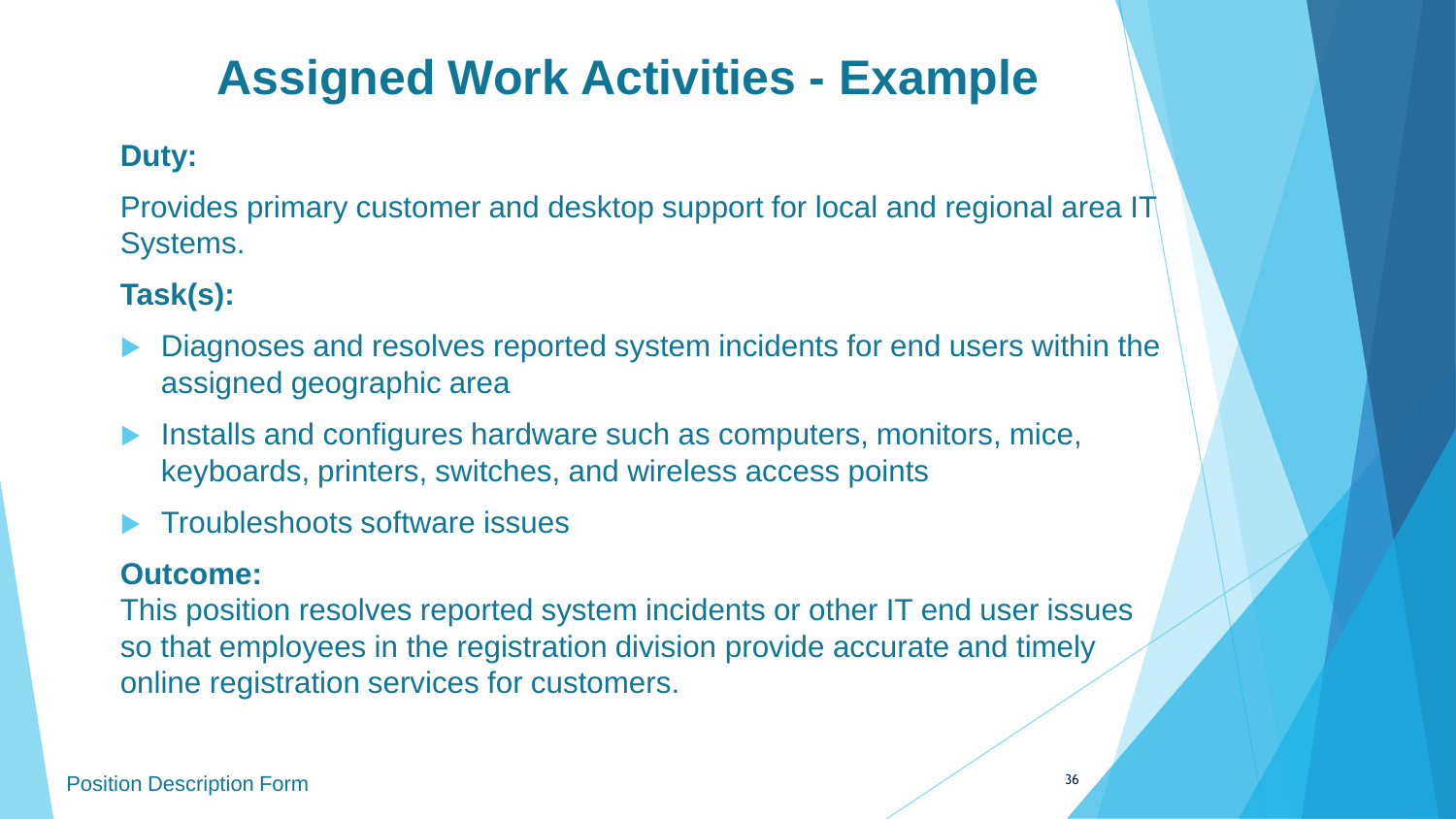## **Assigned Work Activities – Essential Functions**

#### **Essential Functions are:**

- **Primary, fundamental, crucial job duties performed**
- ▶ Duties/tasks that must be performed with or without a reasonable accommodation
- ▶ Completed duties/tasks, not how the duties/tasks are completed nor how frequently they must be completed

#### **Essential Functions are not:**

▶ Marginal functions, which are nonessential, minimal, or borderline duties that are required of the position, but not the reason the position exists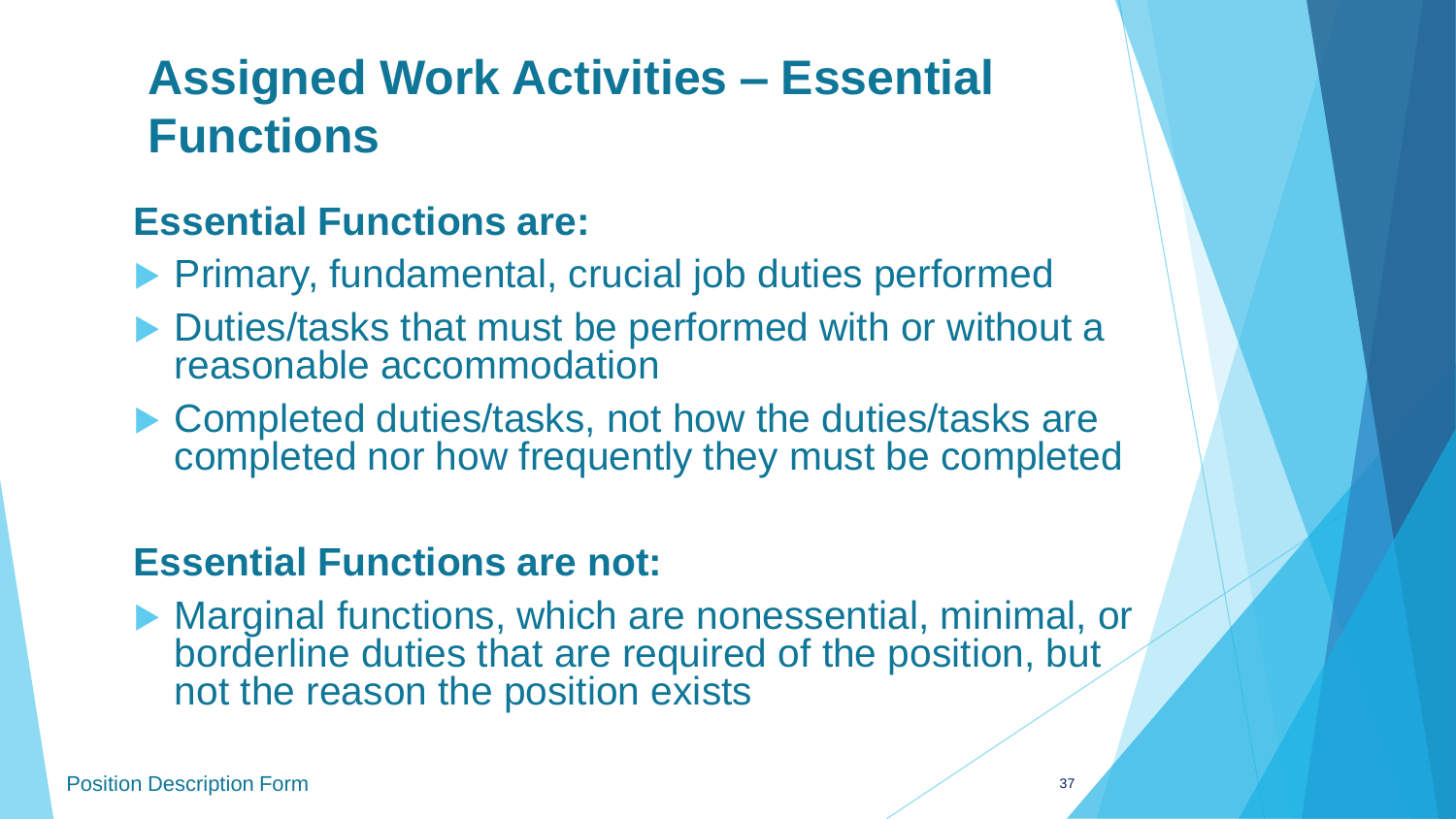### **Assigned Work Activities – Essential Functions**

Use the following criteria to determine if a function is essential:

- The position exists to perform the identified function or task
- ▶ There are only a limited number of employees who can perform the function or task
- ▶ The function is specialized and incumbents are hired for their ability to perform the function
- **Essential functions may be duties or tasks or both**
- ▶ Only underline the duty and task statements that describe the essential functions of the job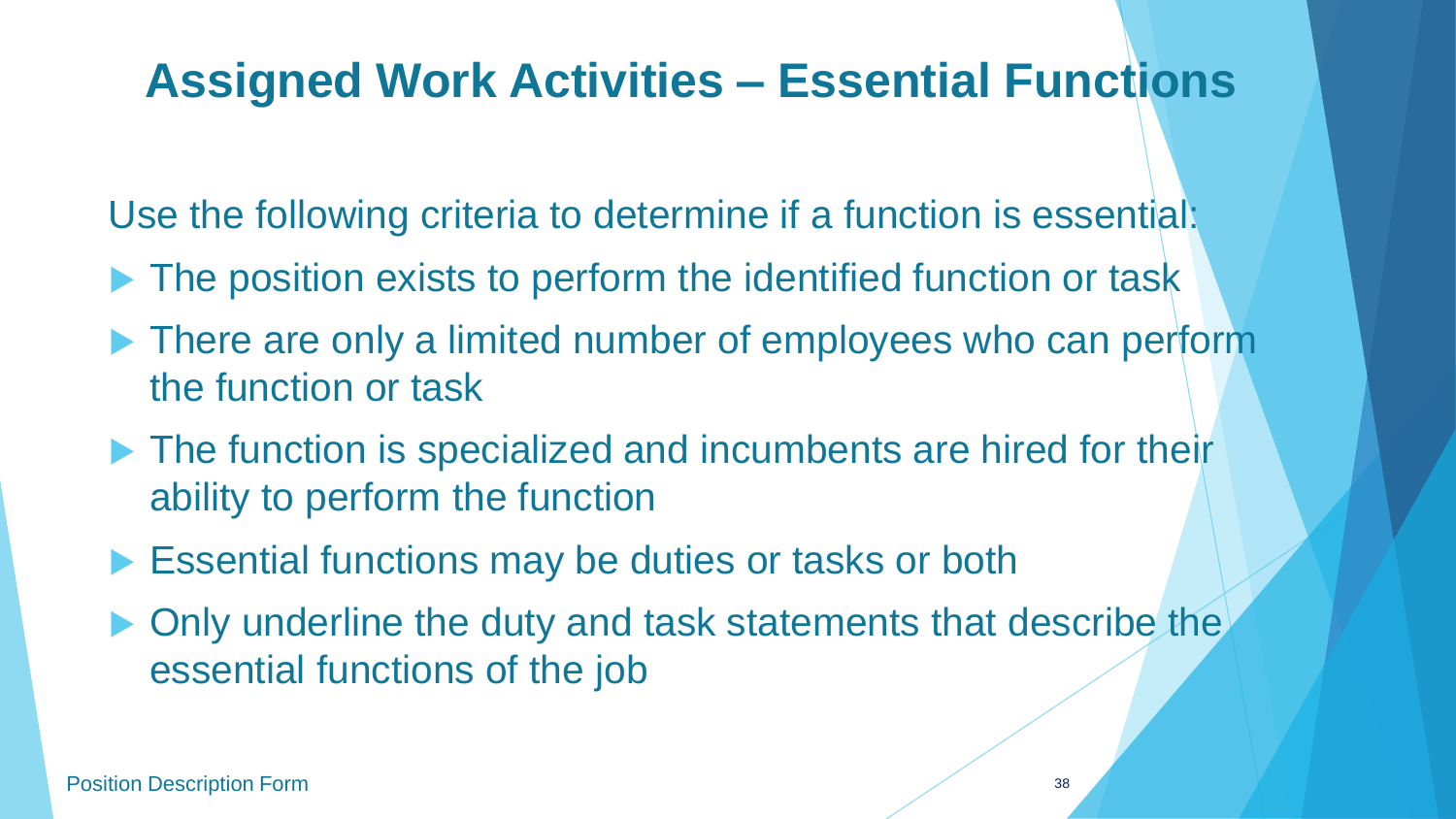#### **Problem Solving**

What are the most complex and/or challenging issues addressed by this position? Give 3 to 4 examples and how each is resolved.

| <b>Complex/Challenging</b><br><b>Issue</b> | <b>How Resolved</b> | <b>Frequency</b> |
|--------------------------------------------|---------------------|------------------|
|                                            |                     |                  |
|                                            |                     |                  |
|                                            |                     |                  |
|                                            |                     |                  |

This section identifies the position's most complex or challenging issues, states how the issues are resolved, and indicates the frequency with which those issues occur.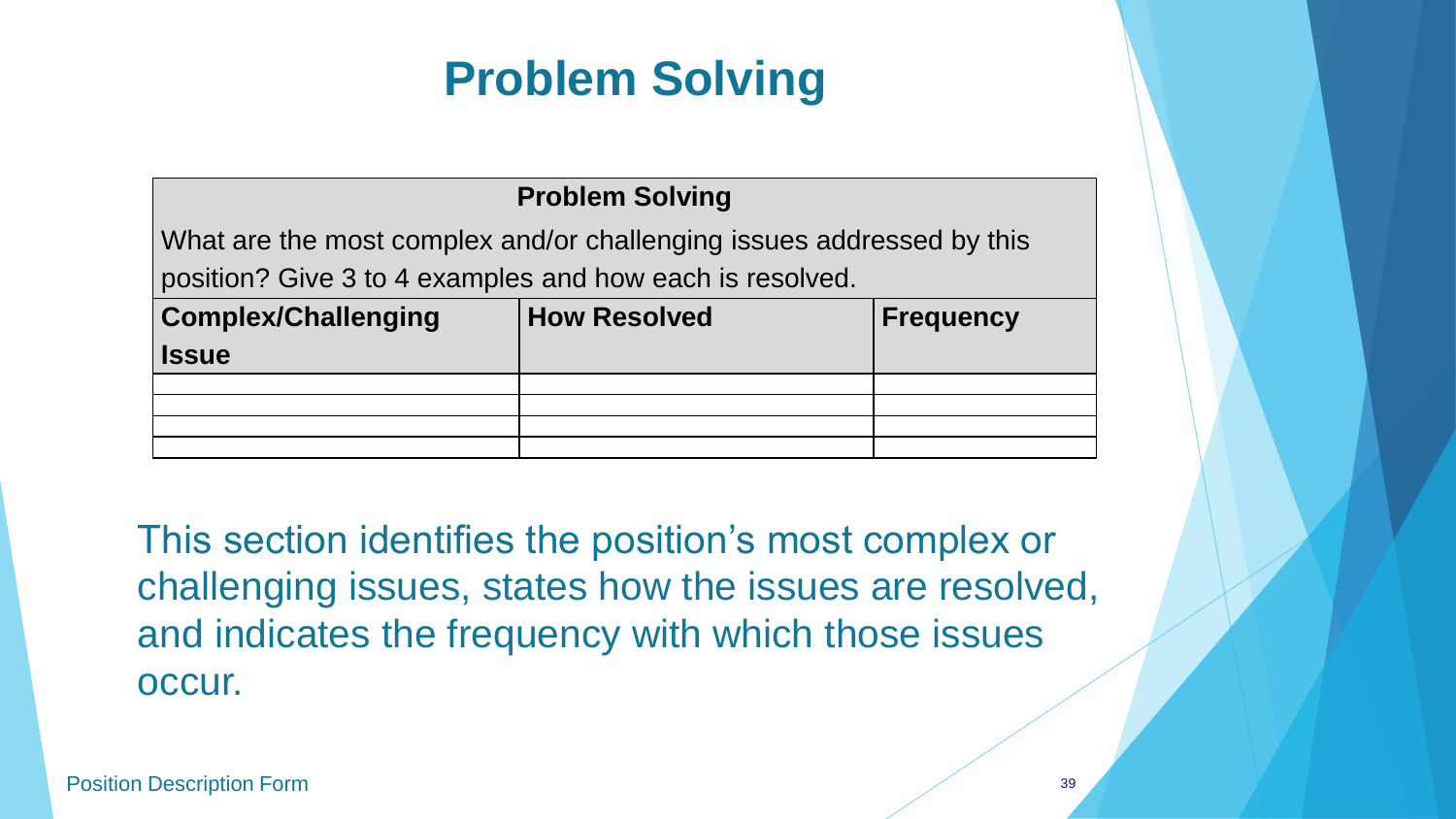**Measures nature and complexity of problems solved. The four elements to consider are:**

- $\blacktriangleright$  Depth of analysis
- $\blacktriangleright$  Nature of the problems to be solved
- ▶ Complexity of the data
- Extent of creative thinking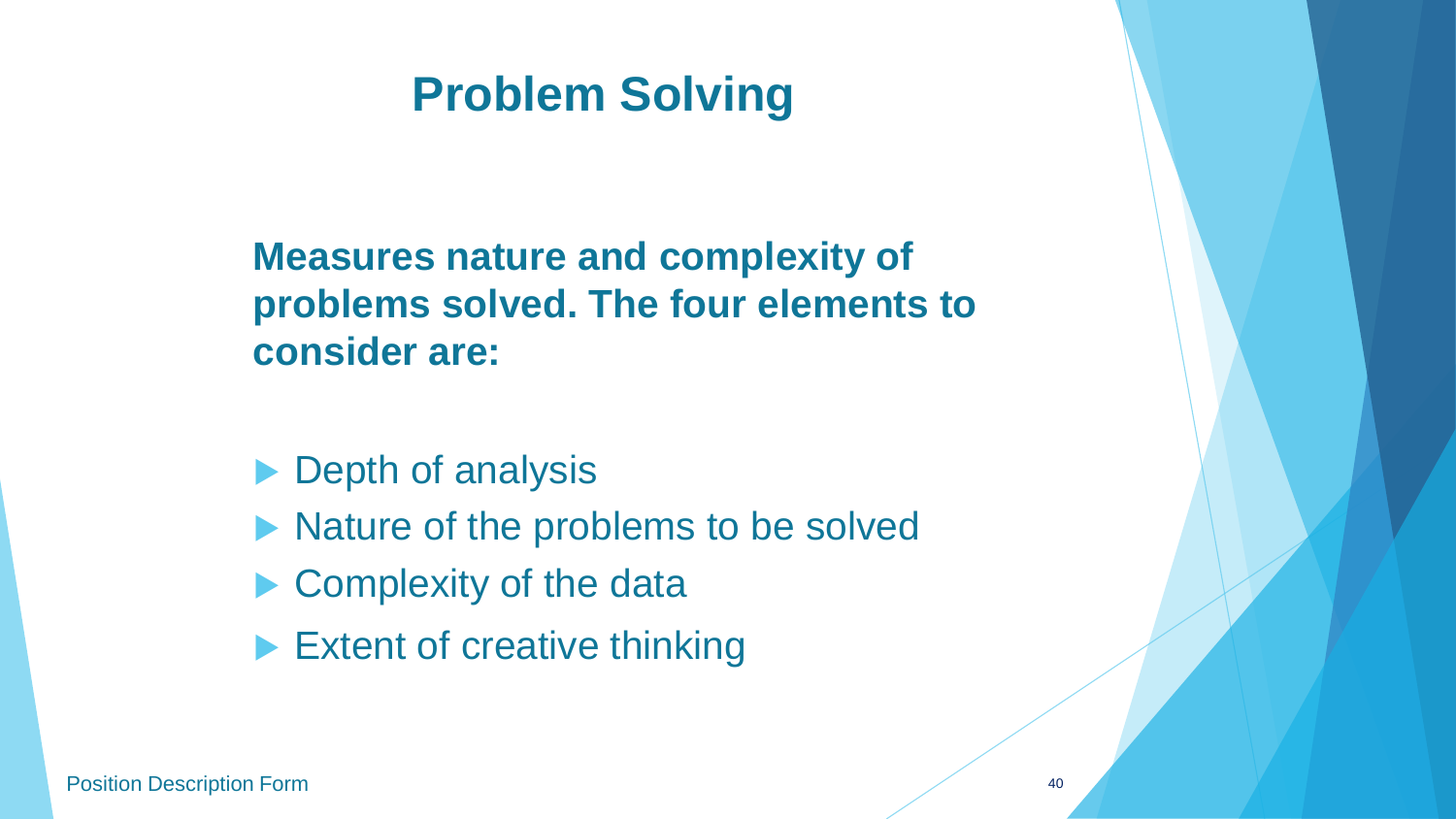#### **Problem Solving**

What are the most complex and/or challenging issues addressed by this position? Give 3 to 4 examples and how each is resolved.

| <b>Complex/Challenging Issue   How Resolved  </b> | <b>Frequency</b> |
|---------------------------------------------------|------------------|
|                                                   |                  |
|                                                   |                  |
|                                                   |                  |
|                                                   |                  |

#### **Complex/Challenging Issues:**

▶ Describe 3 or 4 of the most complex or challenging issues resolved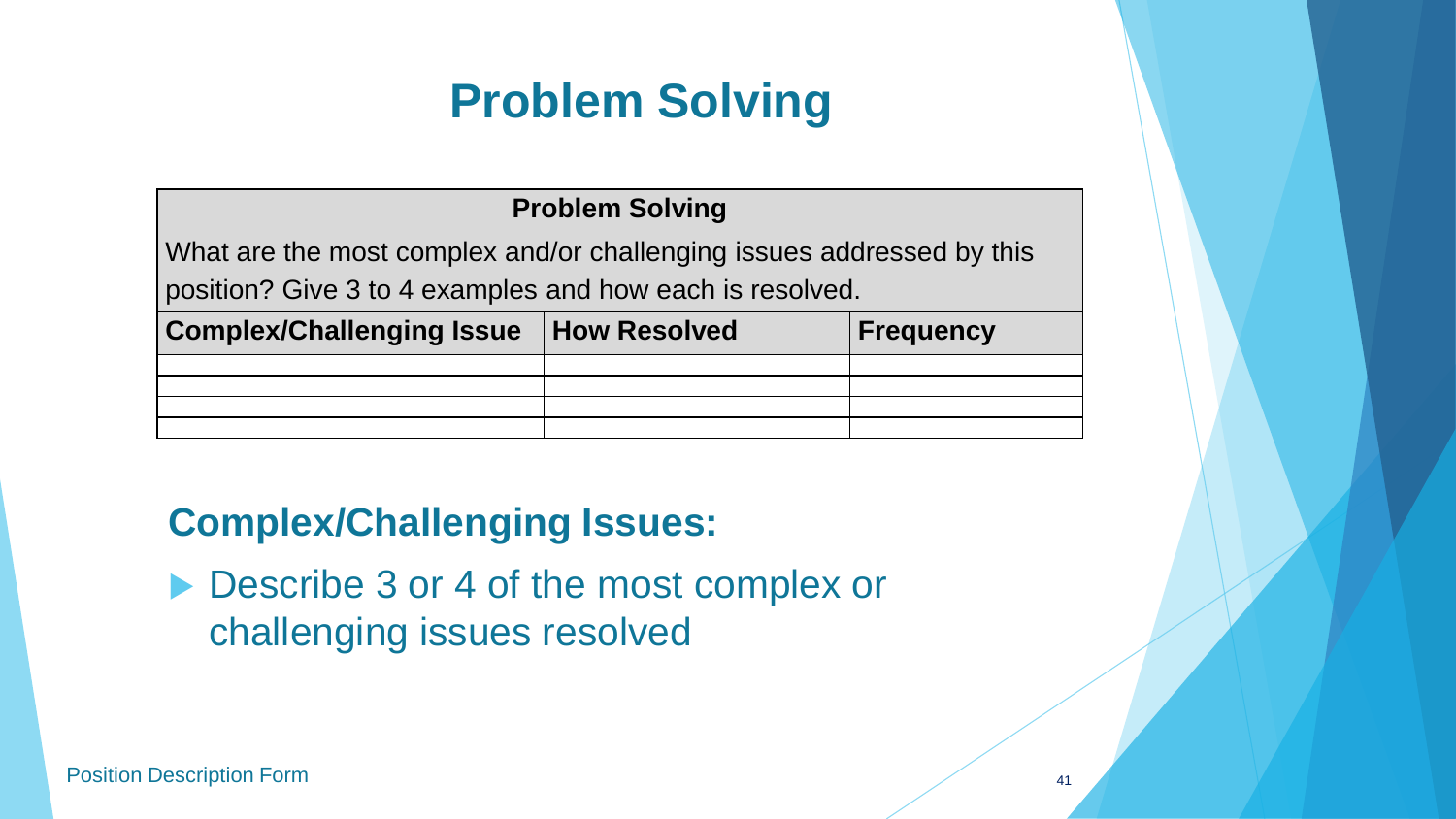#### **Problem Solving**

What are the most complex and/or challenging issues addressed by this position? Give 3 to 4 examples and how each is resolved.

| Complex/Challenging Issue   How Resolved | <b>Frequency</b> |
|------------------------------------------|------------------|
|                                          |                  |
|                                          |                  |
|                                          |                  |
|                                          |                  |

#### **How Resolved:**

#### Explain how the issue would be resolved and list key interactions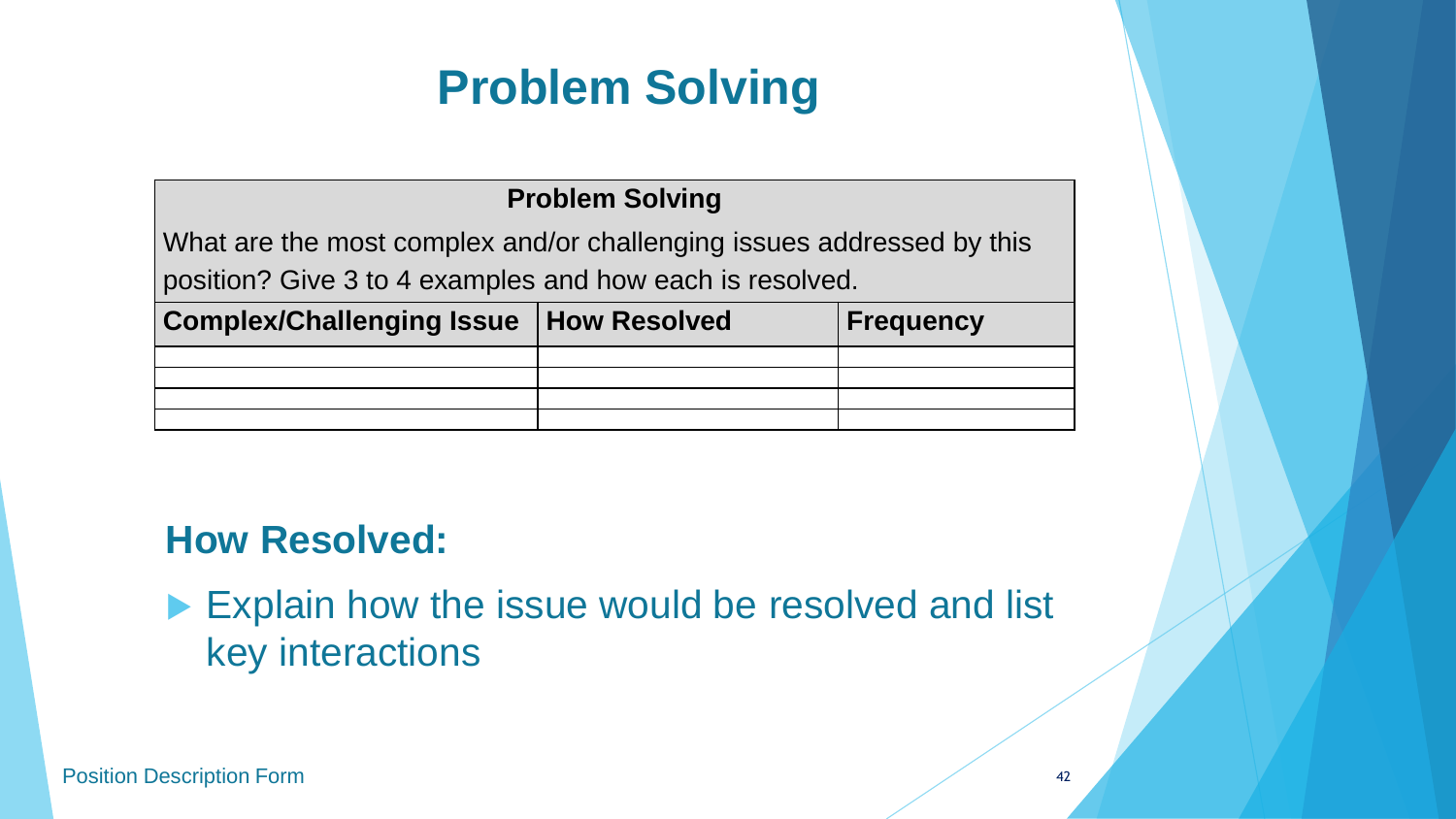#### **Problem Solving**

What are the most complex and/or challenging issues addressed by this position? Give 3 to 4 examples and how each is resolved.

| Complex/Challenging Issue   How Resolved | <b>Frequency</b> |
|------------------------------------------|------------------|
|                                          |                  |
|                                          |                  |
|                                          |                  |
|                                          |                  |

#### **Frequency:**

**List the anticipated frequency (daily, monthly)**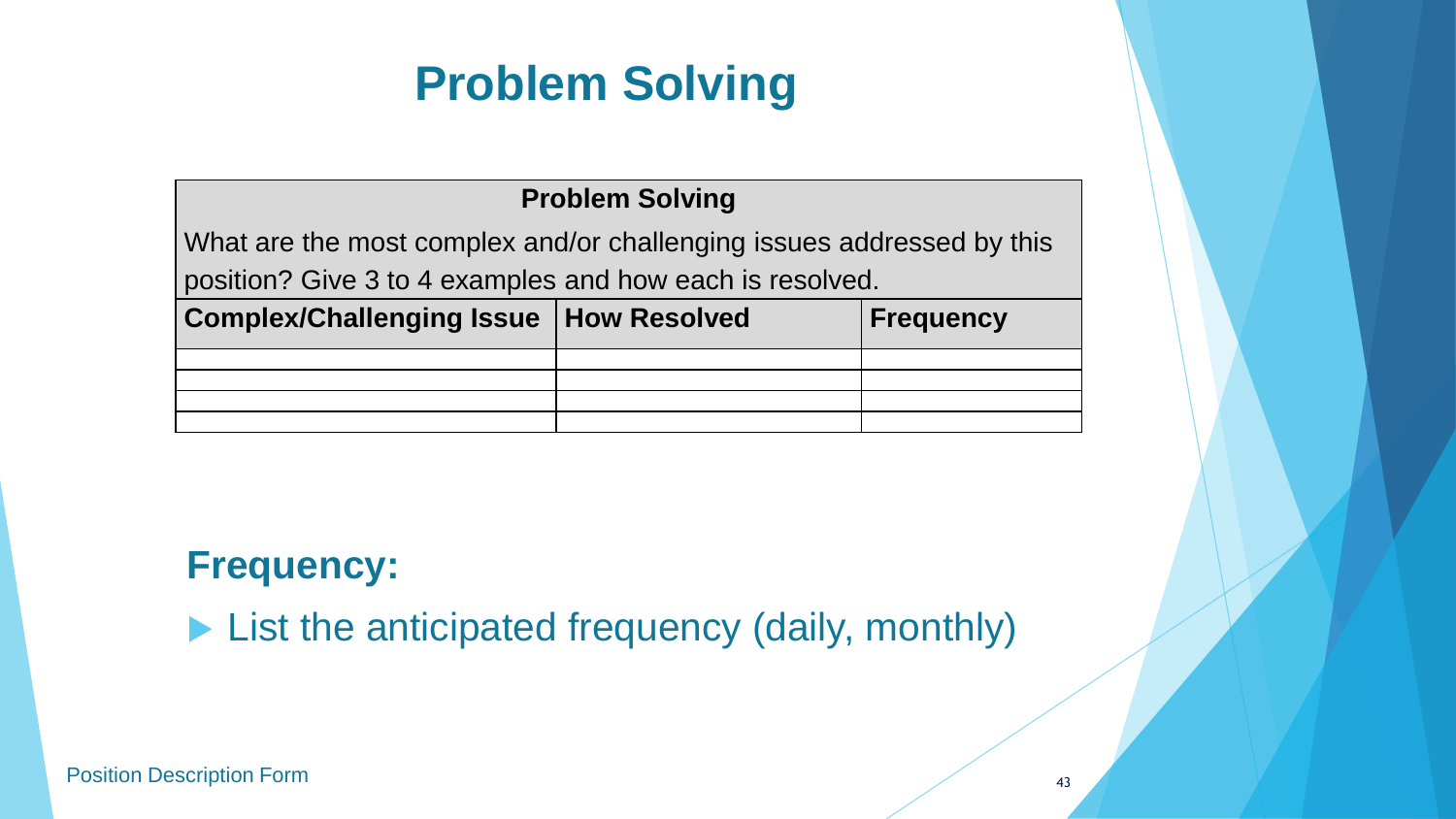## **Problem Solving – Example**

*Information Security Policy and Training Analyst*

#### **Problem Solving** What are the most complex and/or challenging issues addressed by this position? Give 3 to 4 examples and how each is resolved. Complex/Challenging Issue | How Resolved | Frequency *Improve Information Security and Disaster Recovery Program materials. Obtain input from team members, program security staff and others. Continuously Addressing gap areas in training needs on Information Security. Procures or acquires already established training where possible; develops Information Security training as needed utilizing standard agency tools and course delivery methods. 4-5 times per year*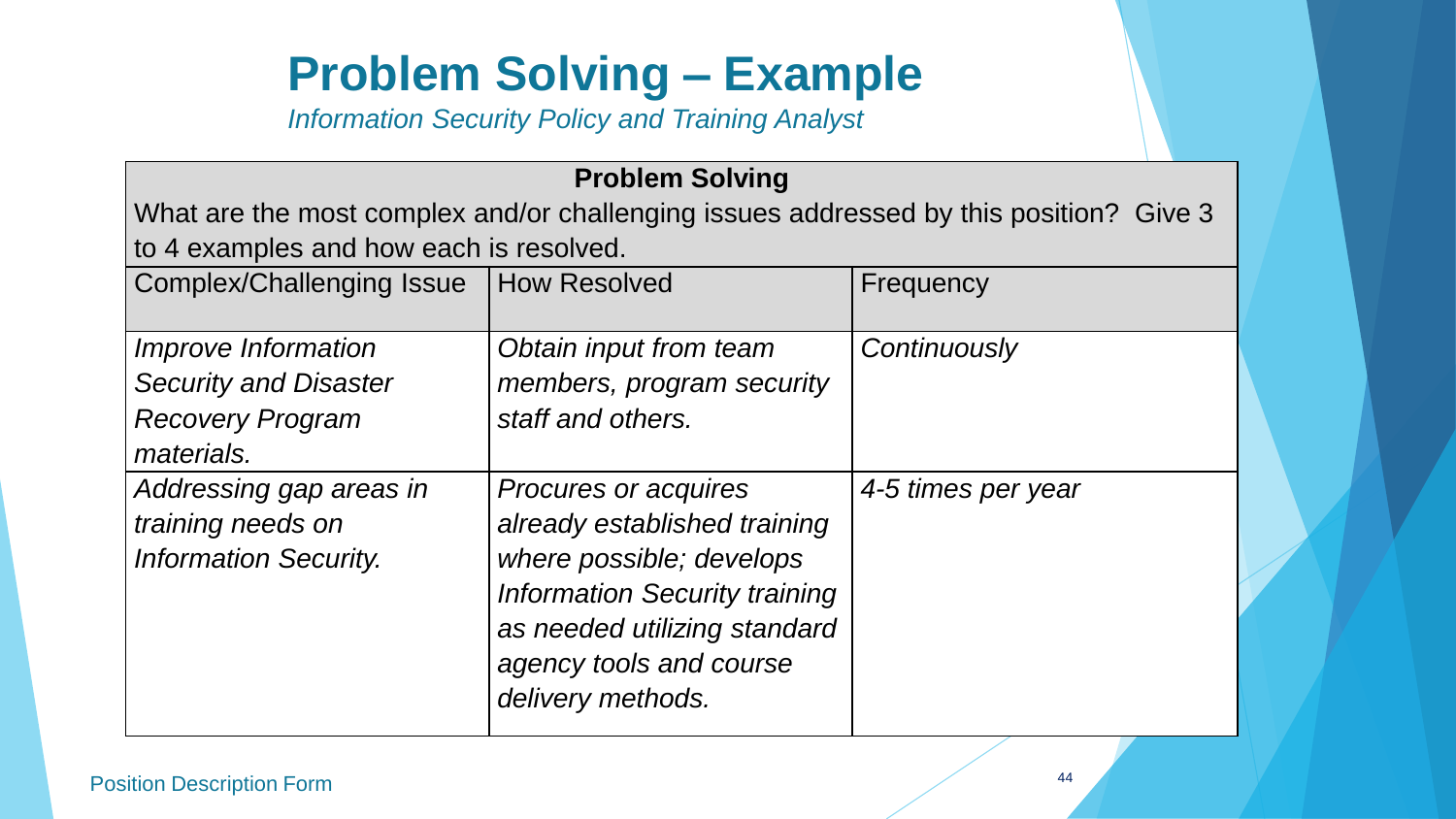## **Decision Making**

#### **Decision Making**

*What duties are performed that require the position to make choices, determinations or judgments?*

*Which decisions are sent to the next level of supervisor/manager or technical authority for recommendation/decision?*

- ▶ Determines the position's decision making responsibility
- **Describes which decisions are sent to the next level** of supervision for approval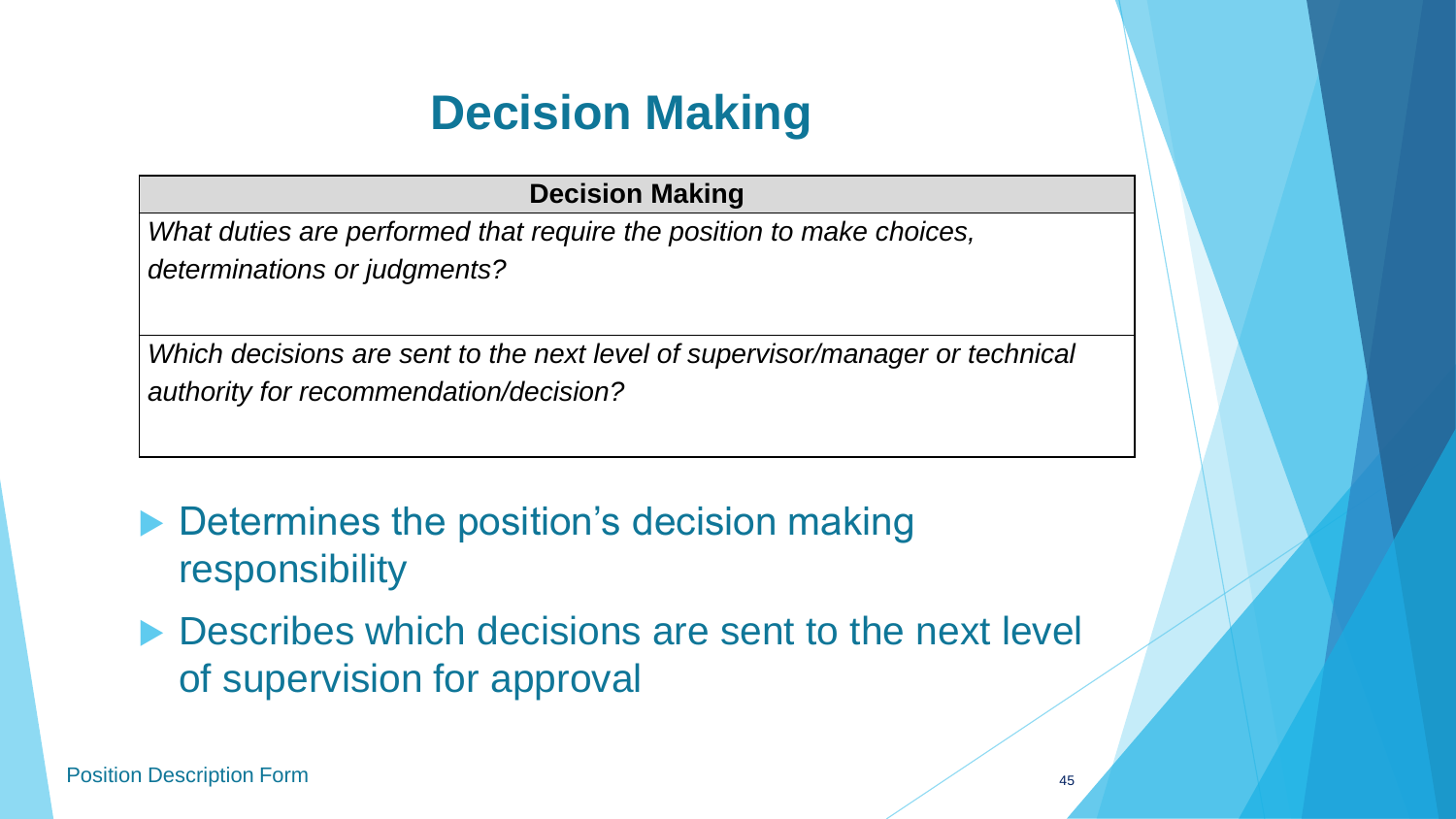#### **Decision Making - Example**

#### **Required Choices, Determinations or Judgements**

"*Defines, analyzes and solves data ingestion problems, including identifying and testing solutions and evaluating the outcomes. Once tested and evaluated, the position implements the best solutions*."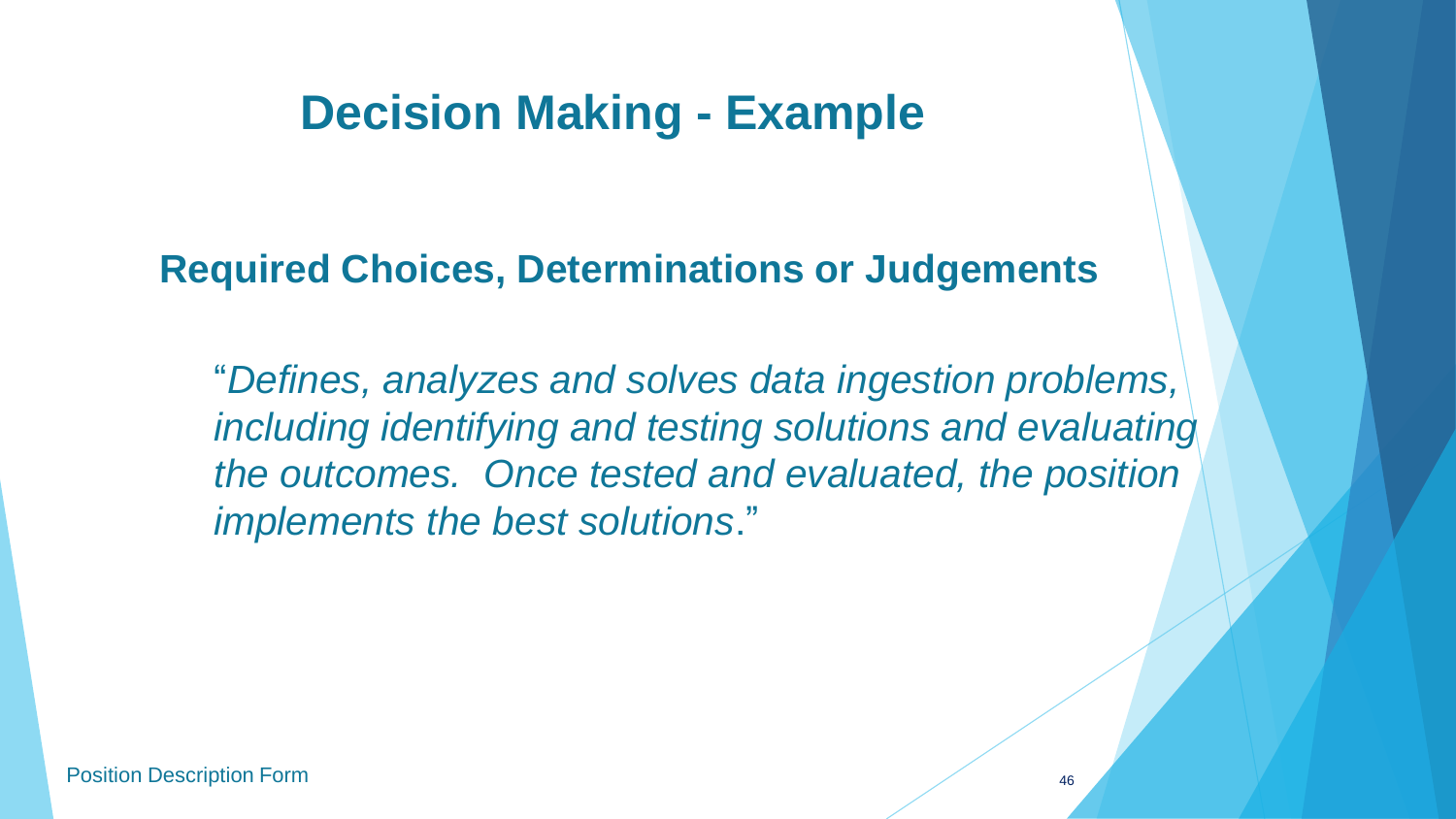### **Decision Making - Example**

#### **Decisions Sent to Higher-Level**

"*After consulting with customers and assessing business needs, the position obtains approval from the Project Manager on developing data ingestion hardware or software requirements or enhancements*."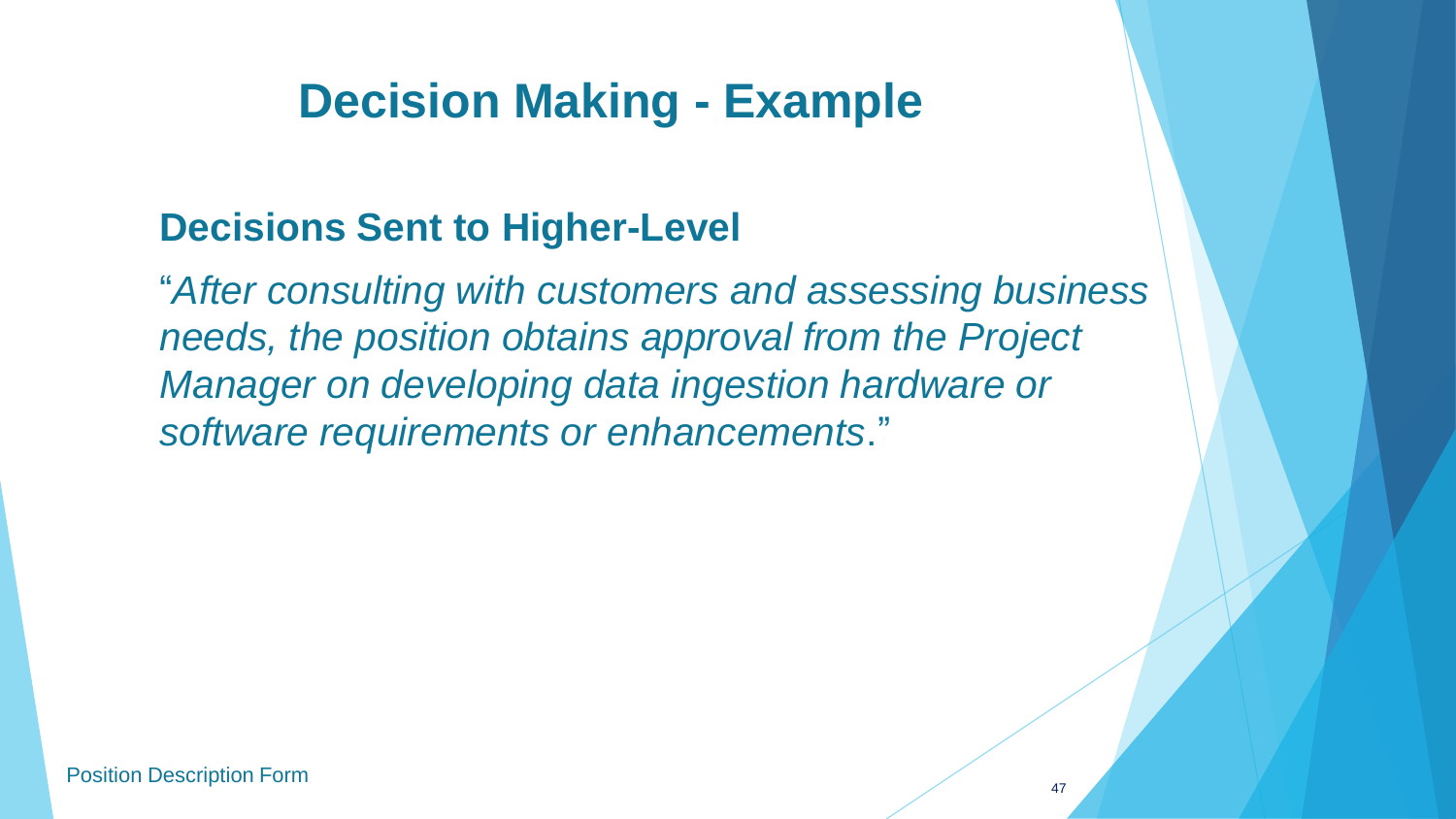#### **Decision Making - Example**

#### Required choices, determinations or judgements

#### **Decision Making**

*What duties are performed that require the position to make choices, determinations or judgements?*

Defines, analyzes and solves data ingestion problems, including identifying **and testing solutions and evaluating the outcomes. Once tested and evaluated, the position implements the best solutions.**

*Which decisions are sent to the next level of supervisor/manager or technical authority for recommendation/decision?*

**After consulting with customers and assessing business needs, the positions obtains approval from the Project Manager on developing data ingestion hardware or software requirements or enhancements.**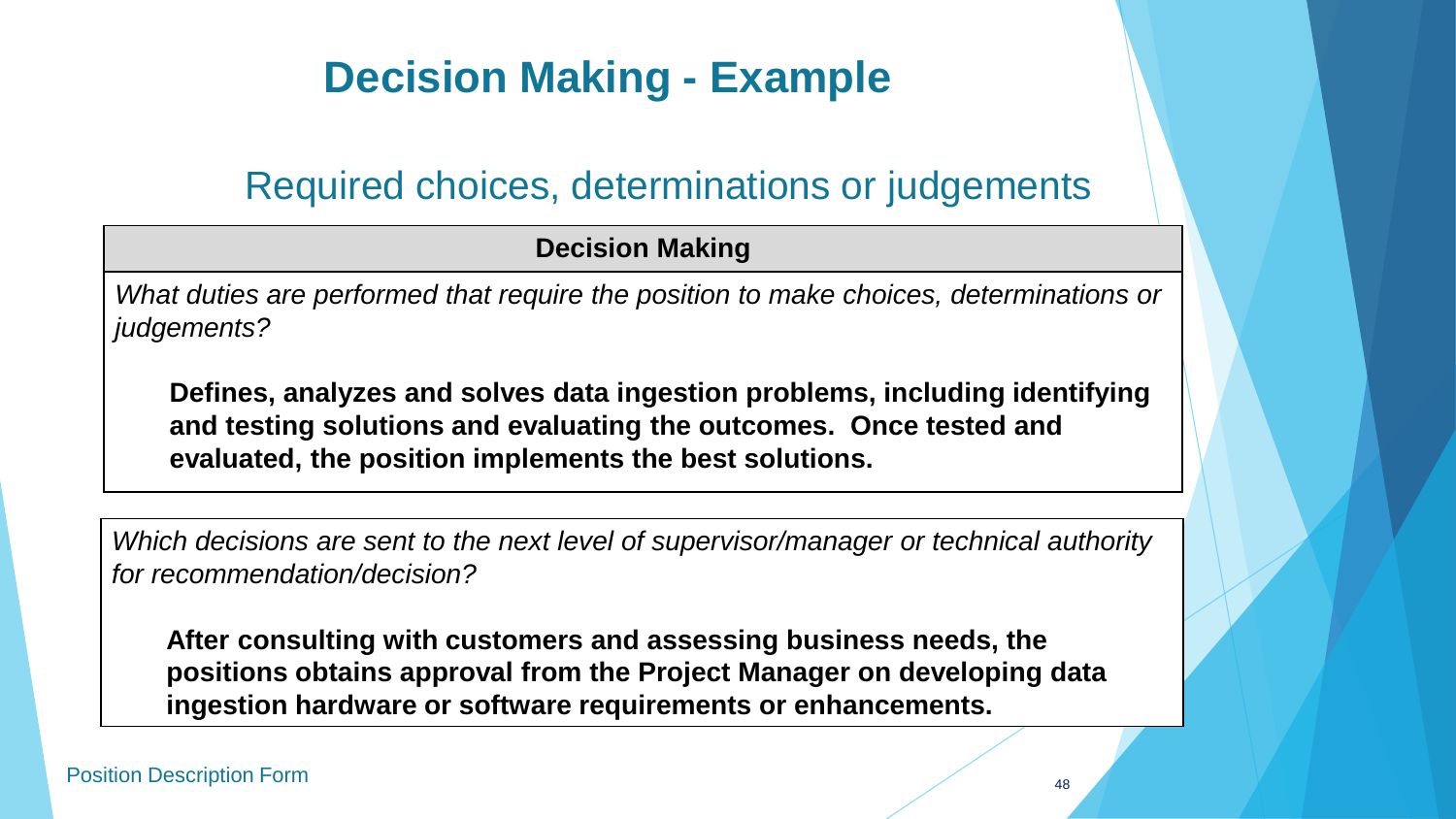#### **Potential Impact of Results**

Describe the potential impact of error (What potentially could happen in the event that the individual were to fail to perform their job correctly?).

*List who (citizens, other department/unit personnel, statewide-personnel, etc.) would be impacted and the degree of impact.*

*List what (dollars, larger systems, processes, other resources, etc.) would be impacted and the degree of impact.*

Identifies and describes the:

- Level of effect of work on others
- ▶ Nature of personal contacts
- ▶ Degree of impact of work on others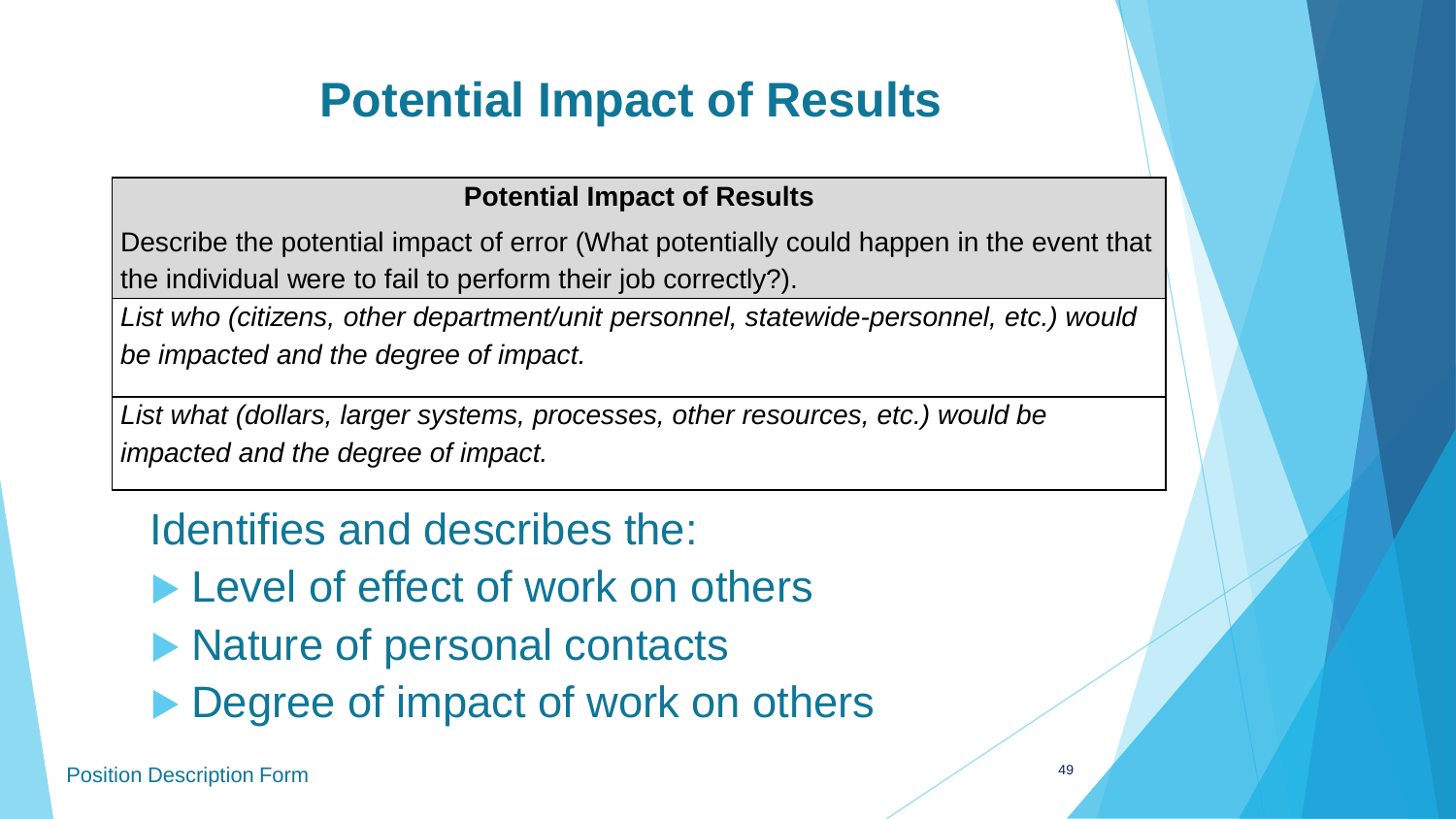**Nork setting** 

- Scope of communication
- ▶ Working environment
- ▶ Nature of initial contact
- ▶ Degree of difficulty in communicating with contact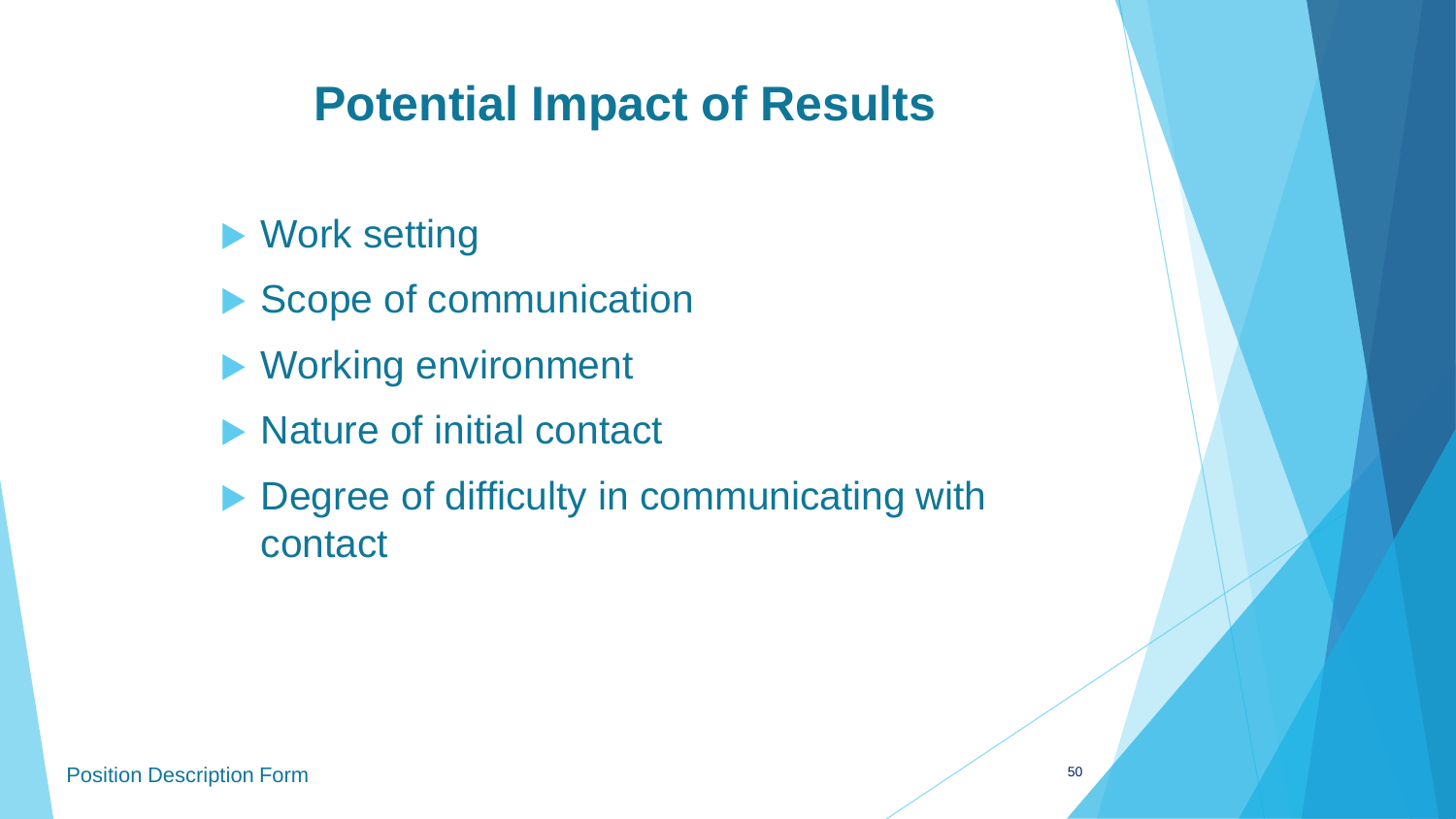#### **Potential Impact of Results**

Describe the potential impact of error (What potentially could happen in the event that the individual were to fail to perform their job correctly?)

List who (citizens, other department/unit personnel, statewide personnel, etc.) would be impacted and the degree of impact.

*The position's work directly impacts the agency-specific time and leave system. Problems with this system prevent staff from accurately entering time and attendance.*

**Who** is impacted and what is the **degree of impact**? "Who" might be the end-user, entire division, etc. ▶ "Degree" illustrates the effects of impact

Position Description Form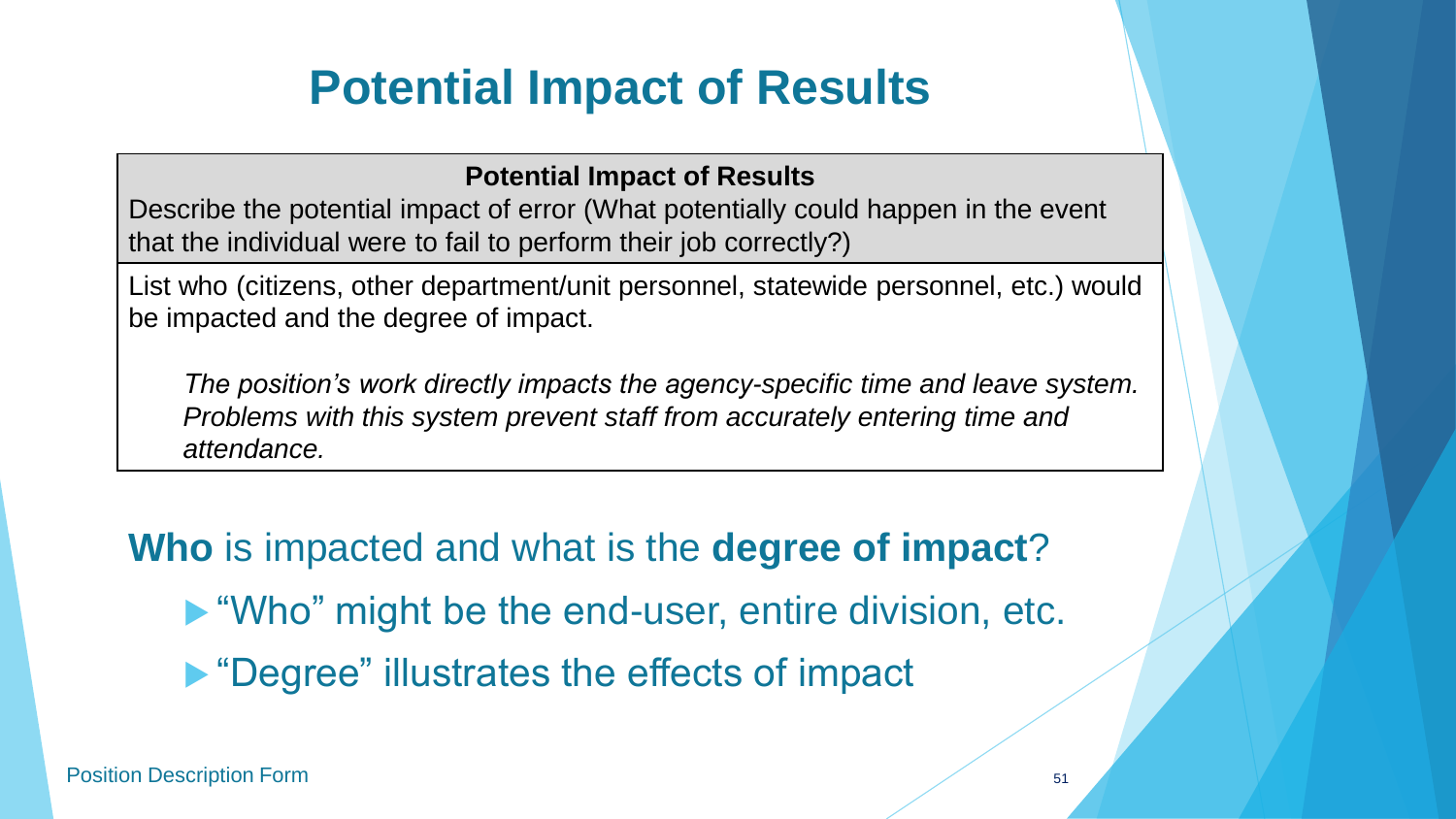#### **What** –

- Single users
- Single users or multiple departments
- ▶ Organization-wide or multiple agencies/institutions
- State wide systems that collect revenue
- ▶ Statewide systems that distribute funds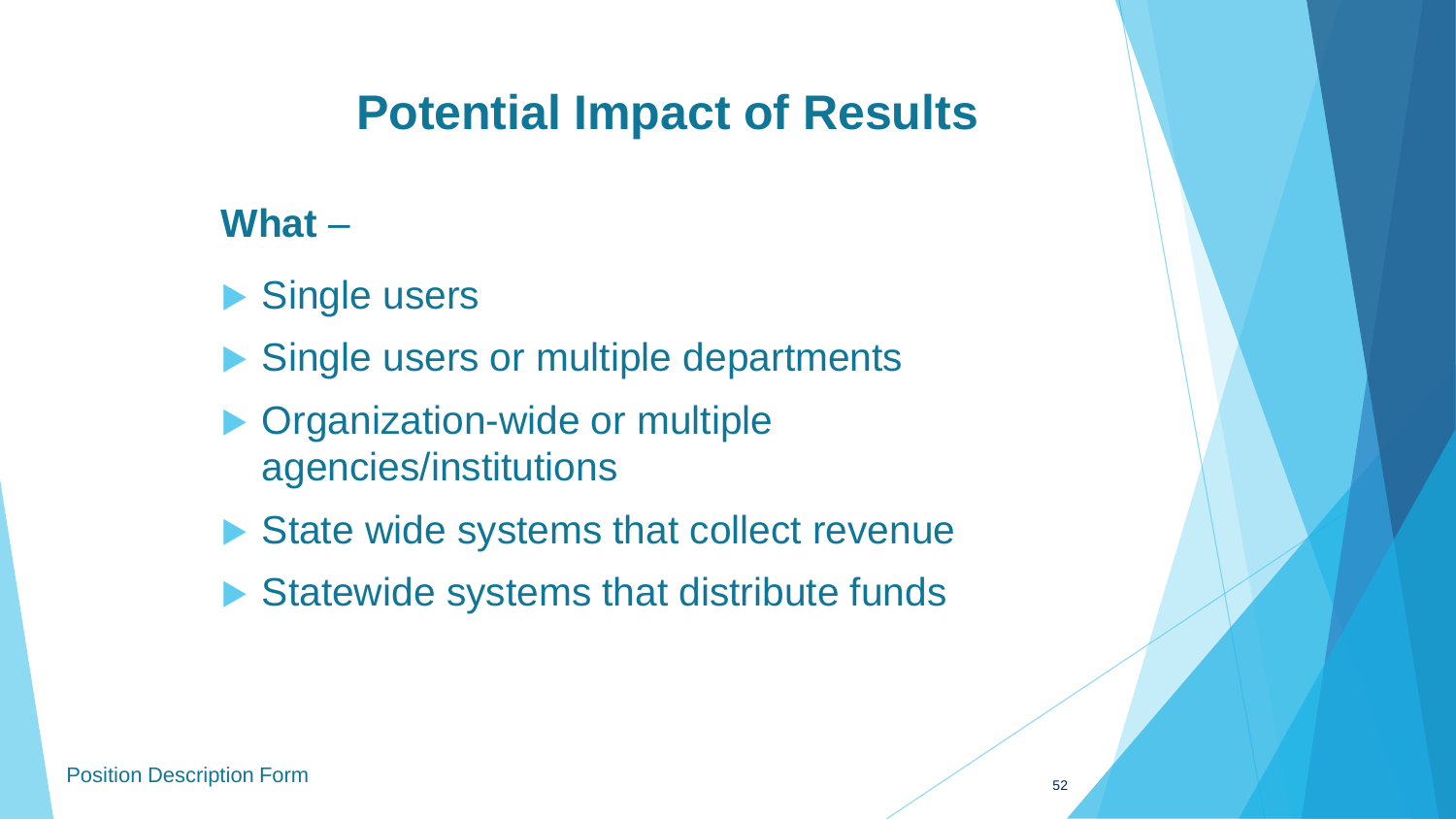### **Potential Impact of Results - Example**

List what (dollars, larger systems, processes, other resources, etc.) would be impacted and the degree of impact.

*Anomalies in the time and leave system have the potential to create paycheck errors for up to 1200 employees agency-wide.*

#### **What** is impacted?

- ▶ Dollars, processes, larger systems, etc.
- $\blacktriangleright$  Impacts may range from a single unit all the way to Washington Citizens
- In this example, the impact is on paychecks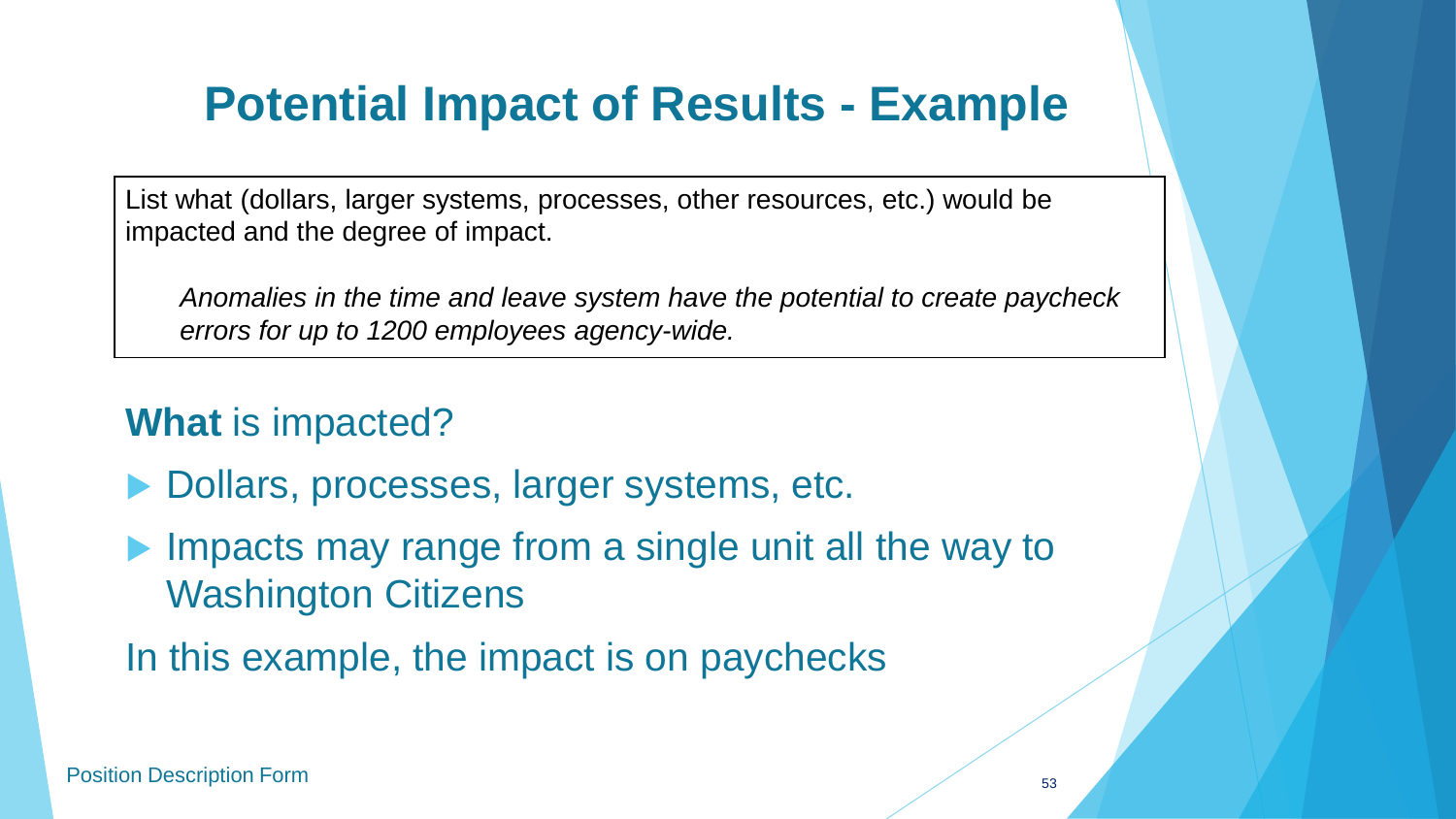## **Financial Dimensions**

#### **Financial Dimensions (if applicable)**

Describe the type and annual amount of all monies that the position directly controls, administers or manages (*excluding employee salary and benefits*) for example: delegated signature authority amount, invoice approval for contract expenditures.

- Few IT positions in state government have direct control over expenditures
- This section may or may not apply to all IT positions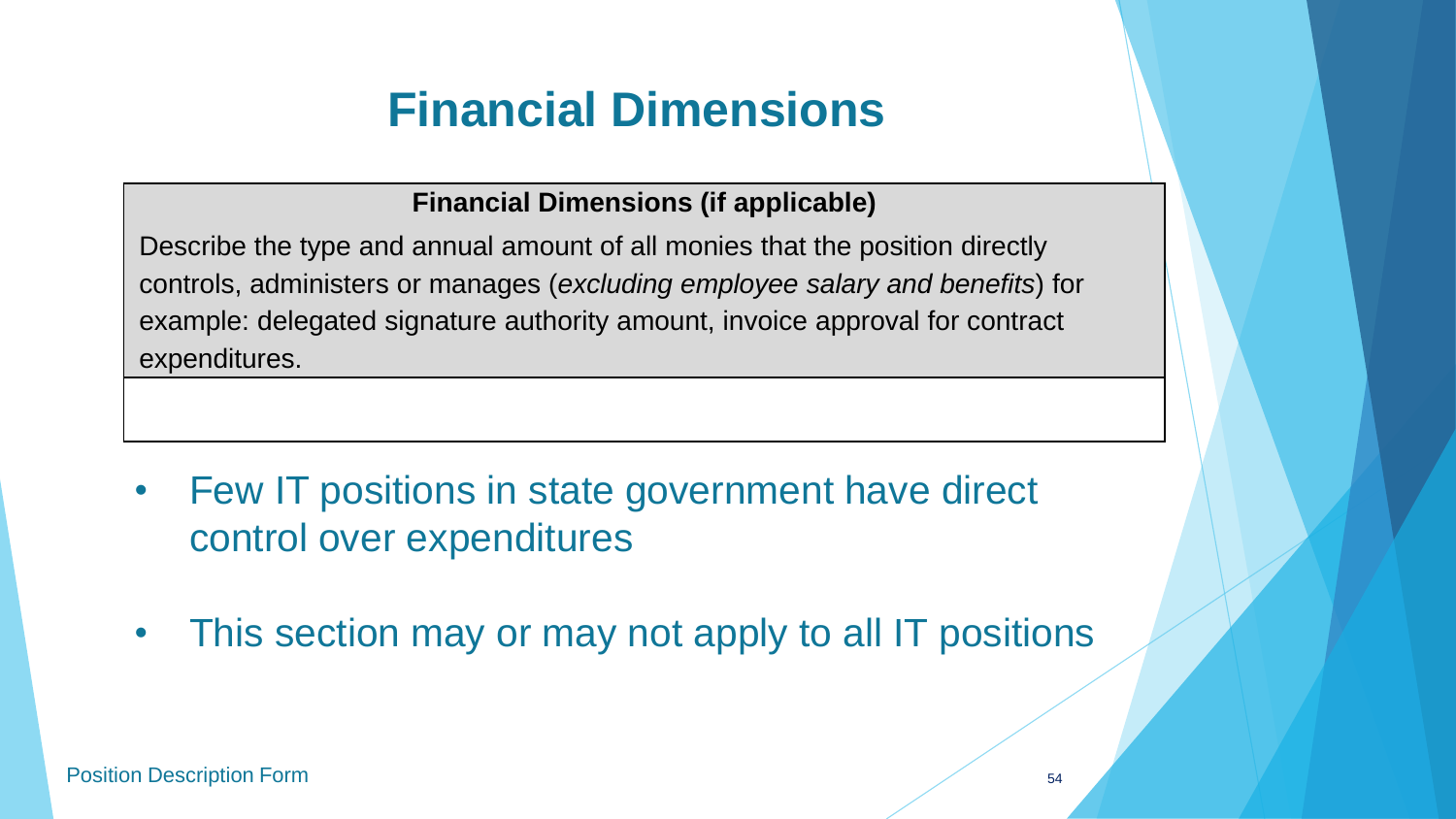#### **Financial Dimensions - Example**

 "*All expenditures require approval and signature by immediate supervisor*."

 "*Responsible for purchasing computer equipment up to \$25,000*."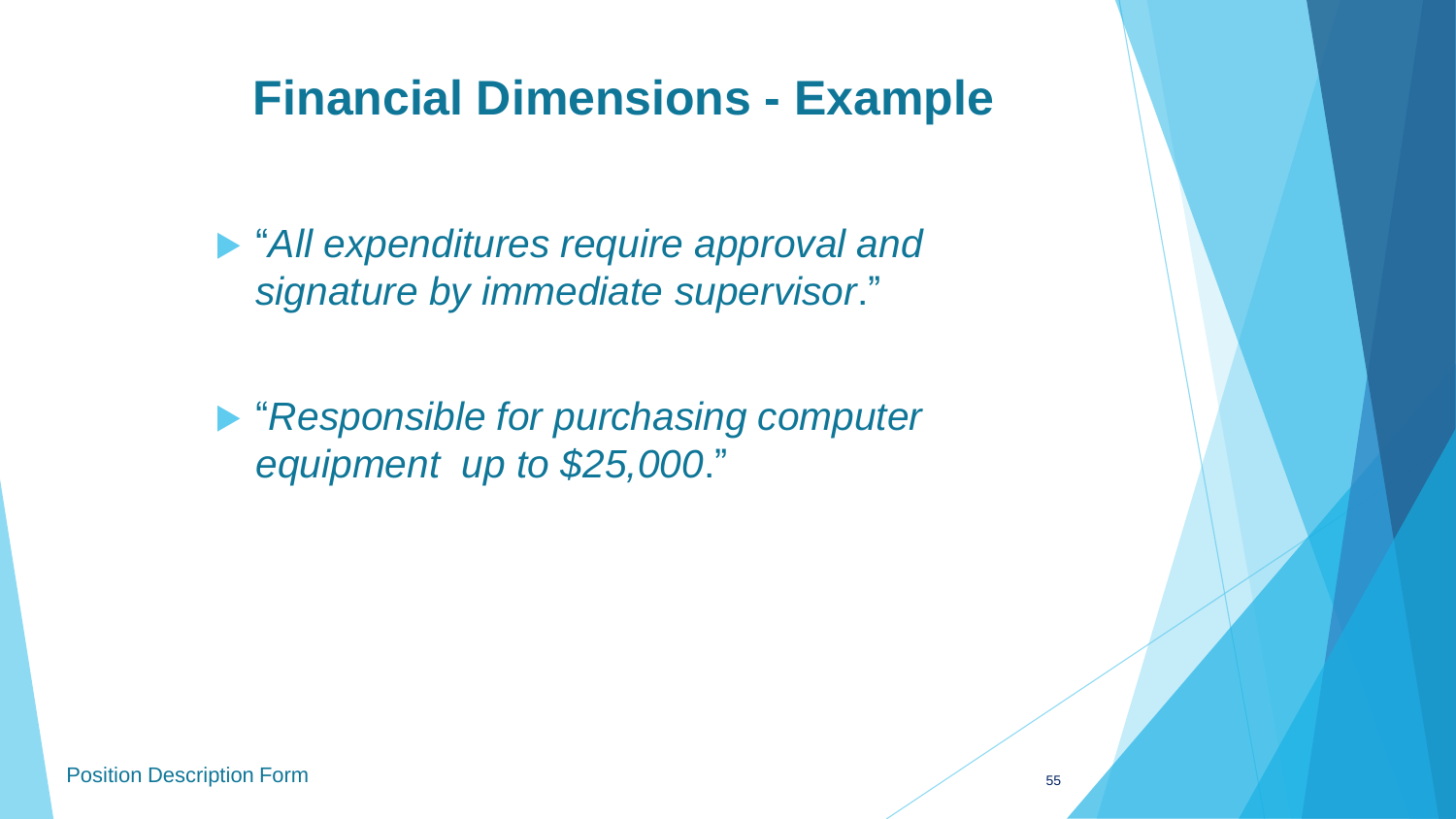## **Lead Work/Supervisory**

| <b>Lead Work/Supervisory Responsibilities</b>                                        |                                                                              |                       |
|--------------------------------------------------------------------------------------|------------------------------------------------------------------------------|-----------------------|
| Lead Position: Yes $\square$ No $\square$                                            | $\square$ Assigns Work                                                       | $\Box$ Instructs Work |
| Supervisory Position: Yes $\square$<br>No <sub>1</sub>                               | $\Box$ Checks Others' Work $\Box$ Plans work<br><b>Evaluates Performance</b> | П                     |
| $\square$ *Takes Corrective Action $\square$ *Hires<br>$\square$ *Terminates         |                                                                              |                       |
|                                                                                      | (*Has the authority to effectively recommend these<br>actions.)              |                       |
| List Class Title and Working Title of Position(s) Supervised<br>If Part Time, What % |                                                                              |                       |
|                                                                                      |                                                                              |                       |
|                                                                                      |                                                                              | Part Time %.          |
|                                                                                      |                                                                              | Part Time %.          |
|                                                                                      |                                                                              | Part Time %.          |
|                                                                                      |                                                                              | Part Time %.          |
|                                                                                      |                                                                              | Part Time %.          |
|                                                                                      |                                                                              | Part Time %.          |
| Add information that clarifies this position's lead or supervisory responsibilities. |                                                                              |                       |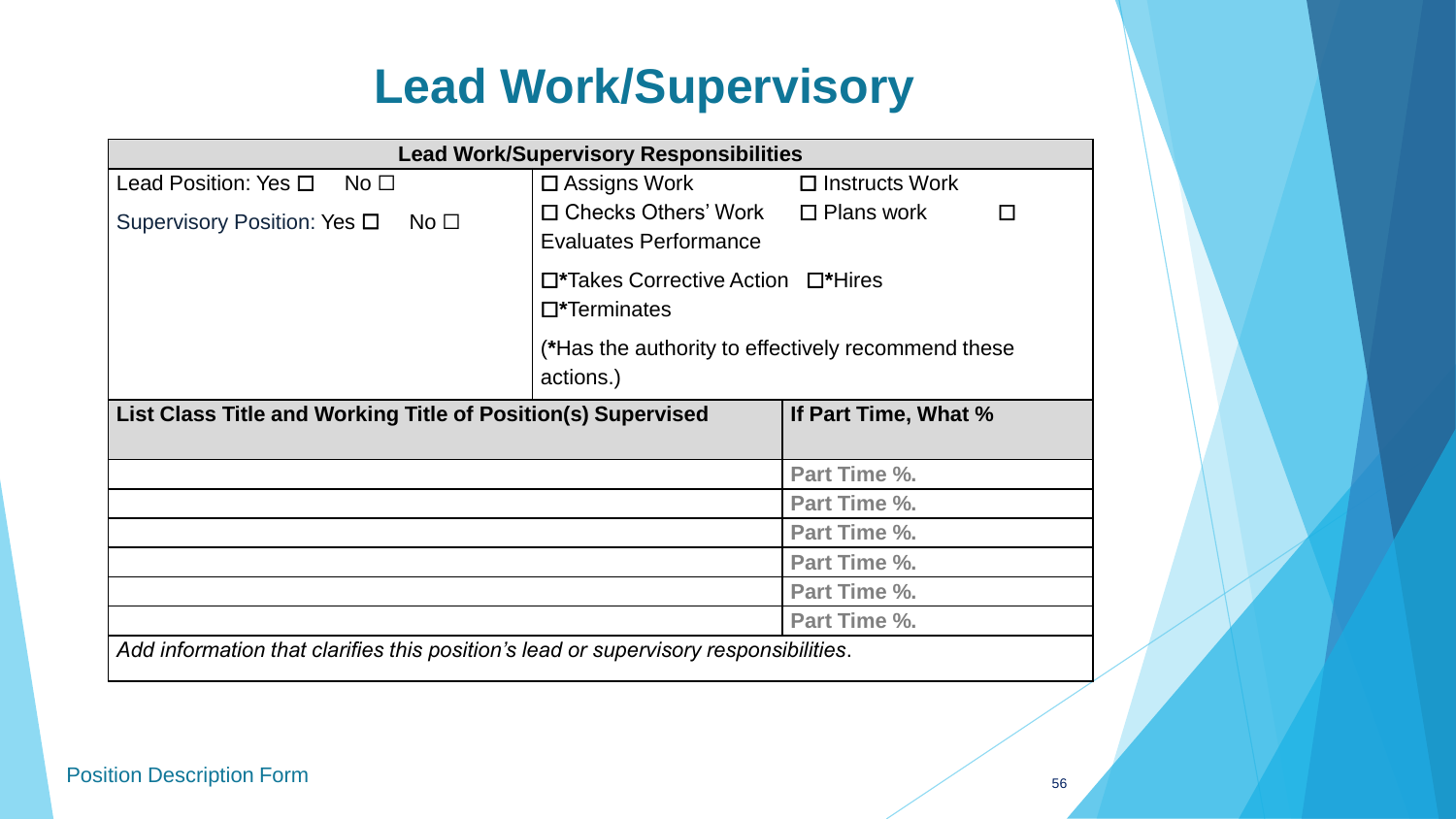## **Lead Work Supervisory - Examples**

#### **Lead worker:**

*There is a designated lead position in the work team responsible for regularly assigning, directing and monitoring the work of others as well as providing training and guidance for the unit.*

#### **Not a Lead worker:**

*This position occasionally directs the work of a project team or acts as lead subject matter expert for ABC software or application.*

#### **Supervisor:**

*Directly supervises four professional level IT positions, the highest of which is at the senior level.*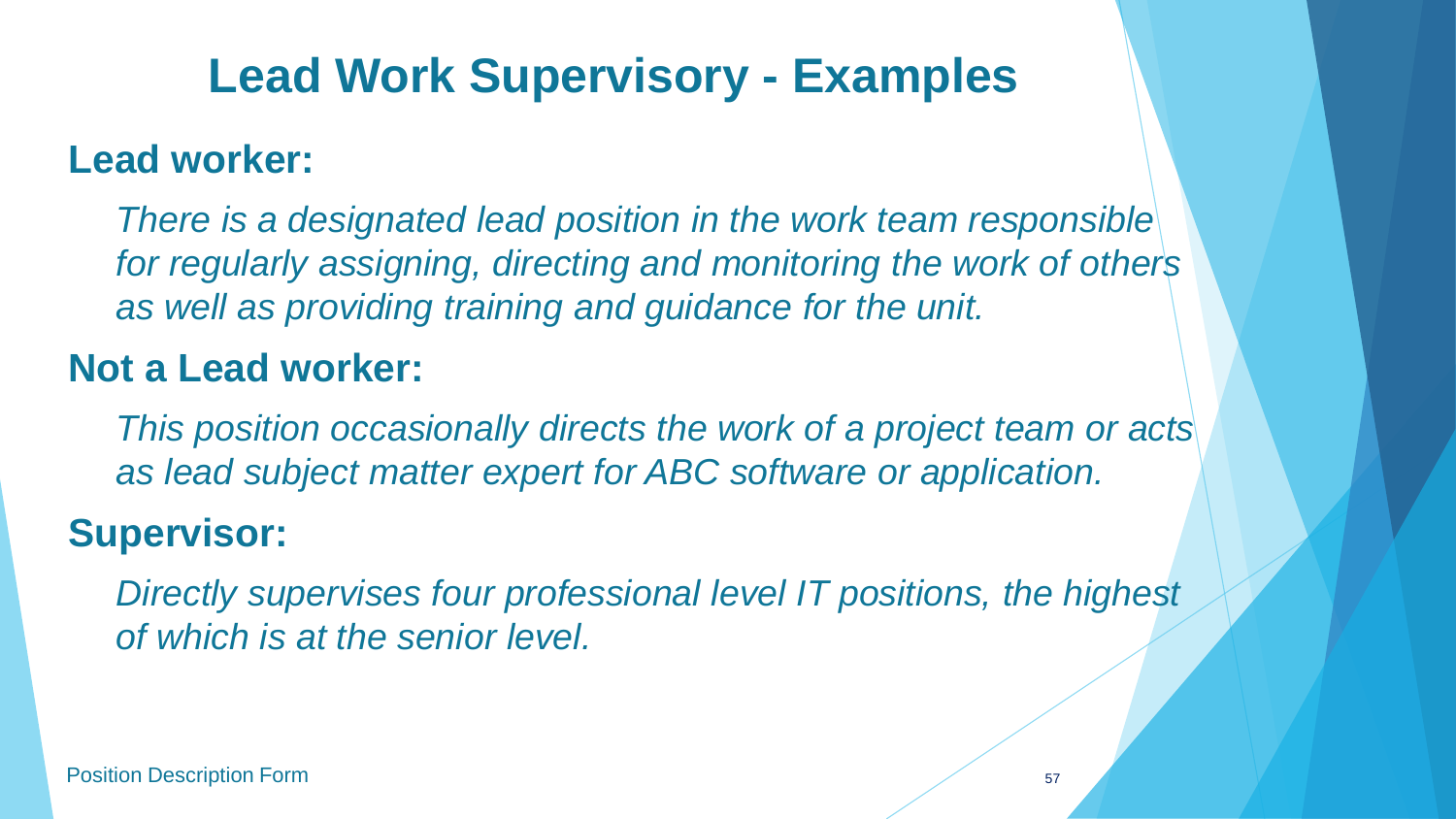## **Working Relationships**

#### **Working Relationships**

Level of Supervision received (*check one*[\). For more guidance see Glossary of](http://www.dop.wa.gov/SiteCollectionDocuments/CompensationAndJobClasses/Comp Class HR Pro Tools/ClassificationGlossary.doc)  Classification Terms.

☐ Direct/Close Supervision: Most work is reviewed in progress and upon completion.

☐ General Supervision: Completed work is spot checked.

☐ General Direction: Completed work is reviewed for effectiveness and expected results.

☐ Administrative Direction: Completed work is reviewed for compliance with budget, policies, laws and program goals.

*Add information that clarifies this position's interactions with others to accomplish work.*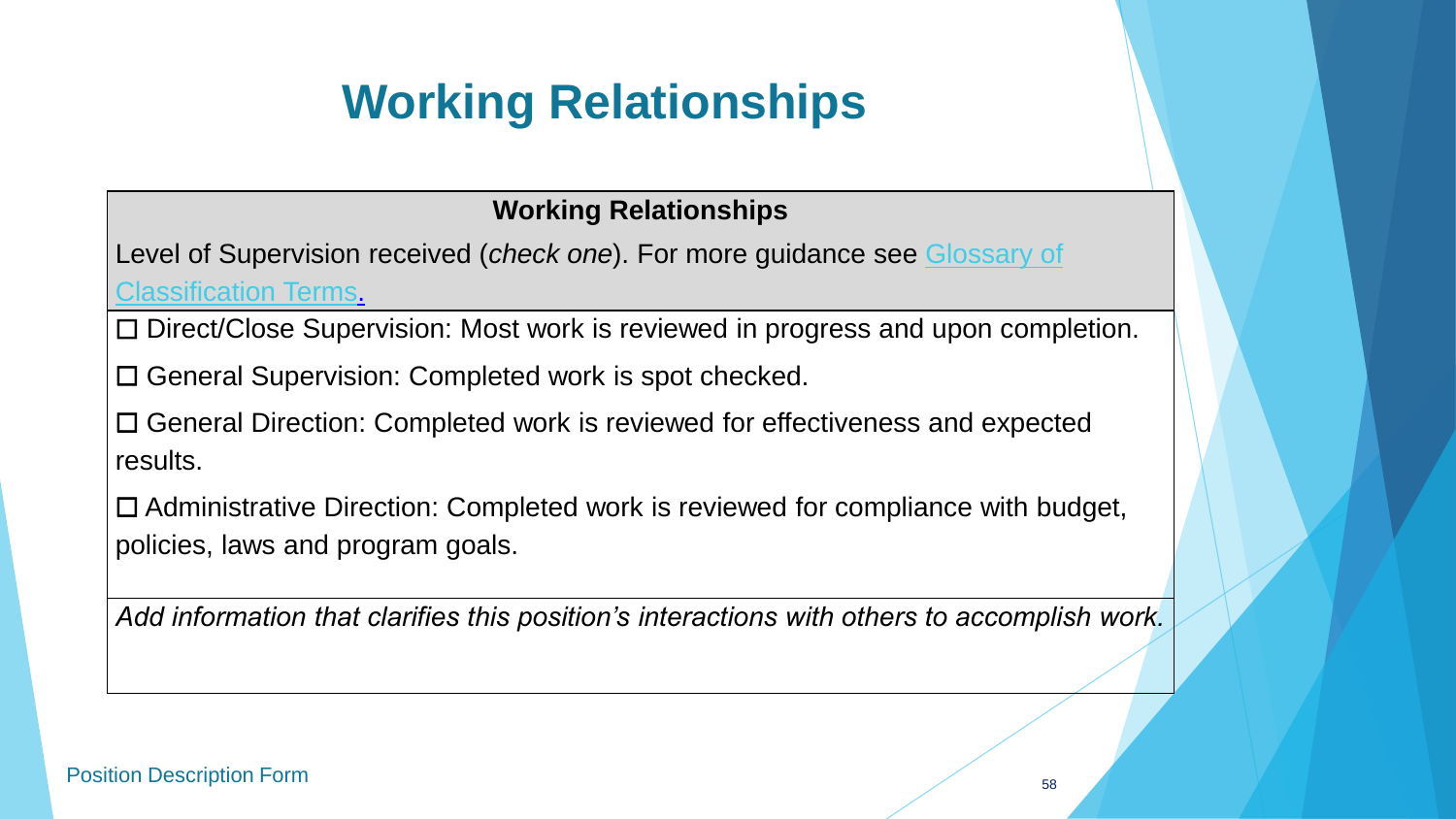#### **Continuity of Operations Plans (COOP)**

This section identifies any Continuity of Operations Plans Designation, commonly referred to as COOP. This relates to disaster or emergency recovery.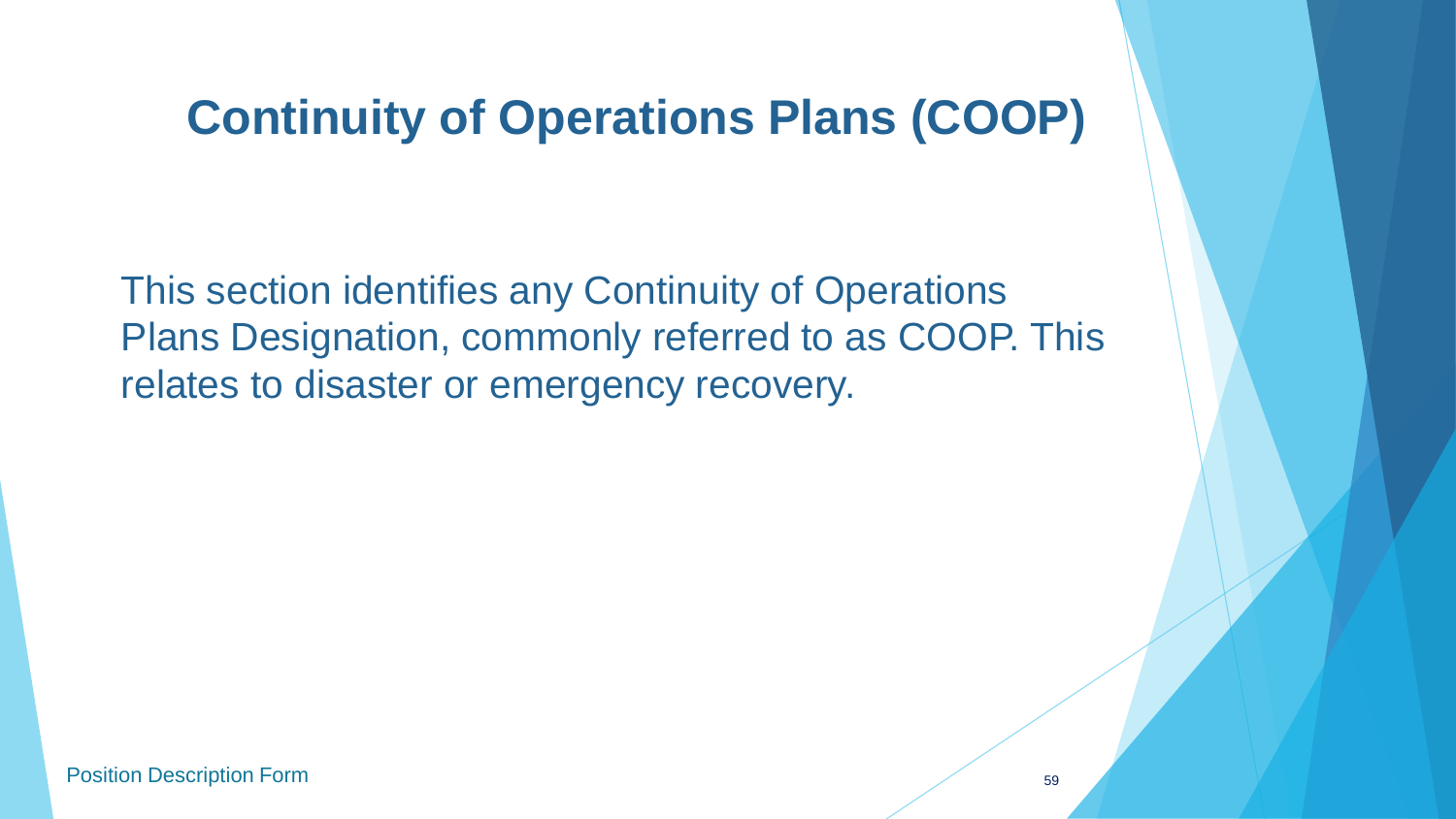| Qualification - Knowledge, Skills and Abilities                                         |                                            |  |
|-----------------------------------------------------------------------------------------|--------------------------------------------|--|
| <b>Required Education, Experience or</b>                                                | <b>Application (why each qualification</b> |  |
| <b>Certifications</b>                                                                   | exists)                                    |  |
|                                                                                         |                                            |  |
|                                                                                         |                                            |  |
|                                                                                         |                                            |  |
| Desirable/Preferred Education,                                                          | Application (why each qualification        |  |
| <b>Experience or Certifications</b>                                                     | exists)                                    |  |
|                                                                                         |                                            |  |
|                                                                                         |                                            |  |
|                                                                                         |                                            |  |
| List the competencies (knowledge, skills, abilities and behaviors) and a description of |                                            |  |
| each that are necessary to successfully perform the work of the position.               |                                            |  |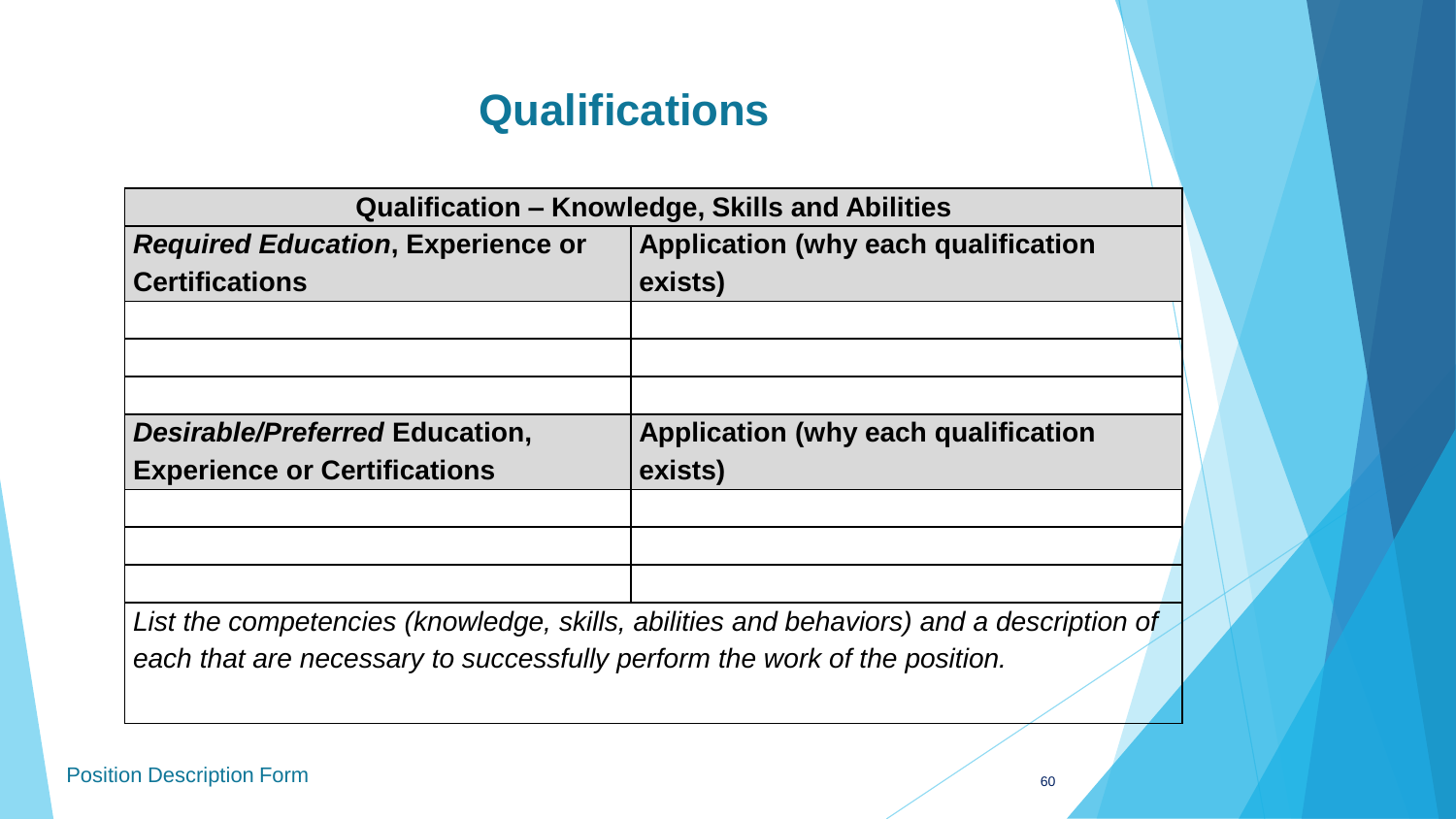#### **This section describes:**

- ▶ The knowledge, skills, abilities, behaviors, experience and education required
- ▶ The criteria used to evaluate individuals in a recruitment or layoff situation
- ▶ The reason the qualification is needed to perform the work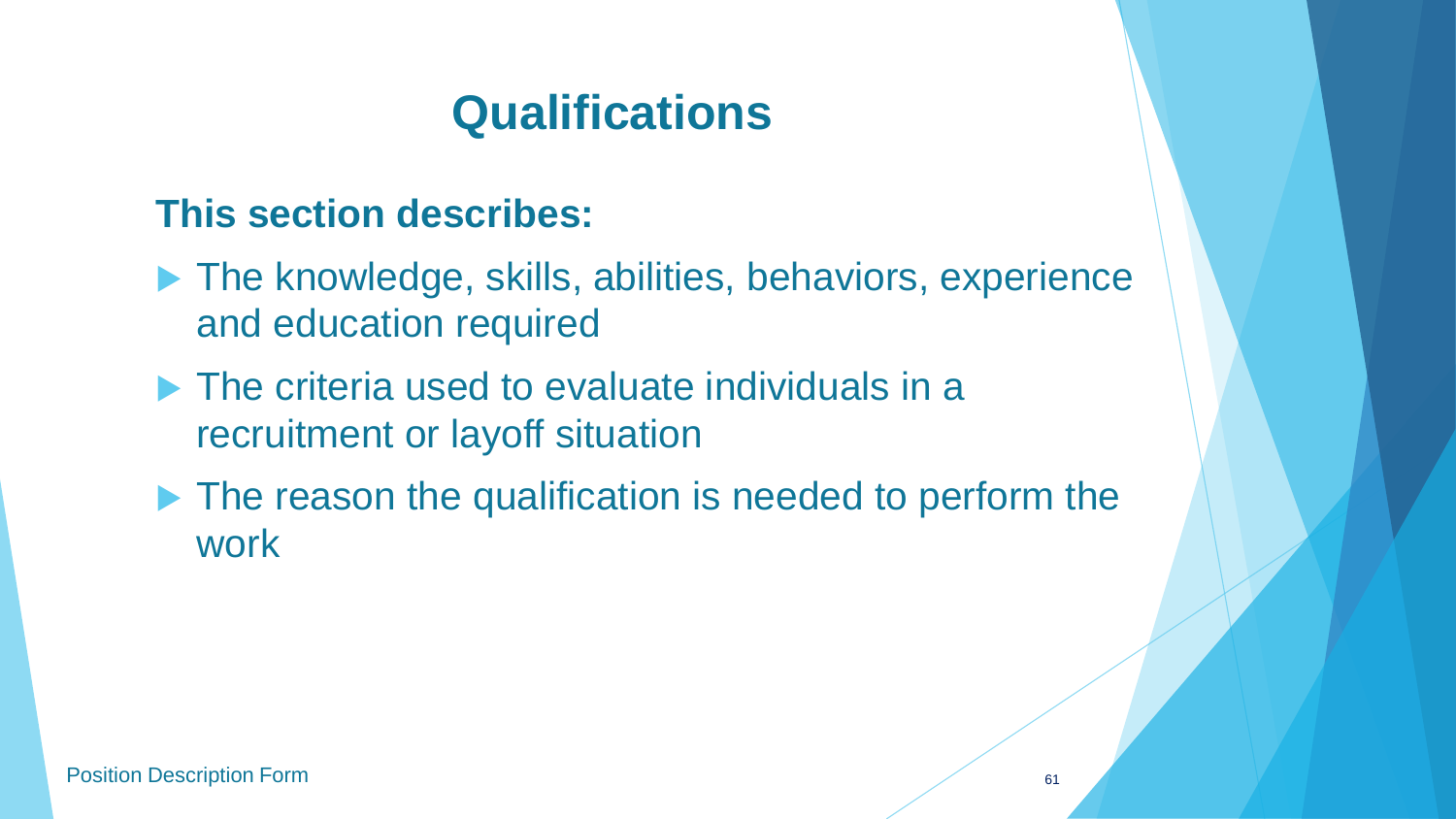This section is divided into three subsections:

- ▶ Required Education, Experience or Certifications
- ▶ Desirable or Preferred Education, Experience or **Certifications**
- ▶ The Competencies needed to perform the job

*For both required and desirable qualifications, the second column, titled Application, is for you to explain why the qualification exists.*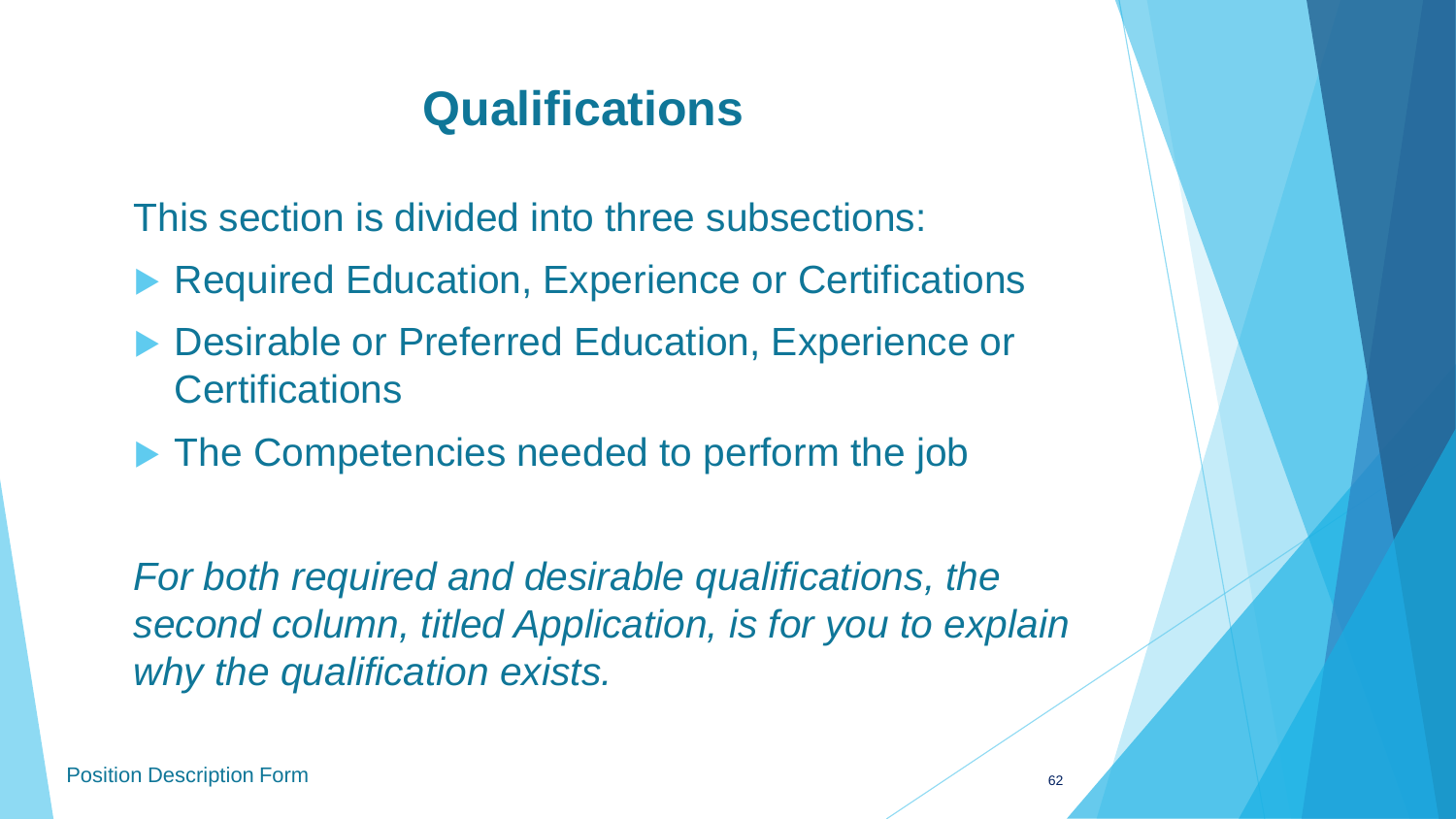The following questions may help differentiate between desired and required:

- Why is the qualification needed to do the work?
- ▶ What training and experience best prepares someone to work in this position?
- ▶ What licenses, certifications, or legal requirements pertain to this position?
- ▶ What must someone in this position be willing to do (i.e. working conditions)?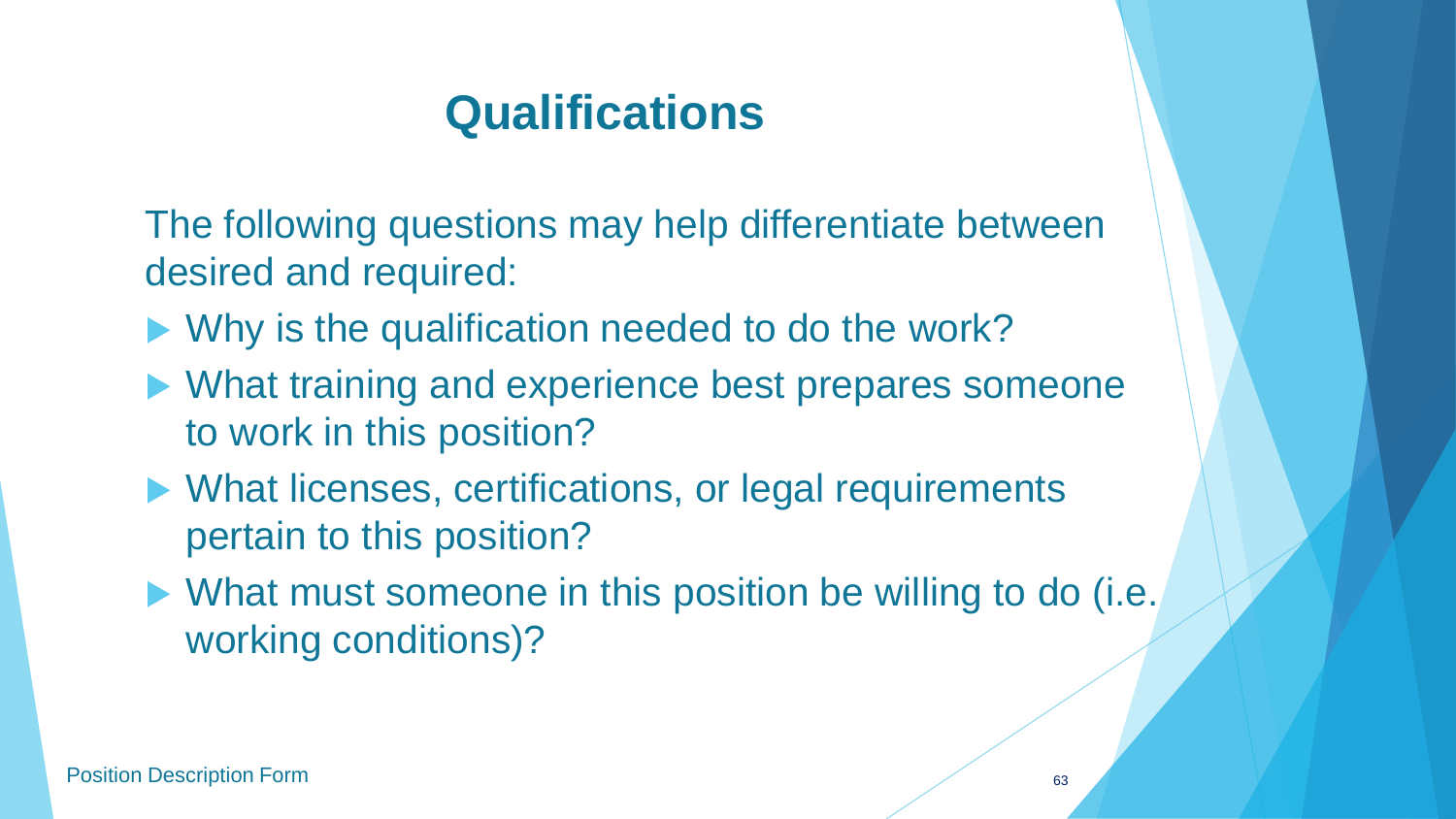### **Qualifications - Examples**

| Qualifications – Knowledge, Skills and Abilities           |                                                                                                                                                                                                                                                                        |  |
|------------------------------------------------------------|------------------------------------------------------------------------------------------------------------------------------------------------------------------------------------------------------------------------------------------------------------------------|--|
| <b>Required Education, Experience or</b><br>Qualifications | Application (why each qualification exists)                                                                                                                                                                                                                            |  |
| At least one year of IT supervisory or<br>lead experience. | The position supervises seven IT<br>employees.                                                                                                                                                                                                                         |  |
| <b>Bachelor Degree in Computer Science</b>                 | Oversees a unit of employees that perform<br>a wide range of duties spanning multiple IT<br>job families. Must have knowledge of a<br>wide variety of principles, theory and best<br>practices to resolve problems and develop<br>strategies for unprecedented issues. |  |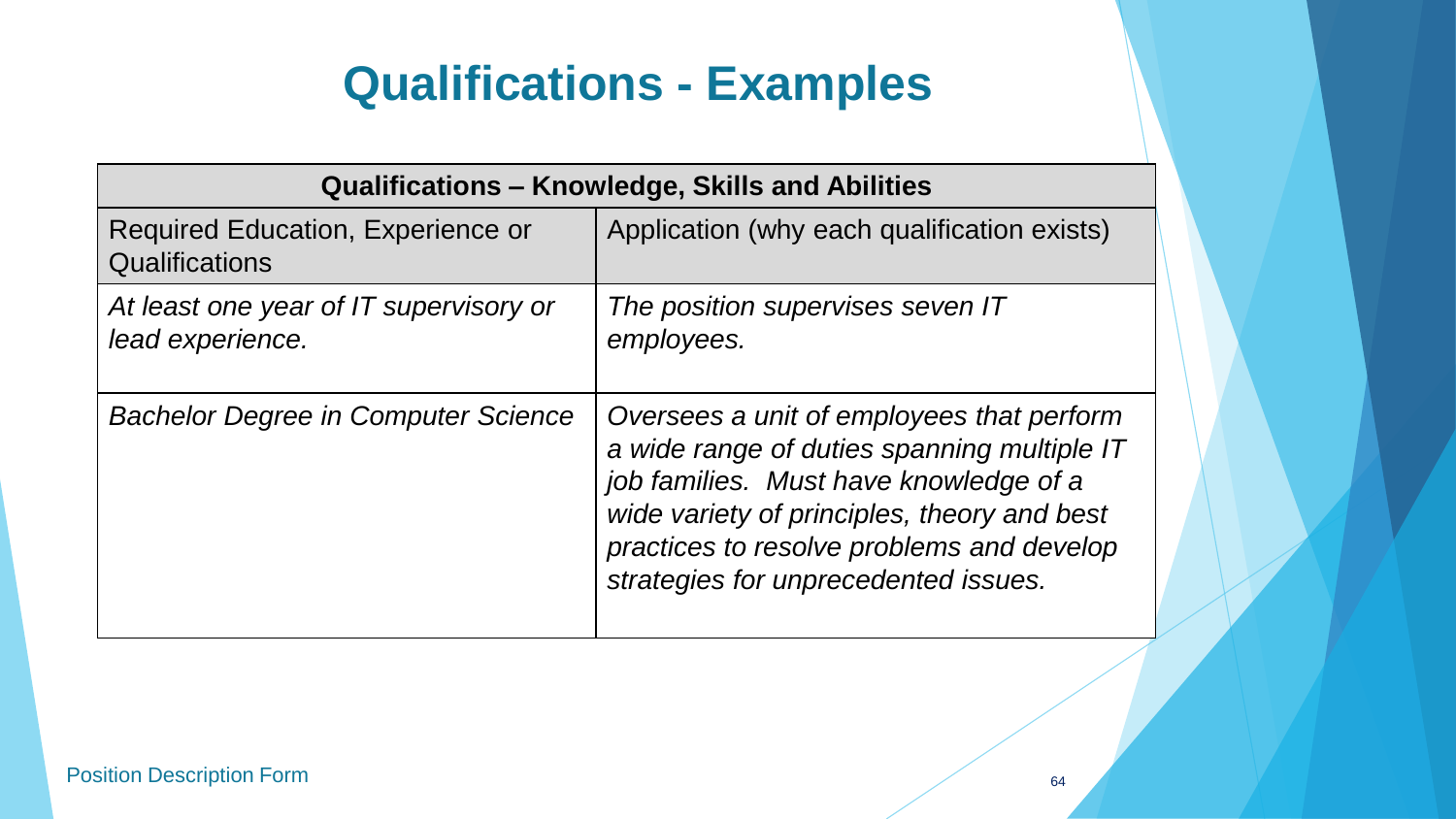## **Qualifications - Competencies**

List the competencies (knowledge, skills, abilities and behaviors) and a description of each that are necessary to successfully perform the work of the position.

- *Advanced knowledge, skill and ability in providing IT technical desktop support for academic programs/classes on campus.*
- *Skilled in training both faculty and students in using current technologies.*
- ▶ Competencies include the Knowledge, Skills, Abilities and Behaviors (KSA's) required to perform the job
- $\blacktriangleright$  The number, type and level of competencies depends on the nature and complexity of the work duties

Position Description Form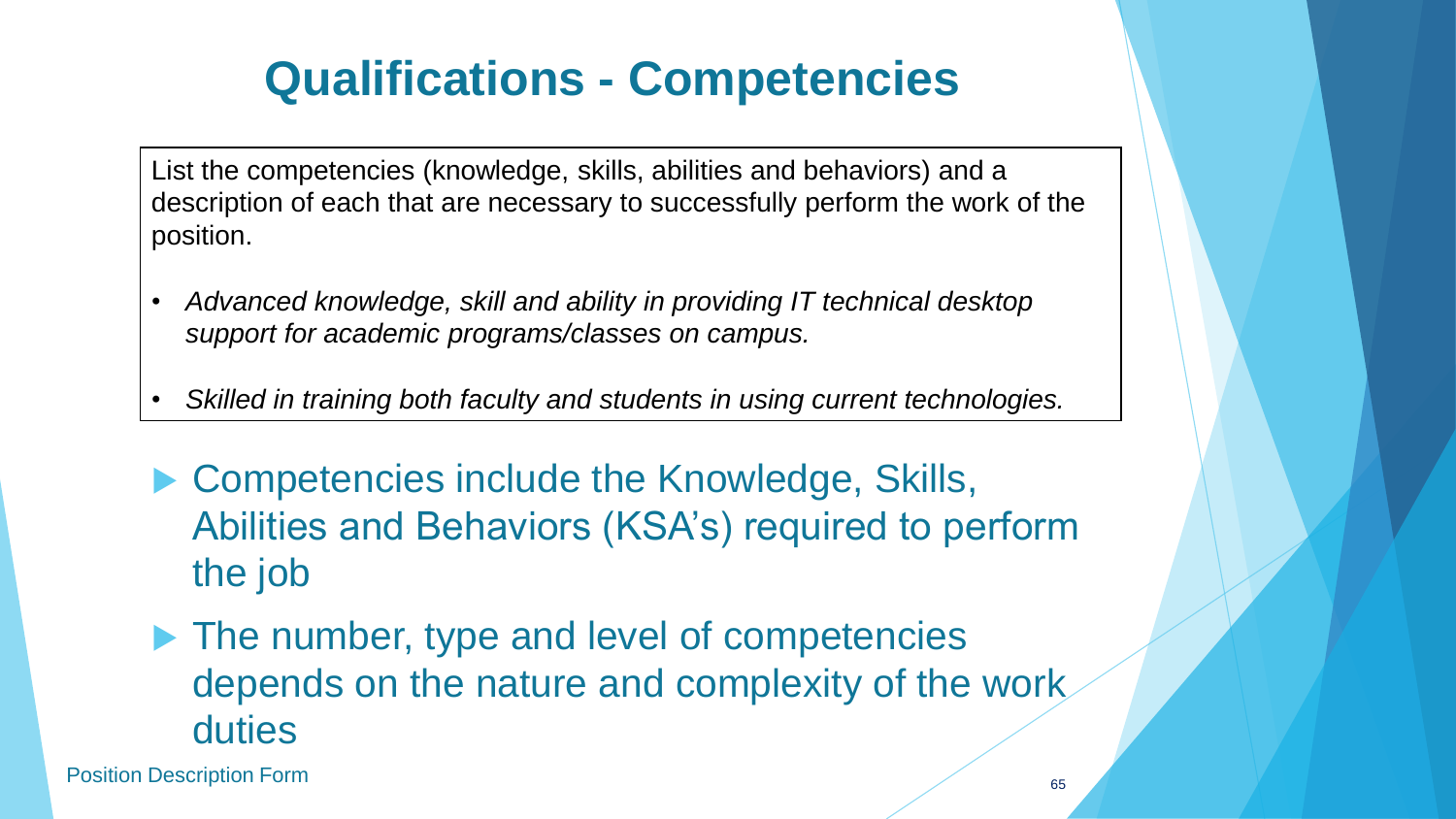### **Special Requests/Conditions of Employment**

**Special Requests and Conditions of Employment**

Examples: Must possess valid drivers' license and good driving record. Must successfully pass a criminal background check.

Use this section to highlight post-employment conditions or qualifications. Example:

"*License X must be obtained within six months of employment*."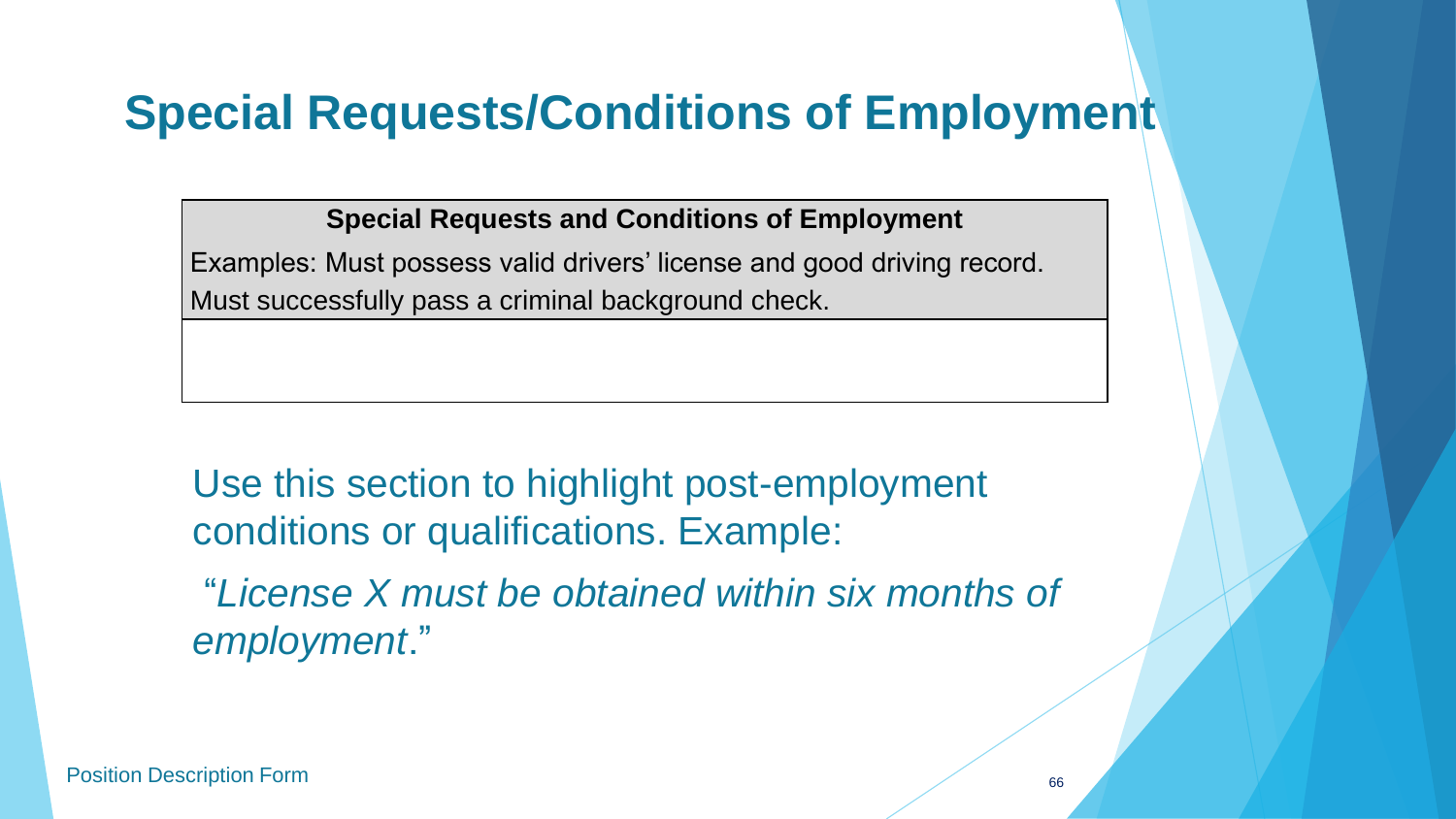### **Working Conditions**

| <b>Working Conditions</b>       |  |
|---------------------------------|--|
| Work Setting, including hazards |  |
| Schedule (i.e., hours and days) |  |
| <b>Travel Requirements</b>      |  |
| <b>Tools and Equipment</b>      |  |
| <b>Customer Relations</b>       |  |
| Other                           |  |

This section describes the conditions under which employees agree to work.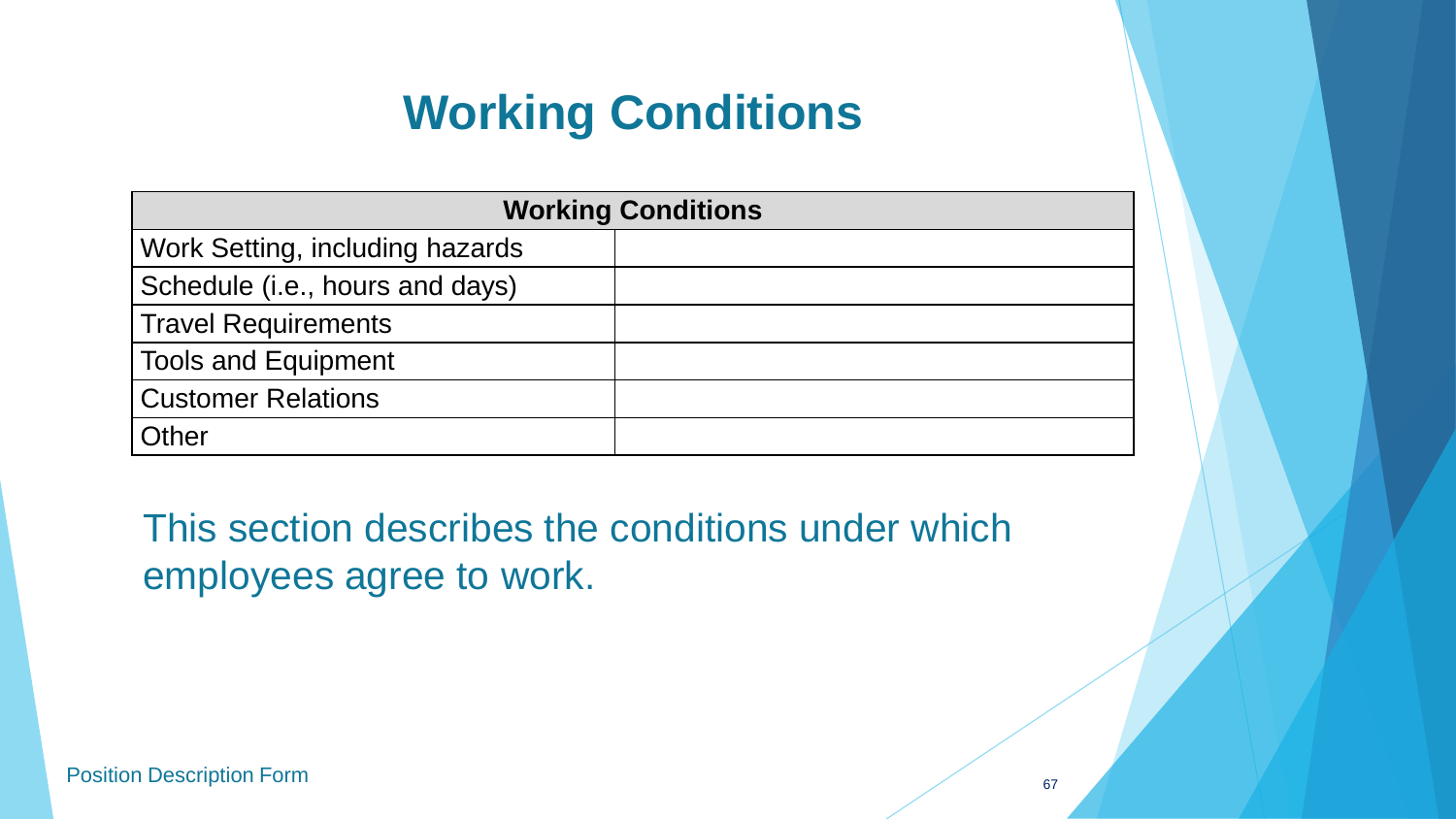## **Acknowledgement of Position Description**

#### **Acknowledgement of Position Description**

The signatures below indicate that the job duties as defined above are an accurate reflection of the work performed by this position.

| Date                                                                                    | Supervisor's/Manager's Signature (required) |  |
|-----------------------------------------------------------------------------------------|---------------------------------------------|--|
| Enter a date.                                                                           | Enter text.                                 |  |
| Date                                                                                    | Appointing Authority's Name and Title       |  |
| Enter a date.                                                                           | Enter text.                                 |  |
|                                                                                         | Signature (required)                        |  |
|                                                                                         | Enter text.                                 |  |
| As the incumbent in this position, I have received a copy of this position description. |                                             |  |
| Date                                                                                    | <b>Employee's Signature</b>                 |  |
| Enter a date.                                                                           | <b>Enter text.</b>                          |  |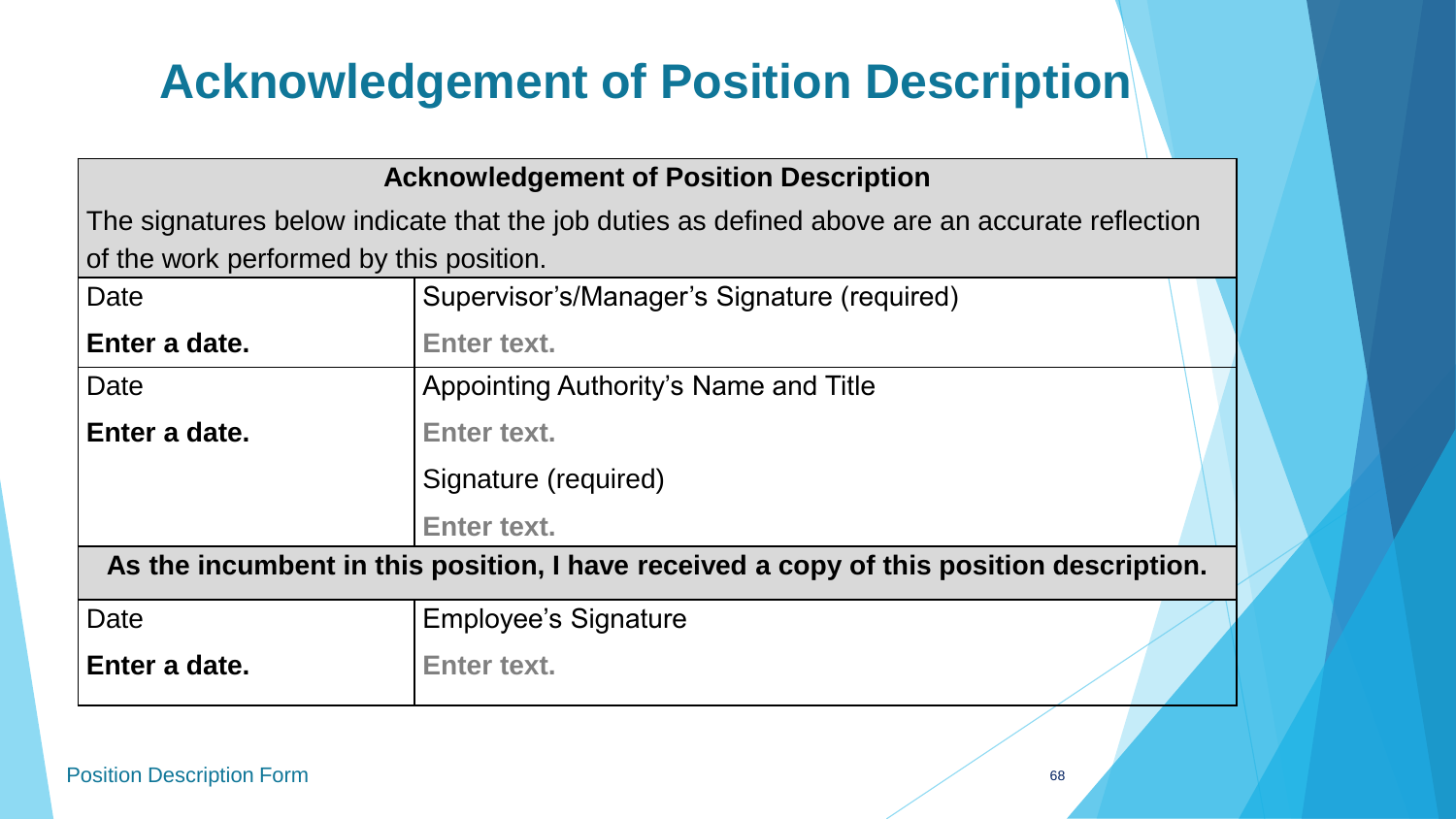## **Submitting the IT PD**

- **Ensure the supervisor, appointing authority and** employee all sign
- ▶ Use the naming convention designated on the form: [Agency/HE Institution]\_IT\_[Position Number]\_[Date: YYMMDD]

**Example: DSHS\_IT\_0480\_170130** 

- ▶ Send the completed IT PD to the agency/institution HR office for processing
- **Position details are to be completed by the** agency/institution's HR Office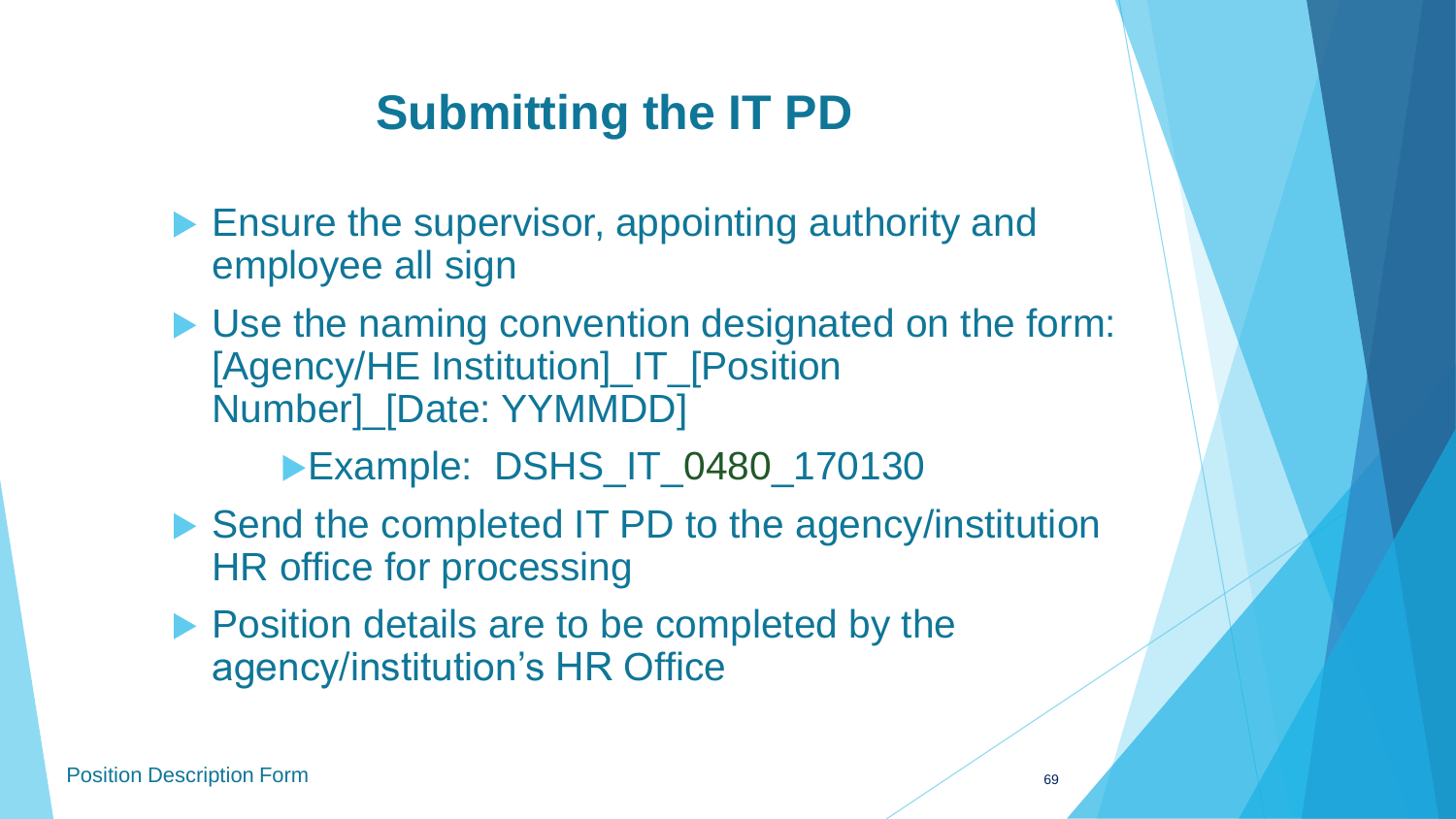#### **Resources**

**[IT Position Description Form](http://hr.ofm.wa.gov/sites/default/files/Information Technology Position Description.docx)**

**[IT Position Description Guide](http://hr.ofm.wa.gov/sites/default/files/documents/CompensationAndJobClasses/1ClassificationLinkedDocuments/IT Position Description Guide.pdf)**

**[IT Position Description Tips](http://hr.ofm.wa.gov/sites/default/files/documents/CompensationAndJobClasses/1ClassificationLinkedDocuments/IT Position Description Tips.pdf)**

**[Action Verbs](http://hr.ofm.wa.gov/sites/default/files/documents/CompensationAndJobClasses/1RoundtableClassCompMeetingMaterials/091208CLEAR ACTION VERBSLP.doc)**

**[Essential Functions Guide](http://hr.ofm.wa.gov/diversity/equal-employment-opportunity/essential-functions-guide)**

**[Glossary of Classification Terms](http://hr.ofm.wa.gov/sites/default/files/documents/CompensationAndJobClasses/Comp Class HR Pro Tools/ClassificationGlossary.doc)**

**[Continuity of Operations Plans \(COOP\)](http://hr.ofm.wa.gov/workforce-data-planning/workforce-planning/continuity-operations-plans-coop-and-critical-positions)  Designation**

**[Job Family Descriptors](http://hr.ofm.wa.gov/sites/default/files/documents/CompensationAndJobClasses/1ClassificationLinkedDocuments/IT Job Family Descriptors.pdf)**